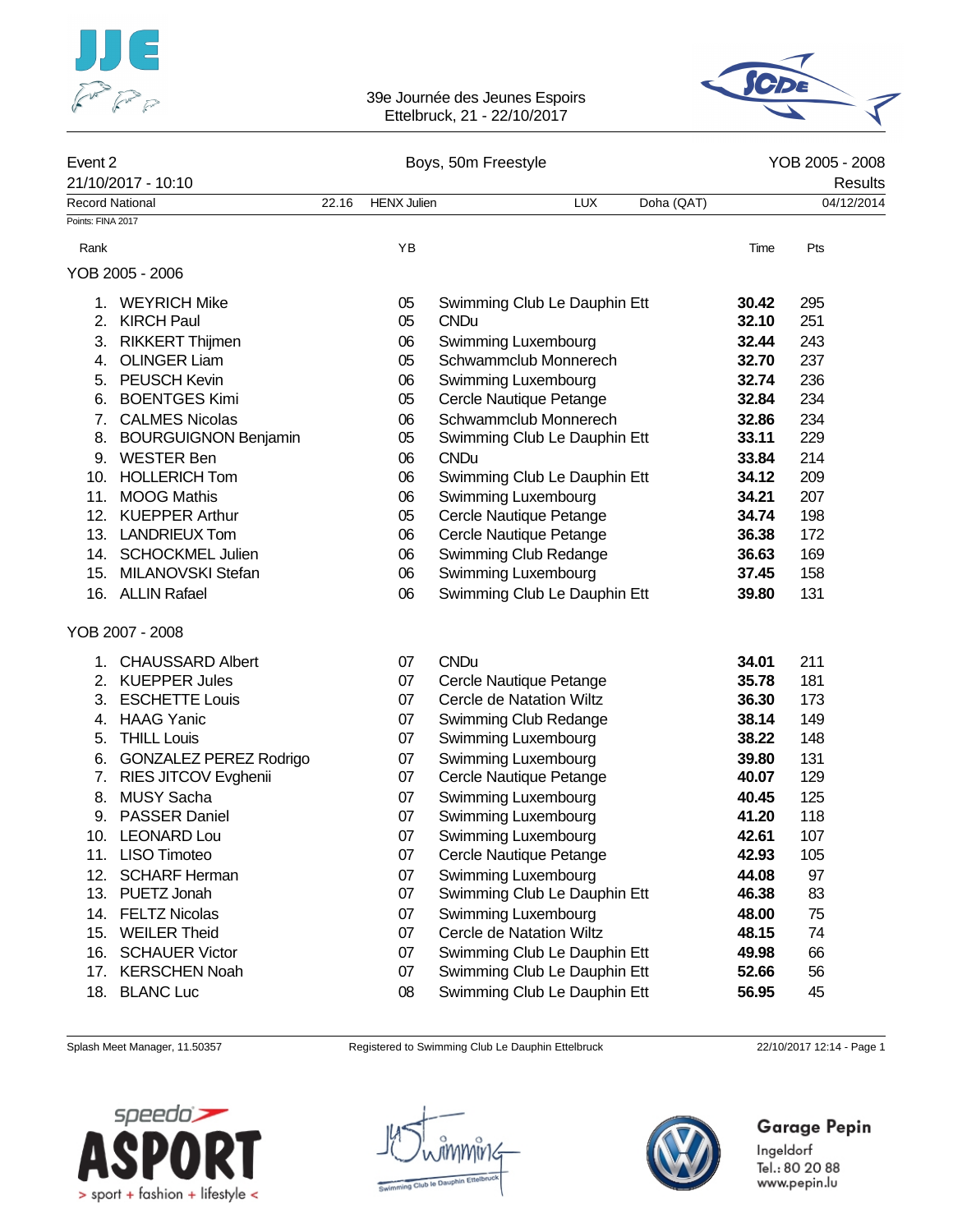



### Event 2, Boys, 50m Freestyle, YOB 2007 - 2008

| Rank |                                                                                                                 | YB. |                                 | Time | <b>Pts</b> |      |
|------|-----------------------------------------------------------------------------------------------------------------|-----|---------------------------------|------|------------|------|
|      | DSQ LEMIESZONEK Maksymillian<br>C1 - swimmer did not touch the wall at the turn / finish (SW 5.2) (Time: 10:15) |     | 07 Swimming Club Le Dauphin Ett |      |            | DSQ. |

| Event 38                                              |                       |       | Men, 50m Freestyle               |                              | 2004 and older |            |       |            |
|-------------------------------------------------------|-----------------------|-------|----------------------------------|------------------------------|----------------|------------|-------|------------|
| 22/10/2017 - 10:05                                    |                       |       |                                  |                              |                |            |       | Results    |
| MP25M 13                                              |                       | 25.97 | DALEIDEN CIUFERRI Ralph          |                              | <b>LUX</b>     | Oberkorn   |       | 17/12/2016 |
| MP25M 14                                              |                       | 25.84 | <b>MEYER Joël</b>                |                              | <b>LUX</b>     | Bonnevoie  |       | 13/12/2014 |
| MP25M 15                                              |                       | 24.29 | <b>HENX Julien</b><br><b>LUX</b> |                              |                | Luxembourg |       | 04/12/2010 |
| MP25M 16                                              |                       | 23.36 | <b>HENX Julien</b>               |                              | <b>LUX</b>     | Luxembourg |       | 26/11/2011 |
| <b>Record National</b>                                |                       | 22.16 | <b>HENX Julien</b>               |                              | <b>LUX</b>     | Doha (QAT) |       | 04/12/2014 |
| Points: FINA 2017                                     |                       |       |                                  |                              |                |            |       |            |
| Rank                                                  |                       |       | ΥB                               |                              |                |            | Time  | Pts        |
| YOB 2003 - 2004                                       |                       |       |                                  |                              |                |            |       |            |
|                                                       | <b>BOURCKEL Mike</b>  |       | 03                               | Cercle de Natation Wiltz     |                |            | 26.90 | 427        |
| 2.                                                    | <b>MORARU Matteo</b>  |       | 04                               | Swimming Luxembourg          |                |            | 27.62 | 394        |
| 3.                                                    | <b>BOENTGES Kevin</b> |       | 03                               | Cercle Nautique Petange      |                |            | 27.65 | 393        |
| <b>JAAS Jeff</b><br>4.                                |                       |       | 04                               | Swimming Club Le Dauphin Ett |                |            | 28.25 | 368        |
| 5.                                                    | <b>DENTER Arthur</b>  |       | 04                               | Cercle Nautique Echternach   |                |            | 28.28 | 367        |
| 6.                                                    | DI PINTO Eric         |       | 03                               | Swimming Luxembourg          |                |            | 28.41 | 362        |
| 7.                                                    | <b>FABER Pol</b>      |       | 03                               | Swimming Club Le Dauphin Ett |                |            | 28.78 | 348        |
| 8.                                                    | NICOLAS Jeff          |       | 03                               | Cercle de Natation Wiltz     |                |            | 29.42 | 326        |
| 9.                                                    | <b>KOHL Charel</b>    |       | 04                               | Swimming Club Le Dauphin Ett |                |            | 29.52 | 323        |
| 10.                                                   | <b>WEIDERT Jo</b>     |       | 03                               | Cercle Nautique Echternach   |                |            | 29.98 | 308        |
| SIMEONOV Vladimir<br>Swimming Luxembourg<br>11.<br>04 |                       |       |                                  |                              | 30.19          | 302        |       |            |

| 14. SUKHANOV Maxim                                                                | 04 | CNDu                         | 31.31 | 270 |     |  |  |  |
|-----------------------------------------------------------------------------------|----|------------------------------|-------|-----|-----|--|--|--|
| 15. VIGUIER Elyan                                                                 | 04 | Swimming Luxembourg          | 32.06 | 252 |     |  |  |  |
| 16. LINDMARK MELO Hugo                                                            | 04 | CND <sub>u</sub>             | 32.57 | 240 |     |  |  |  |
| 17. PUETZ Christophe                                                              | 04 | Swimming Club Le Dauphin Ett | 32.89 | 233 |     |  |  |  |
| 18. FAULKNER Harry                                                                | 04 | CND <sub>u</sub>             | 34.66 | 199 |     |  |  |  |
| 19. GERE Arthur                                                                   | 04 | Swimming Luxembourg          | 35.44 | 186 |     |  |  |  |
| 20. FETZ Tom                                                                      | 04 | Cercle Nautique Echternach   | 36.89 | 165 |     |  |  |  |
| DSQ KETTENMEYER Yul                                                               | 03 | Swimming Club Le Dauphin Ett |       |     | DSQ |  |  |  |
| G1 - behaviour at the start not in accordance with the rules (SW 4) (Time: 10:15) |    |                              |       |     |     |  |  |  |
|                                                                                   |    |                              |       |     |     |  |  |  |

12. KOHN-CANTOREGGI Daniel 03 CNDu **31.01** 278 13. FUCCI Nicolo 03 CNDu **31.18** 274

Splash Meet Manager, 11.50357 Registered to Swimming Club Le Dauphin Ettelbruck 22/10/2017 12:14 - Page 2





## **Garage Pepin**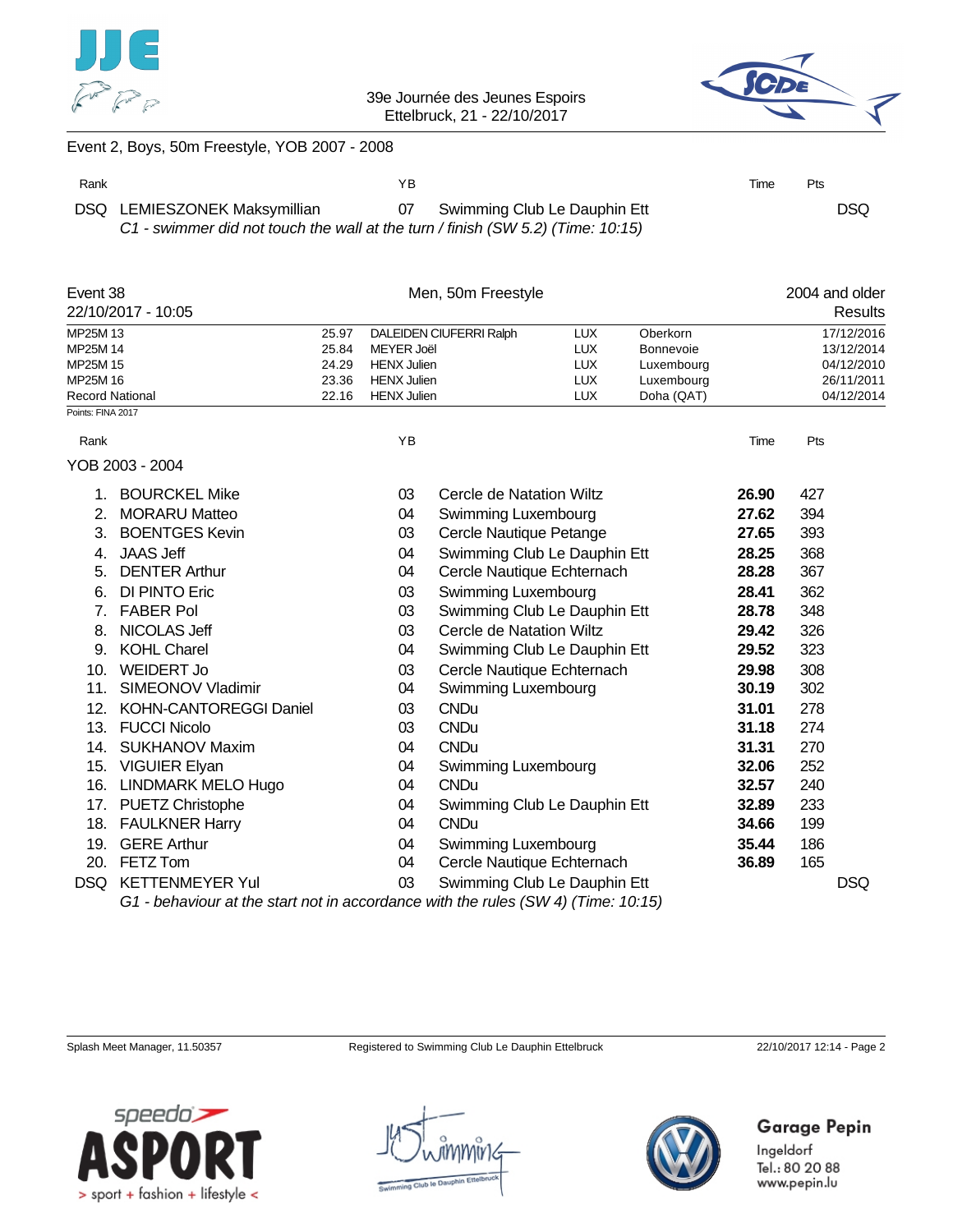



## Event 38, Men, 50m Freestyle

#### 2002 and older

| 1.          | <b>SCHMITZ Jules</b>         | 99     | Swimming Club Redange        | 24.89 | 539 |
|-------------|------------------------------|--------|------------------------------|-------|-----|
| 2.          | DAZY Max                     | $00\,$ | Cercle Nautique Petange      | 25.33 | 511 |
| 3.          | <b>CONZEMIUS Jerome</b>      | 99     | Swimming Luxembourg          | 25.48 | 502 |
| 4.          | <b>MEYER Joel</b>            | $00\,$ | Cercle de Natation Wiltz     | 25.66 | 492 |
| 5.          | <b>HOLTER Damien</b>         | 99     | Cercle Nautique Petange      | 25.79 | 484 |
| 6.          | <b>BECKERS Felix</b>         | 01     | Swimming Club Le Dauphin Ett | 26.12 | 466 |
| $7_{\cdot}$ | <b>ADAMI Mike</b>            | 99     | Swimming Club Le Dauphin Ett | 26.13 | 466 |
| 8.          | <b>DUBOS Julien</b>          | 99     | Cercle de Natation Diekirch  | 26.25 | 459 |
| 9.          | <b>BANKY Jordan</b>          | 01     | Swimming Luxembourg          | 26.55 | 444 |
| 10.         | <b>MICHIELS Patrick</b>      | 02     | Cercle Nautique Echternach   | 26.86 | 429 |
| 11.         | <b>MICHIELS Olivier</b>      | 01     | Cercle Nautique Echternach   | 26.94 | 425 |
|             | <b>HATVANI Csongor</b>       | 01     | Swimming Luxembourg          | 26.94 | 425 |
| 13.         | FERNANDES PEDRO Diogo        | 98     | Cercle Nautique Petange      | 27.24 | 411 |
| 14.         | <b>PANIC Stevan</b>          | 02     | Swimming Luxembourg          | 27.25 | 410 |
| 15.         | <b>CAILLIAU Nils</b>         | 01     | Swimming Club Redange        | 27.46 | 401 |
| 16.         | <b>WAKEFIELD Andrew</b>      | $00\,$ | <b>CNDu</b>                  | 27.48 | 400 |
| 17.         | <b>MOREAUX Maxime</b>        | 02     | Swimming Club Redange        | 27.59 | 395 |
| 18.         | <b>COLLINS Ryan</b>          | $00\,$ | <b>CNDu</b>                  | 27.64 | 393 |
| 19.         | <b>WIRTH David</b>           | 02     | Cercle Nautique Petange      | 27.83 | 385 |
| <b>20.</b>  | <b>RIBEIRO GARCIA Daniel</b> | 99     | Cercle Nautique Petange      | 28.34 | 365 |
| 21.         | <b>FAULKNER Benjamin</b>     | $00\,$ | <b>CNDu</b>                  | 28.68 | 352 |
| 22.         | <b>DUBOS Simon</b>           | $00\,$ | Cercle de Natation Diekirch  | 28.99 | 341 |
| 23.         | <b>JACOBY Dale</b>           | 02     | Cercle de Natation Wiltz     | 30.19 | 302 |
| 24.         | <b>GIRS Matheo</b>           | 02     | Cercle de Natation Wiltz     | 30.45 | 294 |
| 25.         | MAAS-KOOB Cedric             | 02     | Swimming Club Le Dauphin Ett | 30.63 | 289 |
| 26.         | PUETZ Yann                   | 02     | Swimming Luxembourg          | 30.68 | 287 |
| 27.         | <b>HASANOVIC Adin</b>        | 02     | Cercle de Natation Wiltz     | 31.97 | 254 |
| 28.         | <b>MARIK Jaroslav</b>        | 01     | <b>CNDu</b>                  | 33.05 | 230 |
|             | 29. LEPAGE Mathieu           | 02     | Cercle de Natation Wiltz     | 33.69 | 217 |
|             | 30. LETSCH David             | 02     | Cercle Nautique Echternach   | 34.65 | 199 |

Splash Meet Manager, 11.50357 Registered to Swimming Club Le Dauphin Ettelbruck 22/10/2017 12:14 - Page 3

**Garage Pepin** 



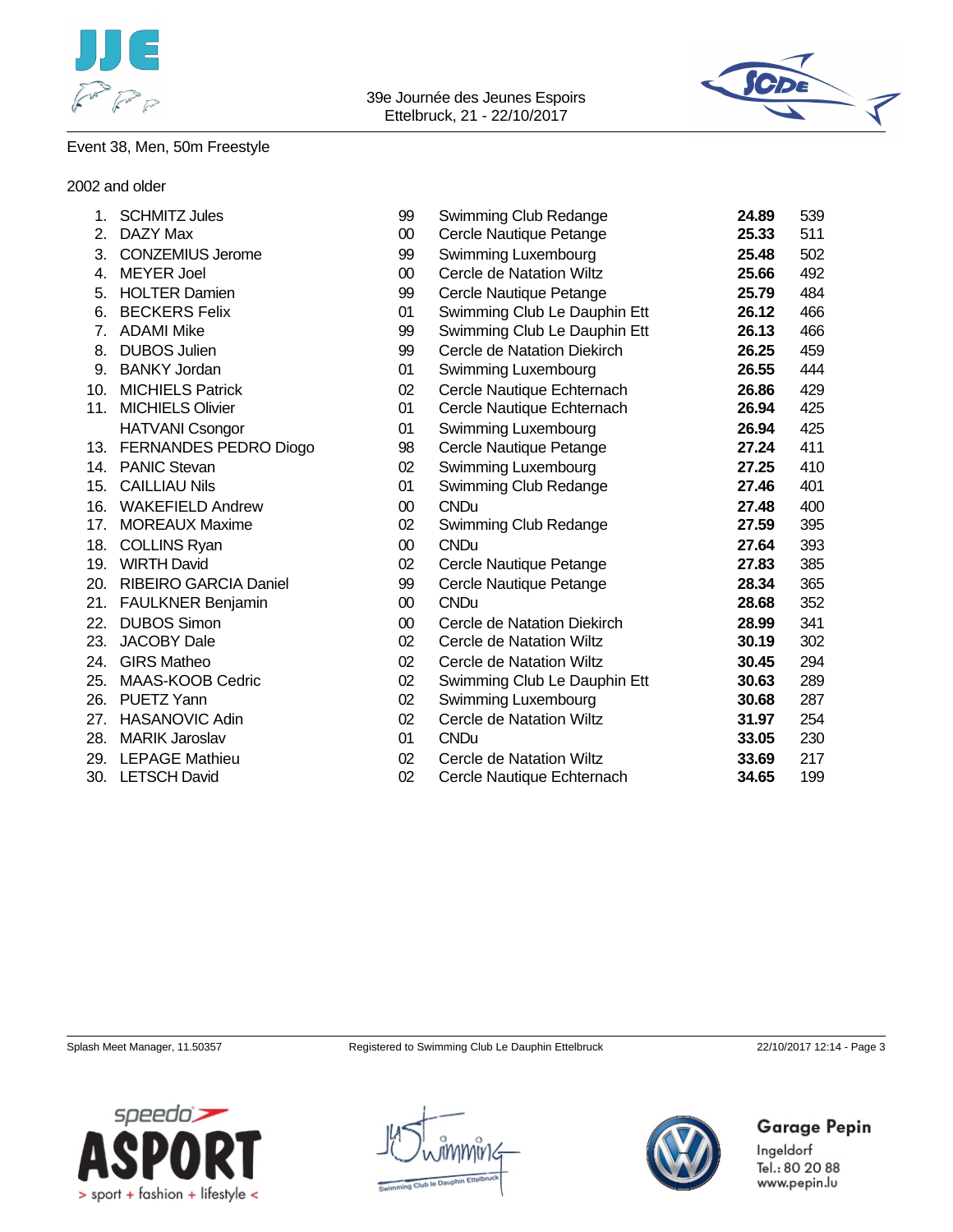



| Event 21          |                               |         | Boys, 100m Freestyle         |            |                | YOB 2005 - 2008 |            |
|-------------------|-------------------------------|---------|------------------------------|------------|----------------|-----------------|------------|
|                   | 21/10/2017 - 14:00            |         |                              |            |                |                 | Results    |
| MP25M9            |                               | 1:13.17 | STACCHIOTTI Raphaël          | <b>LUX</b> | Dudelange      |                 | 23/12/2001 |
| MP25M 10          |                               | 1:11.91 | STACCHIOTTI Raphaël          | <b>LUX</b> | Dudelange      |                 | 17/11/2002 |
| MP25M 11          |                               | 1:05.21 | STACCHIOTTI Raphaël          | <b>LUX</b> | Bastogne (BEL) |                 | 27/12/2003 |
| MP25M 12          |                               | 59.71   | DALEIDEN C. Ralph            | <b>LUX</b> | Dudelange      |                 | 19/12/2015 |
|                   | <b>Record National</b>        | 48.42   | STACCHIOTTI Raphaël          | <b>LUX</b> | Dudelange      |                 | 13/12/2015 |
| Points: FINA 2017 |                               |         |                              |            |                |                 |            |
| Rank              |                               | ΥB      |                              | Time       | Pts            | 50m             | 100m       |
|                   | YOB 2005 - 2006               |         |                              |            |                |                 |            |
|                   | 1. LUCARELLI Riccardo         | 05      | Swimming Luxembourg          | 1:04.04    | 345            | 31.60           | 32.44      |
|                   | 2. FLOREAN Darius             | 05      | Swimming Luxembourg          | 1:05.41    | 324            | 31.58           | 33.83      |
| 3.                | <b>CARNEIRO Nuno</b>          | 05      | Swimming Luxembourg          | 1:05.60    | 321            | 31.17           | 34.43      |
| 4.                | <b>DURAKOVIC Tarik</b>        | 05      | Swimming Luxembourg          | 1:06.39    | 310            | 31.99           | 34.40      |
| 5.                | <b>THILL Nicolas</b>          | 05      | Swimming Luxembourg          | 1:11.12    | 252            | 33.67           | 37.45      |
| 6.                | <b>KIRCH Paul</b>             | 05      | CNDu                         | 1:12.15    | 241            | 34.23           | 37.92      |
|                   | 7. RIKKERT Thijmen            | 06      | Swimming Luxembourg          | 1:12.51    | 238            | 35.11           | 37.40      |
| 8.                | PEUSCH Kevin                  | 06      | Swimming Luxembourg          | 1:12.68    | 236            | 34.76           | 37.92      |
| 9.                | <b>OLINGER Liam</b>           | 05      | Schwammclub Monnerech        | 1:13.24    | 231            | 34.48           | 38.76      |
| 10.               | <b>CALMES Nicolas</b>         | 06      | Schwammclub Monnerech        | 1:14.28    | 221            | 35.37           | 38.91      |
| 11.               | <b>KEMP Finn</b>              | 05      | Swimming Luxembourg          | 1:14.53    | 219            | 35.78           | 38.75      |
| 12.               | <b>MOOG Mathis</b>            | 06      | Swimming Luxembourg          | 1:15.04    | 214            | 36.10           | 38.94      |
| 13.               | <b>WESTER Ben</b>             | 06      | CNDu                         | 1:15.39    | 211            | 35.52           | 39.87      |
| 14.               | <b>BOURGUIGNON Benjamin</b>   | 05      | Swimming Club Le Dauphin Ett | 1:16.34    | 204            | 36.17           | 40.17      |
| 15.               | <b>BOENTGES Kimi</b>          | 05      | Cercle Nautique Petange      | 1:17.90    | 191            | 36.59           | 41.31      |
| 16.               | <b>JAAS Tom</b>               | 06      | Swimming Club Le Dauphin Ett | 1:19.50    | 180            | 37.57           | 41.93      |
| 17.               | <b>JAAS Joe</b>               | 06      | Swimming Club Le Dauphin Ett | 1:20.74    | 172            | 37.80           | 42.94      |
| 18.               | <b>LANDRIEUX Tom</b>          | 06      | Cercle Nautique Petange      | 1:20.83    | 171            | 38.90           | 41.93      |
| 19.               | <b>TRESSEL Yannis</b>         | 05      | Swimming Club Le Dauphin Ett | 1:23.32    | 156            | 38.18           | 45.14      |
| 20.               | MILANOVSKI Stefan             | 06      | Swimming Luxembourg          | 1:27.01    | 137            | 41.72           | 45.29      |
|                   | 21. SCHOCKMEL Julien          | 06      | Swimming Club Redange        | 1:27.87    | 133            | 41.02           | 46.85      |
|                   | YOB 2007 - 2008               |         |                              |            |                |                 |            |
| 1.                | <b>CHAUSSARD Albert</b>       | 07      | CNDu                         | 1:17.47    | 195            | 38.44           | 39.03      |
|                   | 2. ESCHETTE Louis             | 07      | Cercle de Natation Wiltz     | 1:24.59    | 149            | 39.13           | 45.46      |
| 3.                | <b>THILL Louis</b>            | 07      | Swimming Luxembourg          | 1:26.34    | 141            | 42.33           | 44.01      |
| 4.                | <b>GONZALEZ PEREZ Rodrigo</b> | 07      | Swimming Luxembourg          | 1:33.74    | 110            | 43.81           | 49.93      |
| 5.                | <b>WIRTH Neckel</b>           | 07      | Cercle de Natation Wiltz     | 1:35.35    | 104            | 44.77           | 50.58      |
| 6.                | LISO Timoteo                  | 07      | Cercle Nautique Petange      | 1:35.53    | 104            | 47.33           | 48.20      |
| 7.                | <b>VISSER Mats</b>            | 08      | Swimming Club Le Dauphin Ett | 1:35.86    | 103            | 46.34           | 49.52      |
| 8.                | RIES JITCOV Evghenii          | 07      | Cercle Nautique Petange      | 1:36.42    | 101            | 45.55           | 50.87      |
| 9.                | <b>LEONARD Lou</b>            | 07      | Swimming Luxembourg          | 1:39.24    | 92             | 45.74           | 53.50      |
| 10.               | LEMIESZONEK Maksymillian      | 07      | Swimming Club Le Dauphin Ett | 1:43.17    | 82             | 46.82           | 56.35      |
| 11.               | <b>SCHARF Herman</b>          | 07      | Swimming Luxembourg          | 1:43.39    | 82             | 48.06           | 55.33      |
| 12.               | <b>WEILER Theid</b>           | 07      | Cercle de Natation Wiltz     | 1:46.05    | 76             | 50.57           | 55.48      |
| 13.               | <b>SCHAUER Victor</b>         | 07      | Swimming Club Le Dauphin Ett | 1:50.10    | 68             | 52.97           | 57.13      |
| 14.               | <b>KERSCHEN Noah</b>          | 07      | Swimming Club Le Dauphin Ett | 1:52.11    | 64             | 52.15           | 59.96      |

Splash Meet Manager, 11.50357 Registered to Swimming Club Le Dauphin Ettelbruck 22/10/2017 12:14 - Page 4





## **Garage Pepin**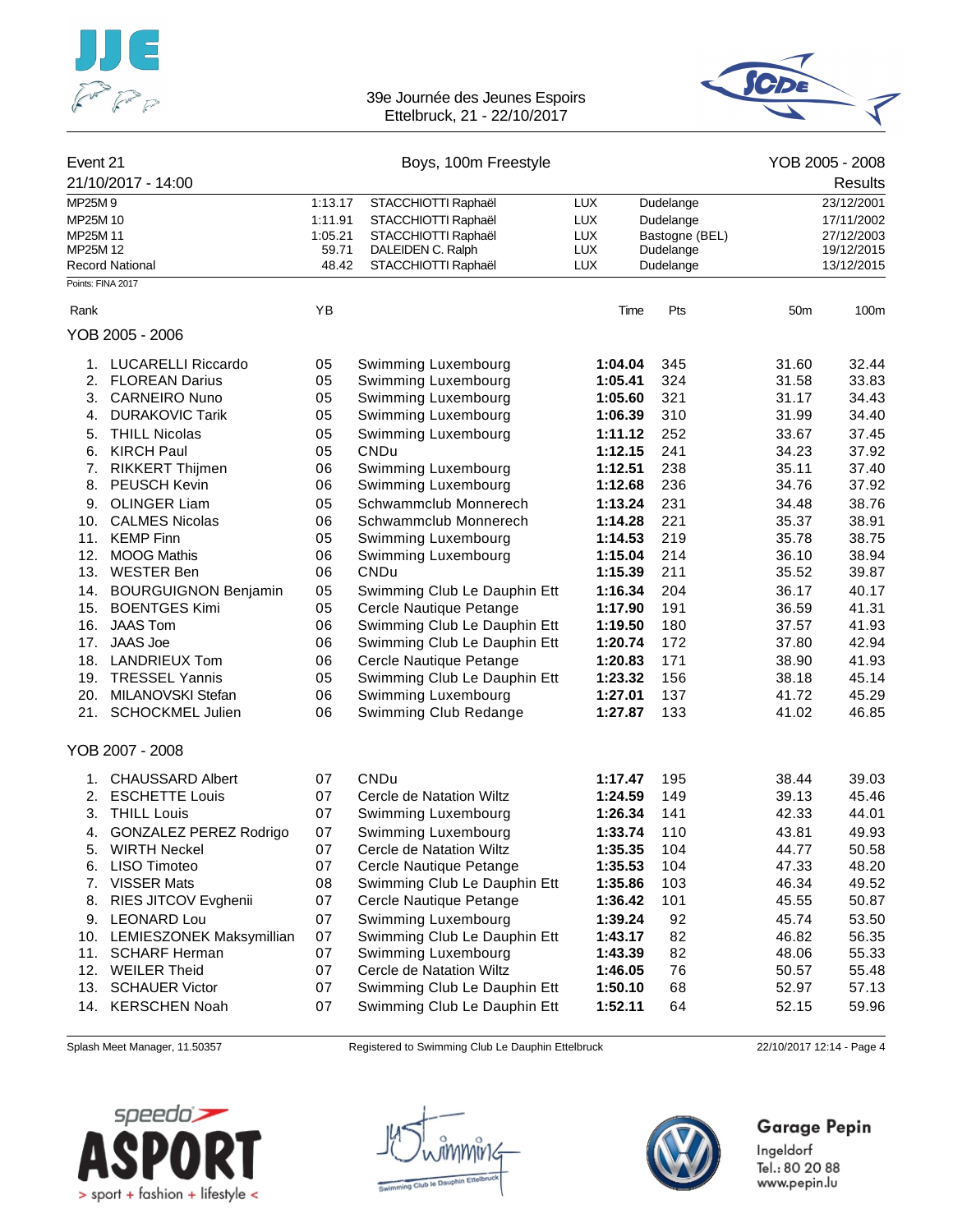



## Event 21, Boys, 100m Freestyle, YOB 2007 - 2008

| Rank |                                                                                  | ΥB |                                 | Time | Pts        | 50 <sub>m</sub> | 100m |
|------|----------------------------------------------------------------------------------|----|---------------------------------|------|------------|-----------------|------|
|      | DSQ BLANC Luc<br>G2 - Starting before the starting signal (SW 4.4) (Time: 14:38) |    | 08 Swimming Club Le Dauphin Ett |      | <b>DSQ</b> |                 |      |

| Event 26                     |                        |                              | Men, 100m Freestyle          |            |                |                 | 2004 and older |
|------------------------------|------------------------|------------------------------|------------------------------|------------|----------------|-----------------|----------------|
|                              | 21/10/2017 - 16:05     |                              |                              |            |                |                 | <b>Results</b> |
| MP25M 13                     |                        | 58.04                        | DALEIDEN C. Ralph            | <b>LUX</b> | Etelbruck      |                 | 24/04/2016     |
| MP25M 14                     |                        | 54.38                        | STACCHIOTTI RAphaël          | <b>LUX</b> | Dudelange      |                 | 17/12/2006     |
| MP25M 15                     |                        | 51.56                        | STACCHIOTTI Raphaël          | <b>LUX</b> | Dudelange      |                 | 25/11/2007     |
| MP25M 16                     |                        | 50.60<br>STACCHIOTTI Raphaël |                              | <b>LUX</b> | Ettelbruck     |                 | 20/04/2008     |
| MP25M 17                     |                        | 48.82                        | STACCHIOTTI Raphaël          | <b>LUX</b> | Istanbul (TUR) |                 | 11/12/2009     |
| MP25M 18                     |                        | 49.29                        | <b>HENX Julien</b>           | <b>LUX</b> | Bonnevoie      |                 | 01/12/2013     |
| Points: FINA 2017            | <b>Record National</b> | 48.42                        | STACCHIOTTI Raphaël          | <b>LUX</b> | Dudelange      |                 | 13/12/2015     |
|                              |                        |                              |                              |            |                |                 |                |
| Rank                         |                        | YB                           |                              | Time       | Pts            | 50 <sub>m</sub> | 100m           |
|                              | YOB 2003 - 2004        |                              |                              |            |                |                 |                |
| 1.                           | <b>BOURCKEL Mike</b>   | 03                           | Cercle de Natation Wiltz     | 58.37      | 456            | 27.77           | 30.60          |
| 2.                           | <b>BOENTGES Kevin</b>  | 03                           | Cercle Nautique Petange      | 58.50      | 453            | 28.14           | 30.36          |
| 3.                           | <b>KETTENMEYER Yul</b> | 03                           | Swimming Club Le Dauphin Ett | 1:00.24    | 415            | 28.62           | 31.62          |
| 4.                           | <b>LANNERS Nick</b>    | 04                           | Swimming Luxembourg          | 1:00.94    | 401            | 28.81           | 32.13          |
| 5.                           | <b>MORARU Matteo</b>   | 04                           | Swimming Luxembourg          | 1:01.77    | 385            | 29.61           | 32.16          |
| 6.                           | <b>JAAS Jeff</b>       | 04                           | Swimming Club Le Dauphin Ett | 1:02.12    | 378            | 29.46           | 32.66          |
| 7.                           | <b>FABER Pol</b>       | 03                           | Swimming Club Le Dauphin Ett | 1:02.56    | 370            | 29.97           | 32.59          |
| 8.                           | <b>DENTER Arthur</b>   | 04                           | Cercle Nautique Echternach   | 1:03.83    | 348            | 30.86           | 32.97          |
| 9.                           | <b>KOHL Charel</b>     | 04                           | Swimming Club Le Dauphin Ett | 1:04.52    | 337            | 31.16           | 33.36          |
| 10.                          | DI PINTO Eric          | 03                           | Swimming Luxembourg          | 1:05.17    | 327            | 31.12           | 34.05          |
| 11.                          | <b>JOMINET Dan</b>     | 03                           | Swimming Luxembourg          | 1:05.83    | 318            | 32.03           | 33.80          |
| 12.                          | SIMEONOV Vladimir      | 04                           | Swimming Luxembourg          | 1:05.86    | 317            | 31.54           | 34.32          |
| 13.                          | <b>LUKA Mory</b>       | 04                           | Swimming Luxembourg          | 1:06.11    | 314            | 31.30           | 34.81          |
| 14.                          | NICOLAS Jeff           | 03                           | Cercle de Natation Wiltz     | 1:07.40    | 296            | 32.61           | 34.79          |
| 15.                          | KOHN-CANTOREGGI Daniel | 03                           | <b>CNDu</b>                  | 1:08.31    | 284            | 32.87           | 35.44          |
| 16.                          | <b>WEIDERT Jo</b>      | 03                           | Cercle Nautique Echternach   | 1:09.16    | 274            | 32.67           | 36.49          |
| 17.                          | <b>FUCCI Nicolo</b>    | 03                           | <b>CNDu</b>                  | 1:09.41    | 271            | 33.17           | 36.24          |
| 18.                          | <b>SUKHANOV Maxim</b>  | 04                           | CNDu                         | 1:09.56    | 269            | 34.29           | 35.27          |
| 19.                          | <b>GERE Arthur</b>     | 04                           | Swimming Luxembourg          | 1:14.36    | 220            | 35.78           | 38.58          |
| 20.                          | PUETZ Christophe       | 04                           | Swimming Club Le Dauphin Ett | 1:14.40    | 220            | 34.53           | 39.87          |
| 21.                          | LINDMARK MELO Hugo     | 04                           | <b>CNDu</b>                  | 1:14.68    | 217            | 35.00           | 39.68          |
| <b>FAULKNER Harry</b><br>22. |                        | 04                           | <b>CNDu</b>                  | 1:16.97    | 199            | 37.31           | 39.66          |
| 23.                          | FETZ Tom               | 04                           | Cercle Nautique Echternach   | 1:21.06    | 170            | 37.81           | 43.25          |

Splash Meet Manager, 11.50357 Registered to Swimming Club Le Dauphin Ettelbruck 22/10/2017 12:14 - Page 5

**Garage Pepin** 



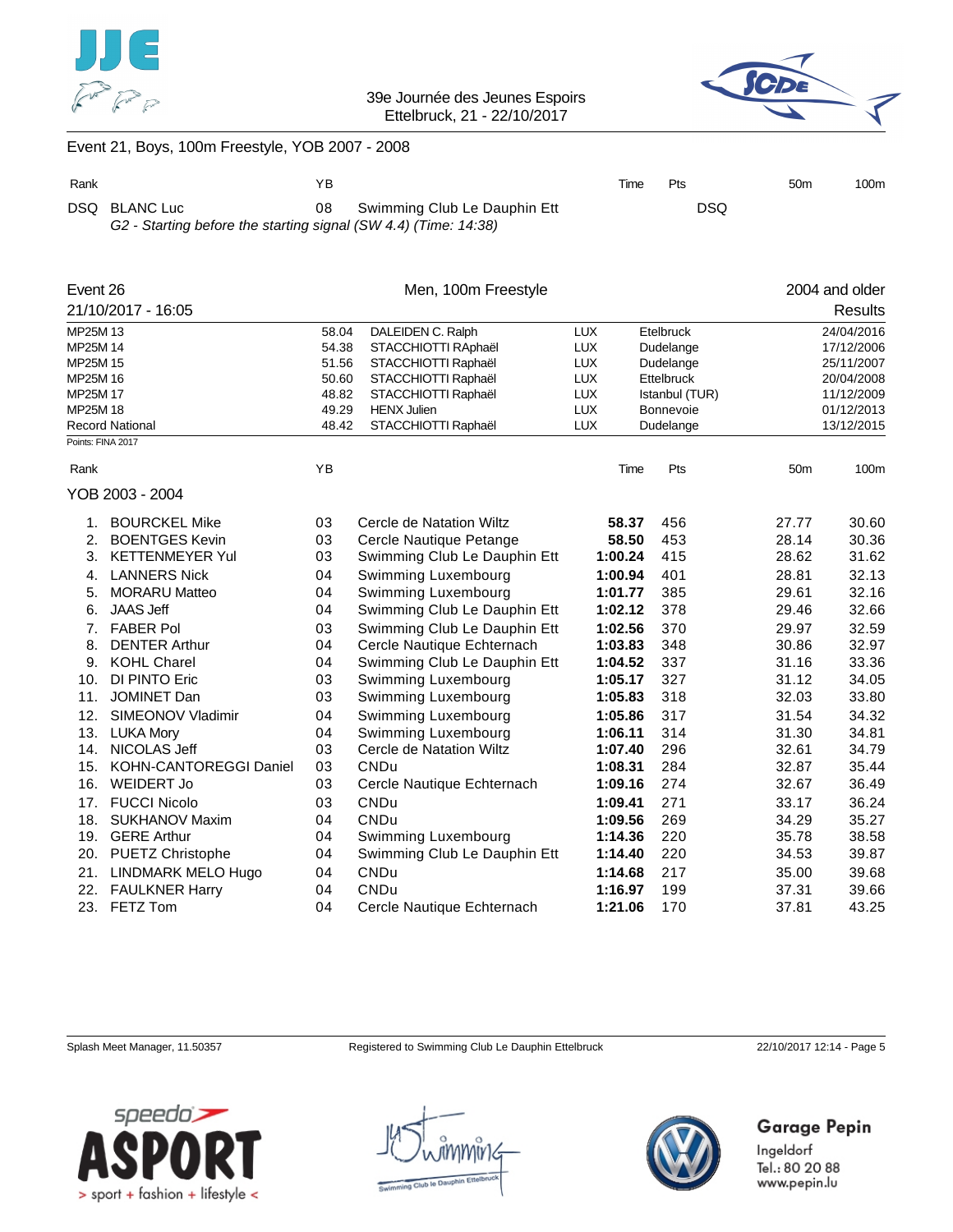



## Event 26, Men, 100m Freestyle

2002 and older

|     | STACCHIOTTI Raphael          | 92 | Swimming Club Le Dauphin Ett | 50.10   | 721        | 24.06 | 26.04 |
|-----|------------------------------|----|------------------------------|---------|------------|-------|-------|
| 2.  | <b>SCHMITZ Jules</b>         | 99 | Swimming Club Redange        | 54.13   | 572        | 25.90 | 28.23 |
| 3.  | <b>BECKERS Felix</b>         | 01 | Swimming Club Le Dauphin Ett | 55.22   | 539        | 26.68 | 28.54 |
| 4.  | <b>MEYER Joel</b>            | 00 | Cercle de Natation Wiltz     | 55.51   | 530        | 26.39 | 29.12 |
| 5.  | <b>CONZEMIUS Jerome</b>      | 99 | Swimming Luxembourg          | 56.19   | 511        | 27.07 | 29.12 |
| 6.  | <b>DUBOS Julien</b>          | 99 | Cercle de Natation Diekirch  | 56.24   | 510        | 26.87 | 29.37 |
| 7.  | <b>ADAMI Mike</b>            | 99 | Swimming Club Le Dauphin Ett | 57.71   | 472        | 27.54 | 30.17 |
| 8.  | <b>BANKY Jordan</b>          | 01 | Swimming Luxembourg          | 58.09   | 463        | 27.51 | 30.58 |
| 9.  | <b>LANNERS Bob</b>           | 02 | Swimming Luxembourg          | 59.07   | 440        | 28.57 | 30.50 |
| 10. | FERNANDES PEDRO Diogo        | 98 | Cercle Nautique Petange      | 59.24   | 436        | 28.09 | 31.15 |
| 11. | <b>PANIC Stevan</b>          | 02 | Swimming Luxembourg          | 59.59   | 428        | 28.19 | 31.40 |
| 12. | <b>MOREAUX Maxime</b>        | 02 | Swimming Club Redange        | 59.66   | 427        | 28.35 | 31.31 |
| 13. | <b>WIRTH David</b>           | 02 | Cercle Nautique Petange      | 59.96   | 421        | 28.62 | 31.34 |
| 14. | <b>CAILLIAU Nils</b>         | 01 | Swimming Club Redange        | 1:00.10 | 418        | 28.86 | 31.24 |
| 15. | <b>COLLINS Ryan</b>          | 00 | <b>CNDu</b>                  | 1:01.07 | 398        | 28.66 | 32.41 |
| 16. | <b>WAKEFIELD Andrew</b>      | 00 | <b>CNDu</b>                  | 1:01.33 | 393        | 29.50 | 31.83 |
| 17. | <b>HATVANI Csongor</b>       | 01 | Swimming Luxembourg          | 1:02.64 | 369        | 30.56 | 32.08 |
| 18. | <b>RIBEIRO GARCIA Daniel</b> | 99 | Cercle Nautique Petange      | 1:02.82 | 366        | 30.06 | 32.76 |
| 19. | <b>DUBOS Simon</b>           | 00 | Cercle de Natation Diekirch  | 1:03.19 | 359        | 31.03 | 32.16 |
| 20. | <b>JACOBY Dale</b>           | 02 | Cercle de Natation Wiltz     | 1:06.19 | 312        | 32.04 | 34.15 |
| 21. | MAAS-KOOB Cedric             | 02 | Swimming Club Le Dauphin Ett | 1:06.42 | 309        | 31.90 | 34.52 |
| 22. | PUETZ Yann                   | 02 | Swimming Luxembourg          | 1:07.84 | 290        | 32.33 | 35.51 |
| 23. | <b>HASANOVIC Adin</b>        | 02 | Cercle de Natation Wiltz     | 1:11.81 | 245        | 34.77 | 37.04 |
| 24. | <b>LEPAGE Mathieu</b>        | 02 | Cercle de Natation Wiltz     | 1:15.23 | 213        | 35.45 | 39.78 |
| 25. | <b>LETSCH David</b>          | 02 | Cercle Nautique Echternach   | 1:19.27 | 182        | 37.38 | 41.89 |
| DSQ | <b>GIRS Matheo</b>           | 02 | Cercle de Natation Wiltz     |         | <b>DSQ</b> |       |       |
|     |                              |    | $1/0.111$ $1/1/1$            |         |            |       |       |

*G2 - Starting before the starting signal (SW 4.4) (Time: 16:22)*



**Garage Pepin** 



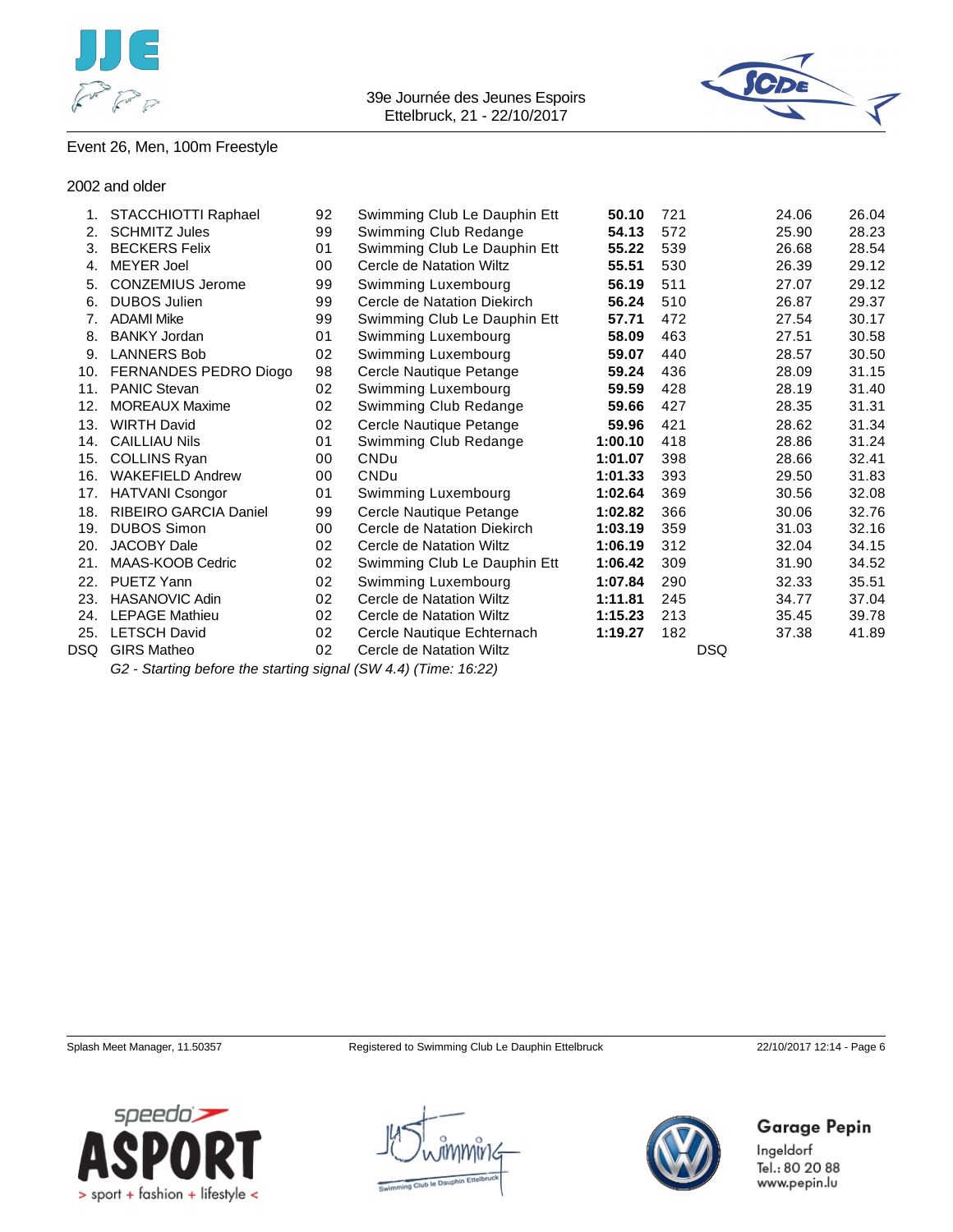



| Event 24 |                                                                                   |           | Boys, 200m Freestyle                 | YOB 2005 - 2008 |            |                 |       |         |            |
|----------|-----------------------------------------------------------------------------------|-----------|--------------------------------------|-----------------|------------|-----------------|-------|---------|------------|
|          | 21/10/2017 - 14:40                                                                |           |                                      |                 |            |                 |       |         | Results    |
| MP25M9   |                                                                                   |           | 2:37.85<br>STACCHIOTTI Raphaël       |                 | <b>LUX</b> | Dudelange       |       |         | 22/12/2001 |
| MP25M 10 |                                                                                   |           | STACCHIOTTI Raphaël<br>2:34.61       |                 | <b>LUX</b> | Dudelange       |       |         | 21/12/2002 |
| MP25M 11 |                                                                                   |           | 2:19.54<br>STACCHIOTTI Raphaël       |                 | <b>LUX</b> | Dudelange (UAE) |       |         | 20/12/2003 |
| MP25M 12 |                                                                                   |           | 2:11.78<br>DALEIDEN C. Ralph         |                 | <b>LUX</b> | Dudelange       |       |         | 12/12/2015 |
|          | <b>Record National</b>                                                            |           | STACCHIOTTI Raphaël<br>1:45.47       |                 | <b>LUX</b> | Dudelange       |       |         | 12/12/2015 |
|          | Points: FINA 2017                                                                 |           |                                      |                 |            |                 |       |         |            |
| Rank     |                                                                                   | YB        |                                      | Time            | Pts        | 50 <sub>m</sub> | 100m  | 150m    | 200m       |
|          | YOB 2005 - 2006                                                                   |           |                                      |                 |            |                 |       |         |            |
|          | 1. LUCARELLI Riccardo                                                             | 05        | Swimming Luxembourg                  | 2:22.09 342     |            | 33.87           | 36.86 | 37.28   | 34.08      |
|          | 2. CARNEIRO Nuno                                                                  | 05        | Swimming Luxembourg                  | 2:24.02 328     |            | 33.81           | 38.10 | 38.09   | 34.02      |
|          | 3. FLOREAN Darius                                                                 | 05        | Swimming Luxembourg                  | 2:24.05 328     |            | 33.61           | 37.34 | 37.52   | 35.58      |
| 4.       | <b>DURAKOVIC Tarik</b>                                                            | 05        | Swimming Luxembourg                  | 2:24.10 327     |            | 34.07           | 37.61 | 37.63   | 34.79      |
|          | 5. WEYRICH Mike                                                                   | 05        | Swimming Club Le Dauphin 2:24.28 326 |                 |            | 33.15           | 37.50 | 38.15   | 35.48      |
|          | 6. THILL Nicolas                                                                  | 05        | Swimming Luxembourg                  | 2:32.25 278     |            | 34.71           | 39.52 | 39.83   | 38.19      |
|          | 7. CALMES Nicolas                                                                 | 06        | Schwammclub Monnerech 2:40.68 236    |                 |            | 36.49           | 41.18 | 42.76   | 40.25      |
|          | 8. KIRCH Paul                                                                     | 05        | CNDu                                 | 2:40.89 235     |            | 35.62           | 41.48 | 43.18   | 40.61      |
|          | 9. OLINGER Liam                                                                   | 05        | Schwammclub Monnerech 2:43.88 222    |                 |            | 36.30           | 42.92 | 42.91   | 41.75      |
|          | 10. WESTER Ben                                                                    | 06        | <b>CNDu</b>                          | 2:45.45 216     |            | 37.53           | 41.98 | 43.01   | 42.93      |
|          | 11. HOLLERICH Tom                                                                 | 06        | Swimming Club Le Dauphin 2:48.88 203 |                 |            | 38.26           | 43.61 | 44.16   | 42.85      |
|          | 12. JAAS Tom                                                                      | 06        | Swimming Club Le Dauphin 2:51.75 193 |                 |            | 38.97           | 44.47 | 44.35   | 43.96      |
|          | 13. JAAS Joe                                                                      | 06        | Swimming Club Le Dauphin 2:57.26 176 |                 |            | 40.85           | 45.99 | 47.04   | 43.38      |
|          | 14. TRESSEL Yannis                                                                | 05        | Swimming Club Le Dauphin 3:10.99 140 |                 |            | 42.85           | 50.63 | 51.56   | 45.95      |
|          | <b>DSQ ALLIN Rafael</b>                                                           | 06        | Swimming Club Le Dauphin Ett         |                 | <b>DSQ</b> |                 |       |         |            |
|          | G1 - behaviour at the start not in accordance with the rules (SW 4) (Time: 15:06) |           |                                      |                 |            |                 |       |         |            |
|          | YOB 2007 - 2008                                                                   |           |                                      |                 |            |                 |       |         |            |
|          | 4 CUALICOADD Albort                                                               | <b>07</b> | $\sim$ NID                           | 2.5204.400      |            | AOZE            | 120   | $AC$ 00 | 10M        |

| 1. CHAUSSARD Albert | 07 - | -CNDu                                  | 2:53.91 186 | 40.75 | 43.68 | 46.99   | 42.49  |
|---------------------|------|----------------------------------------|-------------|-------|-------|---------|--------|
| 2. HAAG Yanic       |      | 07 Swimming Club Redange 3:09.51 144   |             | 42.28 | 49.55 | - 50.08 | 47.60  |
| 3. PUETZ Jonah      |      | 07 Swimming Club Le Dauphin 3:47.48 83 |             |       |       |         | -56.35 |

Splash Meet Manager, 11.50357 Registered to Swimming Club Le Dauphin Ettelbruck 22/10/2017 12:14 - Page 7







## **Garage Pepin**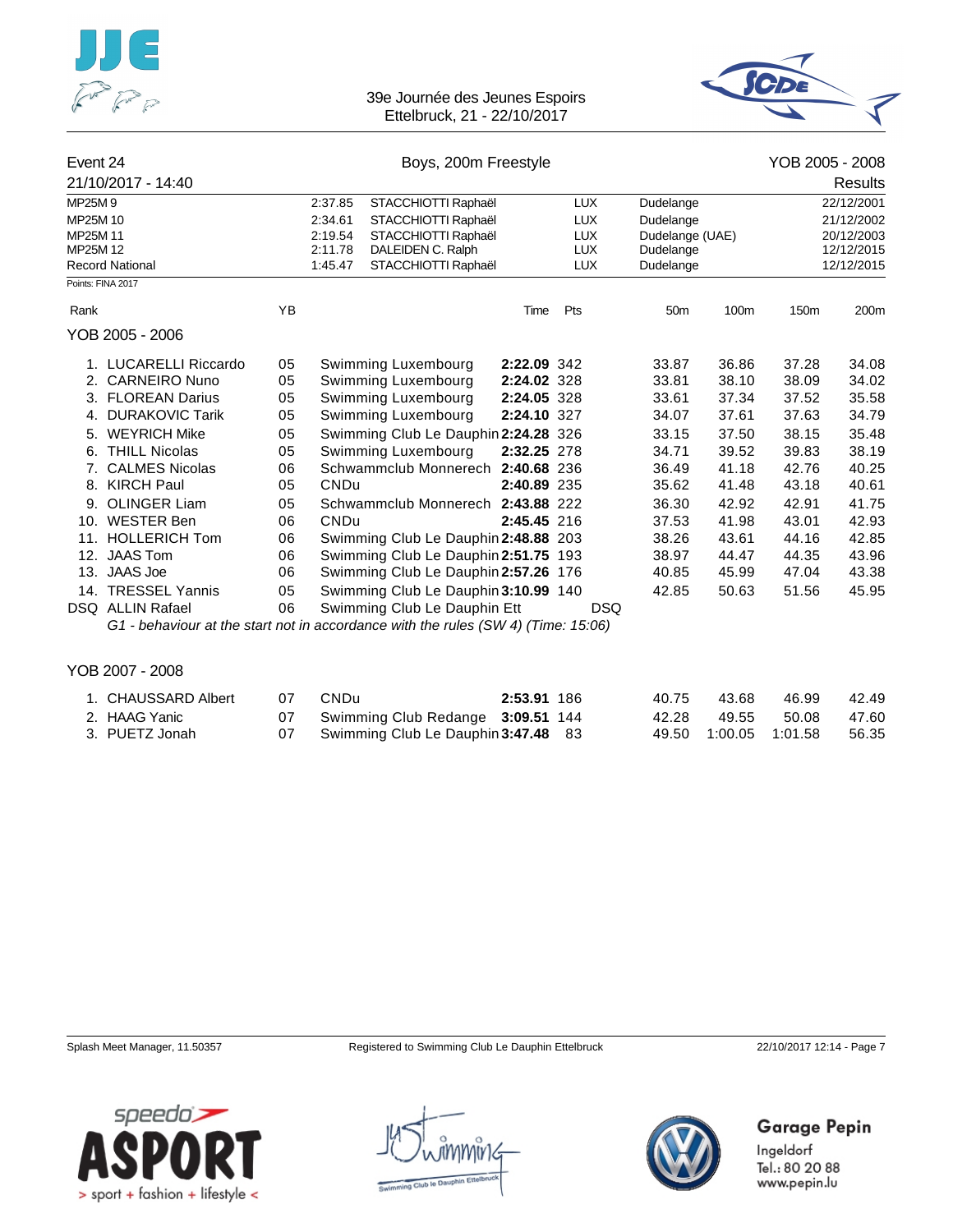



| Event 48             |                      |                        |       |                    |                                            | Men, 400m Freestyle |            |                                    |           |                  |            | 2004 and older           |  |
|----------------------|----------------------|------------------------|-------|--------------------|--------------------------------------------|---------------------|------------|------------------------------------|-----------|------------------|------------|--------------------------|--|
|                      | 22/10/2017 - 11:40   |                        |       |                    |                                            |                     |            |                                    |           |                  |            | Results                  |  |
| MP25M 13             |                      |                        |       | 4:26.37            |                                            | STACCHIOTTI Raphaël |            | <b>LUX</b>                         |           | Echternach       |            | 21/05/2005               |  |
| MP25M 14             |                      |                        |       | 4:12.92            | STACCHIOTTI Raphaël                        |                     |            | <b>LUX</b>                         |           | Dudelange        |            | 11/11/2006               |  |
| MP25M 15             |                      |                        |       | 3:55.53            | STACCHIOTTI Raphaël<br>STACCHIOTTI Raphaël |                     | <b>LUX</b> |                                    | Dudelange |                  | 24/11/2007 |                          |  |
| MP25M 16<br>MP25M 17 |                      |                        |       | 3:52.39<br>3:56.16 |                                            |                     |            | <b>LUX</b><br><b>LUX</b>           |           | Manchester (GBR) |            | 11/04/2008<br>21/11/2009 |  |
| MP25M 18             |                      |                        |       | 3:55.97            | STACCHIOTTI Raphaël<br><b>MANNES Max</b>   |                     | <b>LUX</b> | Dudelange<br>Aix la chapelle (GER) |           |                  | 17/10/2015 |                          |  |
| Record National      |                      |                        |       | 3:50.35            |                                            | STACCHIOTTI Raphaël |            | <b>LUX</b>                         |           | Luxembourg       |            | 01/12/2012               |  |
| Points: FINA 2017    |                      |                        |       |                    |                                            |                     |            |                                    |           |                  |            |                          |  |
| Rank                 |                      |                        |       |                    | YB                                         |                     |            |                                    |           |                  | Time       | Pts                      |  |
|                      | YOB 2003 - 2004      |                        |       |                    |                                            |                     |            |                                    |           |                  |            |                          |  |
| 1.                   |                      | <b>BOENTGES Kevin</b>  |       |                    | 03                                         |                     |            | Cercle Nautique Petange            |           |                  | 4:31.33    | 478                      |  |
|                      | 50m:                 | 30.86                  | 30.86 | 150m:              | 1:38.91                                    | 33.99               | 250m:      | 2:48.42                            | 34.71     | 350m:            | 3:58.84    | 35.16                    |  |
|                      | 100m:                | 1:04.92                | 34.06 | 200m:              | 2:13.71                                    | 34.80               | 300m:      | 3:23.68                            | 35.26     | 400m:            | 4:31.33    | 32.49                    |  |
| 2.                   | <b>LANNERS Nick</b>  |                        |       |                    | 04                                         |                     |            | Swimming Luxembourg                |           |                  | 4:31.67    | 476                      |  |
|                      | 50m:                 | 30.80                  | 30.80 | 150m:              | 1:39.49                                    | 34.34               |            | 250m: 2:49.61                      | 34.89     | 350m:            | 3:59.67    | 35.12                    |  |
|                      | 100m:                | 1:05.15                | 34.35 | 200m:              | 2:14.72                                    | 35.23               | 300m:      | 3:24.55                            | 34.94     | 400m:            | 4:31.67    | 32.00                    |  |
| З.                   | <b>MORARU Matteo</b> |                        |       |                    | 04                                         |                     |            | Swimming Luxembourg                |           |                  | 4:37.54    | 447                      |  |
|                      | 50m:                 | 30.70                  | 30.70 | 150m:              | 1:39.72                                    | 34.89               | 250m:      | 2:50.70                            | 35.35     | 350m:            | 4:02.79    | 36.06                    |  |
|                      | 100m:                | 1:04.83                | 34.13 | 200m:              | 2:15.35                                    | 35.63               | 300m:      | 3:26.73                            | 36.03     | 400m:            | 4:37.54    | 34.75                    |  |
| 4.                   |                      | <b>KETTENMEYER Yul</b> |       |                    | 03                                         |                     |            | Swimming Club Le Dauphin Ett       |           |                  | 4:38.98    | 440                      |  |
|                      | 50m:                 | 31.36                  | 31.36 | 150m:              | 1:41.42                                    | 35.56               | 250m:      | 2:53.34                            | 35.99     | 350m:            | 4:04.76    | 35.34                    |  |
|                      | 100m:                | 1:05.86                | 34.50 | 200m:              | 2:17.35                                    | 35.93               | 300m:      | 3.29.42                            | 36.08     | 400m:            | 4:38.98    | 34.22                    |  |
| 5.                   | DAZY Sam             |                        |       |                    | 03                                         |                     |            | Cercle Nautique Petange            |           |                  | 4:47.09    | 404                      |  |
|                      | 50m:                 | 31.96                  | 31.96 | 150m:              | 1:44.33                                    | 36.50               | 250m:      | 2:57.47                            | 36.50     | 350m:            | 4:11.17    | 36.70                    |  |
|                      | 100m:                | 1:07.83                | 35.87 | 200m:              | 2:20.97                                    | 36.64               | 300m:      | 3:34.47                            | 37.00     | 400m:            | 4:47.09    | 35.92                    |  |
| 6.                   |                      | SIMAO NOGUEIRA Joao    |       |                    | 04                                         |                     |            | Cercle Nautique Petange            |           |                  | 4:53.86    | 376                      |  |
|                      | 50m:                 | 32.91                  | 32.91 | 150m:              | 1:47.76                                    | 37.79               | 250m:      | 3:03.26                            | 38.51     | 350m:            | 4:18.48    | 37.96                    |  |
|                      | 100m:                | 1:09.97                | 37.06 | 200m:              | 2:24.75                                    | 36.99               | 300m:      | 3:40.52                            | 37.26     | 400m:            | 4:53.86    | 35.38                    |  |
|                      | 7. LUKA Mory         |                        |       |                    | 04                                         |                     |            | Swimming Luxembourg                |           |                  | 4:58.18    | 360                      |  |
|                      | 50m:                 | 32.96                  | 32.96 | 150m:              | 1:46.40                                    | 37.25               | 250m:      | 3:02.89                            | 38.51     | 350m:            | 4:20.36    | 38.90                    |  |
|                      | 100m:                | 1:09.15                | 36.19 | 200m:              | 2:24.38                                    | 37.98               | 300m:      | 3:41.46                            | 38.57     | 400m:            | 4:58.18    | 37.82                    |  |
| 8.                   | <b>KOHL Charel</b>   |                        |       |                    | 04                                         |                     |            | Swimming Club Le Dauphin Ett       |           |                  | 5:14.64    | 306                      |  |
|                      | 50m:                 | 34.34                  | 34.34 | 150m:              | 1:54.01                                    | 39.90               |            | 250m: 3:15.04                      | 41.01     | 350m:            | 4:36.52    | 40.42                    |  |
|                      | 100m:                | 1:14.11                | 39.77 |                    | 200m: 2:34.03                              | 40.02               |            | 300m: 3:56.10                      | 41.06     | 400m:            | 5:14.64    | 38.12                    |  |
| 9.                   | <b>JAAS Jeff</b>     |                        |       |                    | 04                                         |                     |            | Swimming Club Le Dauphin Ett       |           |                  | 5:20.07    | 291                      |  |
|                      | 50m:                 | 33.70                  | 33.70 | 150m:              | 1:55.28                                    | 42.10               |            | 250m: 3:19.03                      | 41.72     | 350m:            | 4:40.66    | 40.64                    |  |
|                      | 100m:                | 1:13.18                | 39.48 | 200m:              | 2:37.31                                    | 42.03               | 300m:      | 4:00.02                            | 40.99     | 400m:            | 5:20.07    | 39.41                    |  |
| 10.                  |                      | SIMEONOV Vladimir      |       |                    | 04                                         |                     |            | Swimming Luxembourg                |           |                  | 5:27.68    | 271                      |  |
|                      | 50m:                 | 35.96                  | 35.96 | 150m:              | 1:58.29                                    | 41.94               | 250m:      | 3:23.25                            | 42.39     | 350m:            | 4:47.97    | 42.42                    |  |
|                      | 100m:                | 1:16.35                | 40.39 | 200m:              | 2:40.86                                    | 42.57               | 300m:      | 4:05.55                            | 42.30     | 400m:            | 5:27.68    | 39.71                    |  |

Splash Meet Manager, 11.50357 Registered to Swimming Club Le Dauphin Ettelbruck 22/10/2017 12:14 - Page 8







## **Garage Pepin**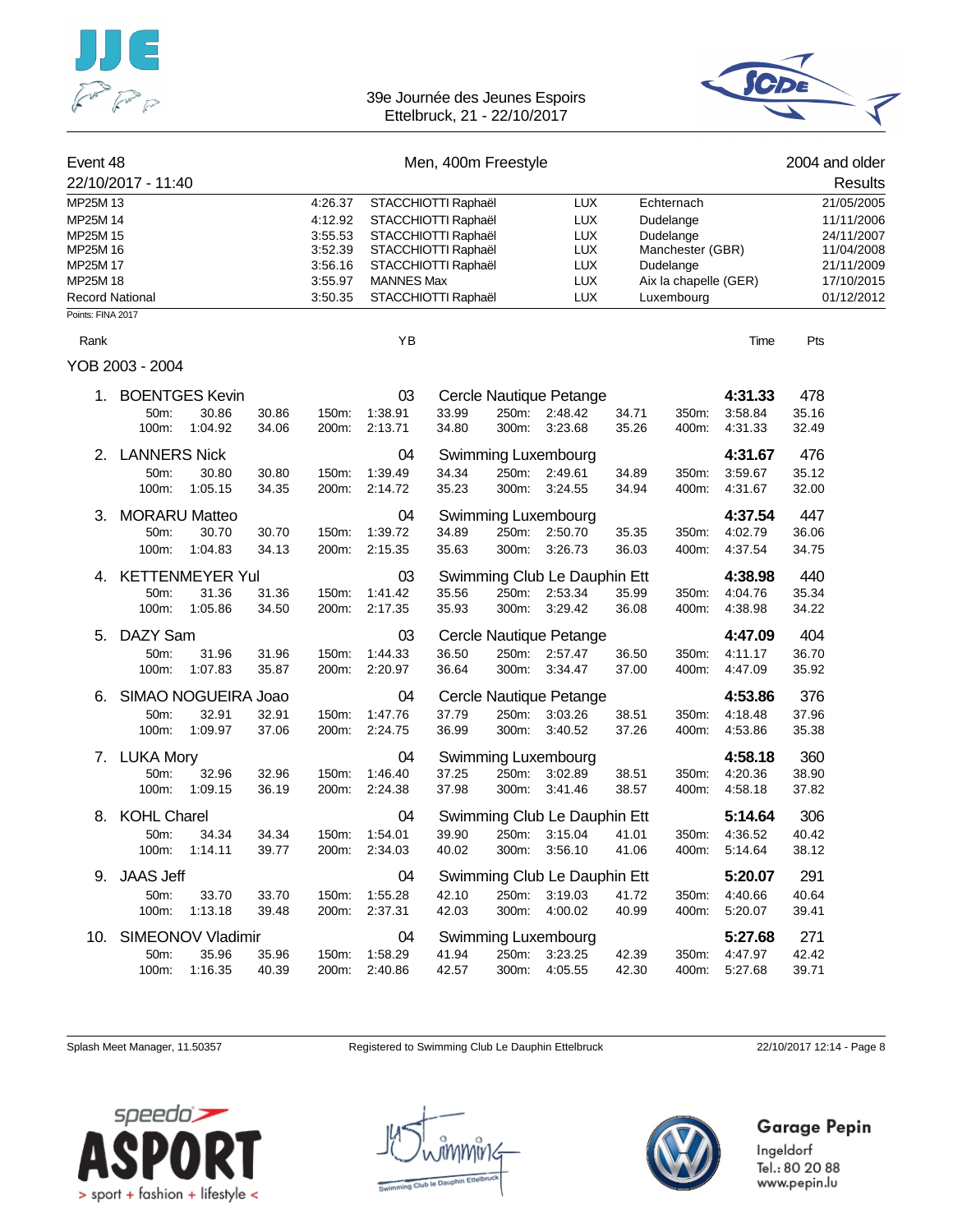



## Event 48, Men, 400m Freestyle

#### 2002 and older

| 1. | DAZY Max                 |         |       |       | 00                  |       | Cercle Nautique Petange      |                     |       |       |         | 581   |
|----|--------------------------|---------|-------|-------|---------------------|-------|------------------------------|---------------------|-------|-------|---------|-------|
|    | 50m:                     | 28.86   | 28.86 | 150m: | 1:33.25             | 32.68 | 250m:                        | 2:38.77             | 32.56 | 350m: | 3:43.83 | 32.31 |
|    | 100m:                    | 1:00.57 | 31.71 | 200m: | 2:06.21             | 32.96 | 300m:                        | 3:11.52             | 32.75 | 400m: | 4:14.30 | 30.47 |
| 2. | <b>HOLTER Damien</b>     |         |       |       | 99                  |       | Cercle Nautique Petange      |                     |       |       |         | 574   |
|    | 50m:                     | 29.44   | 29.44 | 150m: | 1:35.05             | 33.21 | 250m:                        | 2:40.80             | 32.34 | 350m: | 3:44.42 | 31.26 |
|    | 100m:                    | 1:01.84 | 32.40 | 200m: | 2:08.46             | 33.41 | 300m:                        | 3:13.16             | 32.36 | 400m: | 4:15.35 | 30.93 |
| 3. | <b>BECKERS Felix</b>     |         |       |       | 01                  |       | Swimming Club Le Dauphin Ett |                     |       |       |         | 529   |
|    | 50m:                     | 30.56   | 30.56 | 150m: | 1:38.72             | 34.42 | 250m:                        | 2:45.44             | 32.34 | 350m: | 3:51.51 | 33.22 |
|    | 100m:                    | 1:04.30 | 33.74 | 200m: | 2:13.10             | 34.38 | 300m:                        | 3:18.29             | 32.85 | 400m: | 4:22.35 | 30.84 |
| 4. | <b>LESAGE Christophe</b> | 02      |       |       | Swimming Luxembourg |       |                              | 4:39.66             | 437   |       |         |       |
|    | 50m:                     | 32.06   | 32.06 | 150m: | 1:42.46             | 35.70 | 250m:                        | 2:54.10             | 35.83 | 350m: | 4:05.92 | 35.62 |
|    | 100m:                    | 1:06.76 | 34.70 | 200m: | 2:18.27             | 35.81 | 300m:                        | 3:30.30             | 36.20 | 400m: | 4:39.66 | 33.74 |
| 5. | <b>CONZEMIUS Jerome</b>  |         |       |       | 99                  |       |                              | Swimming Luxembourg |       |       | 4:42.73 | 423   |
|    | 50m:                     | 29.72   | 29.72 | 150m: | 1:37.23             | 34.53 | 250m:                        | 2:48.37             | 35.92 | 350m: | 4:05.24 | 38.79 |
|    | 100m:                    | 1:02.70 | 32.98 | 200m: | 2:12.45             | 35.22 | 300m:                        | 3:26.45             | 38.08 | 400m: | 4:42.73 | 37.49 |
| 6. | <b>PANIC Stevan</b>      |         |       |       | 02                  |       |                              | Swimming Luxembourg |       |       | 4:46.26 | 407   |
|    | $50m$ :                  | 31.17   | 31.17 | 150m: | 1:43.41             | 36.72 | 250m:                        | 2:56.26             | 36.81 | 350m: | 4:09.91 | 36.85 |
|    | 100m:                    | 1:06.69 | 35.52 | 200m: | 2:19.45             | 36.04 | 300m:                        | 3:33.06             | 36.80 | 400m: | 4:46.26 | 36.35 |
| 7. | <b>LANNERS Bob</b><br>02 |         |       |       |                     |       |                              | Swimming Luxembourg |       |       | 4:51.15 | 387   |
|    | 50m:                     | 32.37   | 32.37 | 150m: | 1:44.78             | 36.50 | 250m:                        | 2:59.34             | 37.40 | 350m: | 4:14.62 | 37.94 |
|    | 100m:                    | 1:08.28 | 35.91 | 200m: | 2:21.94             | 37.16 | 300m:                        | 3:36.68             | 37.34 | 400m: | 4:51.15 | 36.53 |

| Event 12<br>21/10/2017 - 11:25 |    |             | YOB 2005 - 2008     |                                                                                                                      |                                                                                              |     |            |
|--------------------------------|----|-------------|---------------------|----------------------------------------------------------------------------------------------------------------------|----------------------------------------------------------------------------------------------|-----|------------|
|                                |    |             |                     |                                                                                                                      |                                                                                              |     | Results    |
| 24.65                          |    |             | <b>LUX</b>          | Luxembourg                                                                                                           |                                                                                              |     | 02/12/2012 |
|                                |    |             |                     |                                                                                                                      |                                                                                              |     |            |
|                                | YB |             |                     |                                                                                                                      | Time                                                                                         | Pts |            |
|                                |    |             |                     |                                                                                                                      |                                                                                              |     |            |
|                                | 06 |             |                     |                                                                                                                      | 37.82                                                                                        | 202 |            |
|                                | 06 |             |                     |                                                                                                                      | 38.84                                                                                        | 187 |            |
|                                | 05 | <b>CNDu</b> |                     |                                                                                                                      | 39.29                                                                                        | 180 |            |
|                                |    |             |                     |                                                                                                                      |                                                                                              |     |            |
| <b>GONZALEZ PEREZ Rodrigo</b>  | 07 |             |                     |                                                                                                                      | 49.25                                                                                        | 91  |            |
|                                | 07 |             |                     |                                                                                                                      | 49.35                                                                                        | 91  |            |
|                                | 07 |             |                     |                                                                                                                      | 49.90                                                                                        | 88  |            |
|                                | 07 |             |                     |                                                                                                                      | 50.45                                                                                        | 85  |            |
|                                | 07 |             |                     |                                                                                                                      | 56.43                                                                                        | 61  |            |
|                                |    |             | STACCHIOTTI Raphaël | Boys, 50m Backstroke<br>Swimming Luxembourg<br>Swimming Luxembourg<br>Cercle Nautique Petange<br>Swimming Luxembourg | Swimming Club Le Dauphin Ett<br>Swimming Club Le Dauphin Ett<br>Swimming Club Le Dauphin Ett |     |            |

- 6. LISO Timoteo 07 Cercle Nautique Petange **57.54** 57
- 

Splash Meet Manager, 11.50357 Registered to Swimming Club Le Dauphin Ettelbruck 22/10/2017 12:14 - Page 9





## **Garage Pepin**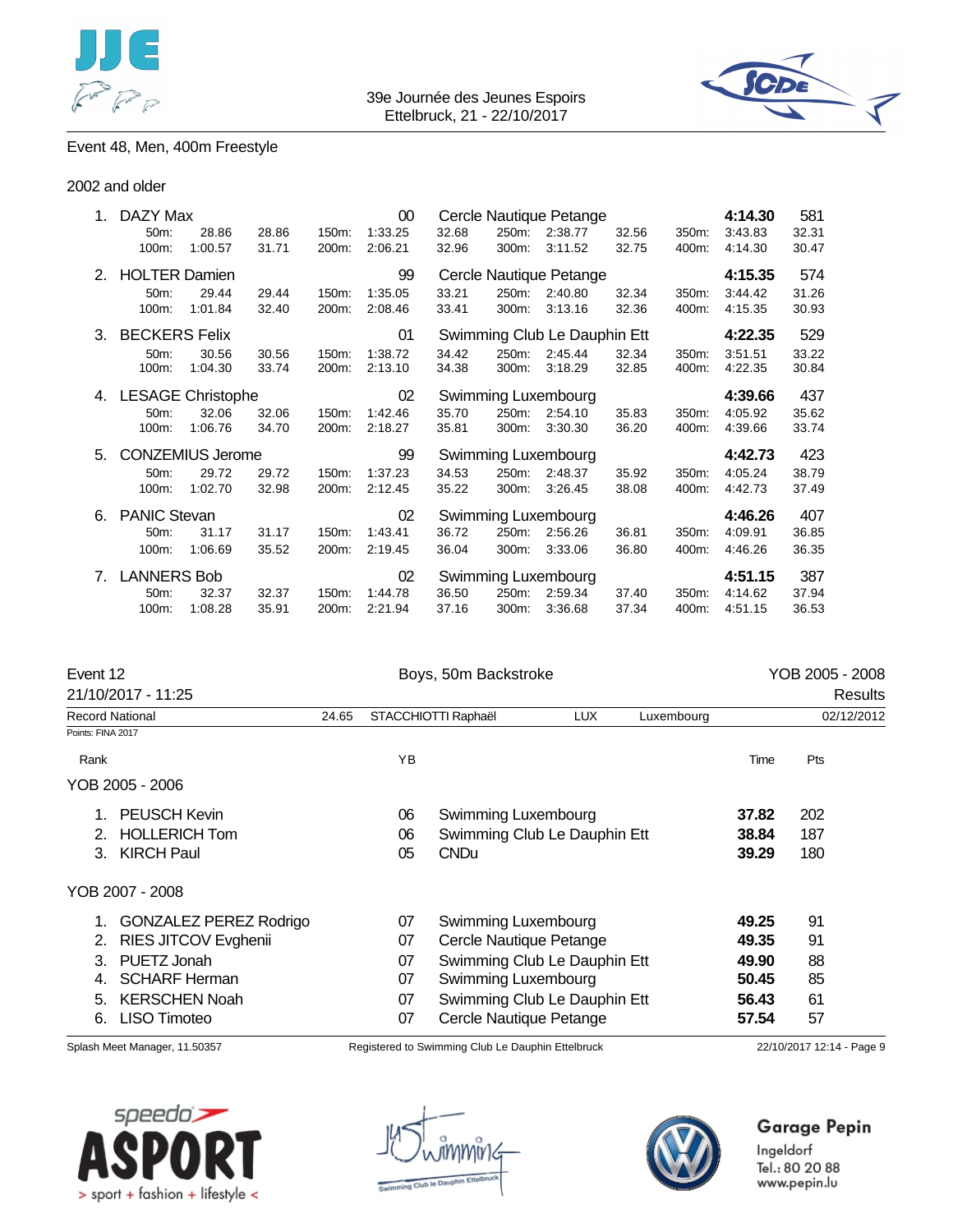



#### Event 12, Boys, 50m Backstroke, YOB 2007 - 2008

| Rank |               | ΥB |                                 | Time  | Pts |
|------|---------------|----|---------------------------------|-------|-----|
|      | 7. BLANC Luc  |    | 08 Swimming Club Le Dauphin Ett | 57.74 | 56  |
|      | 8. MUSY Sacha |    | Swimming Luxembourg             | 57.91 | 56  |

| Event 9           |                          |         | Boys, 100m Backstroke                                                      |            |            |            |                 | YOB 2005 - 2008 |
|-------------------|--------------------------|---------|----------------------------------------------------------------------------|------------|------------|------------|-----------------|-----------------|
|                   | 21/10/2017 - 11:05       |         |                                                                            |            |            |            |                 | Results         |
| MP25M9            |                          | 1:23.21 | STACCHIOTTI Raphaël                                                        | <b>LUX</b> | Dudelange  |            |                 | 23/12/2001      |
| MP25M 10          |                          | 1:19.19 | STACCHIOTTI Raphaël                                                        | LUX        | Dudelange  |            |                 | 22/12/2002      |
| MP25M 11          |                          | 1:10.00 | DALEIDEN C. Ralph                                                          | <b>LUX</b> | Bonnevoie  |            |                 | 13/12/2014      |
| MP25M 12          |                          | 1:05.43 | <b>DALEIDEN Ralph</b>                                                      | <b>LUX</b> | Ettelbruck |            |                 | 24/10/2015      |
|                   | <b>Record National</b>   | 53.79   | STACCHIOTTI Raphaël                                                        | <b>LUX</b> | Doha (QAT) |            |                 | 03/12/2014      |
| Points: FINA 2017 |                          |         |                                                                            |            |            |            |                 |                 |
| Rank              |                          | YB      |                                                                            | Time       | Pts        |            | 50 <sub>m</sub> | 100m            |
|                   | YOB 2005 - 2006          |         |                                                                            |            |            |            |                 |                 |
| 1.                | <b>CARNEIRO Nuno</b>     | 05      | Swimming Luxembourg                                                        | 1:10.95    | 327        |            | 34.42           | 36.53           |
|                   | 2. LUCARELLI Riccardo    | 05      | Swimming Luxembourg                                                        | 1:14.75    | 280        |            | 36.73           | 38.02           |
| 3.                | <b>FLOREAN Darius</b>    | 05      | Swimming Luxembourg                                                        | 1:16.37    | 262        |            | 36.37           | 40.00           |
| 4.                | <b>WEYRICH Mike</b>      | 05      | Swimming Club Le Dauphin Ett                                               | 1:19.14    | 236        |            | 38.20           | 40.94           |
| 5.                | <b>THILL Nicolas</b>     | 05      | Swimming Luxembourg                                                        | 1:19.82    | 230        |            | 39.49           | 40.33           |
| 6.                | PEUSCH Kevin             | 06      | Swimming Luxembourg                                                        | 1:21.73    | 214        |            | 39.76           | 41.97           |
| 7.                | <b>KEMP Finn</b>         | 05      | Swimming Luxembourg                                                        | 1:23.51    | 201        |            | 40.17           | 43.34           |
| 8.                | <b>HOLLERICH Tom</b>     | 06      | Swimming Club Le Dauphin Ett                                               | 1:24.16    | 196        |            | 41.08           | 43.08           |
| 9.                | <b>OLINGER Liam</b>      | 05      | Schwammclub Monnerech                                                      | 1:28.02    | 171        |            | 41.94           | 46.08           |
| 10.               | <b>WESTER Ben</b>        | 06      | <b>CNDu</b>                                                                | 1:29.15    | 165        |            | 43.28           | 45.87           |
| 11.               | <b>KUEPPER Arthur</b>    | 05      | Cercle Nautique Petange                                                    | 1:32.42    | 148        |            | 46.75           | 45.67           |
| 12.               | <b>LANDRIEUX Tom</b>     | 06      | Cercle Nautique Petange                                                    | 1:37.18    | 127        |            | 48.55           | 48.63           |
|                   | DSQ ALLIN Rafael         | 06      | Swimming Club Le Dauphin Ett                                               |            |            | <b>DSQ</b> |                 |                 |
|                   |                          |         | D6 - turn not executed in accordance with the rules (SW 6.5) (Time: 11:22) |            |            |            |                 |                 |
| DSQ               | <b>SCHOCKMEL Julien</b>  | 06      | Swimming Club Redange                                                      |            |            | <b>DSQ</b> |                 |                 |
|                   |                          |         | D6 - turn not executed in accordance with the rules (SW 6.5) (Time: 11:28) |            |            |            |                 |                 |
|                   | YOB 2007 - 2008          |         |                                                                            |            |            |            |                 |                 |
| 1.                | <b>CHAUSSARD Albert</b>  | 07      | CNDu                                                                       | 1:33.33    | 144        |            | 45.20           | 48.13           |
| 2.                | <b>ESCHETTE Louis</b>    | 07      | Cercle de Natation Wiltz                                                   | 1:37.32    | 127        |            | 48.40           | 48.92           |
| 3.                | <b>KUEPPER Jules</b>     | 07      | Cercle Nautique Petange                                                    | 1:39.51    | 118        |            | 47.53           | 51.98           |
| 4.                | <b>WIRTH Neckel</b>      | 07      | Cercle de Natation Wiltz                                                   | 1:45.62    | 99         |            | 51.97           | 53.65           |
| 5.                | LEMIESZONEK Maksymillian | 07      | Swimming Club Le Dauphin Ett                                               | 1:51.17    | 85         |            | 51.11           | 1:00.06         |
| 6.                | <b>SCHAUER Victor</b>    | 07      | Swimming Club Le Dauphin Ett                                               | 1:55.56    | 75         |            | 53.55           | 1:02.01         |
| 7.                | <b>KERSCHEN Noah</b>     | 07      | Swimming Club Le Dauphin Ett                                               | 1:59.89    | 67         |            | 55.93           | 1:03.96         |
| DSQ               | <b>WEILER Theid</b>      | 07      | Cercle de Natation Wiltz                                                   |            |            | <b>DSQ</b> |                 |                 |

*D6 - turn not executed in accordance with the rules (SW 6.5) (Time: 11:25)*

Splash Meet Manager, 11.50357 Registered to Swimming Club Le Dauphin Ettelbruck 22/10/2017 12:14 - Page 10





## **Garage Pepin**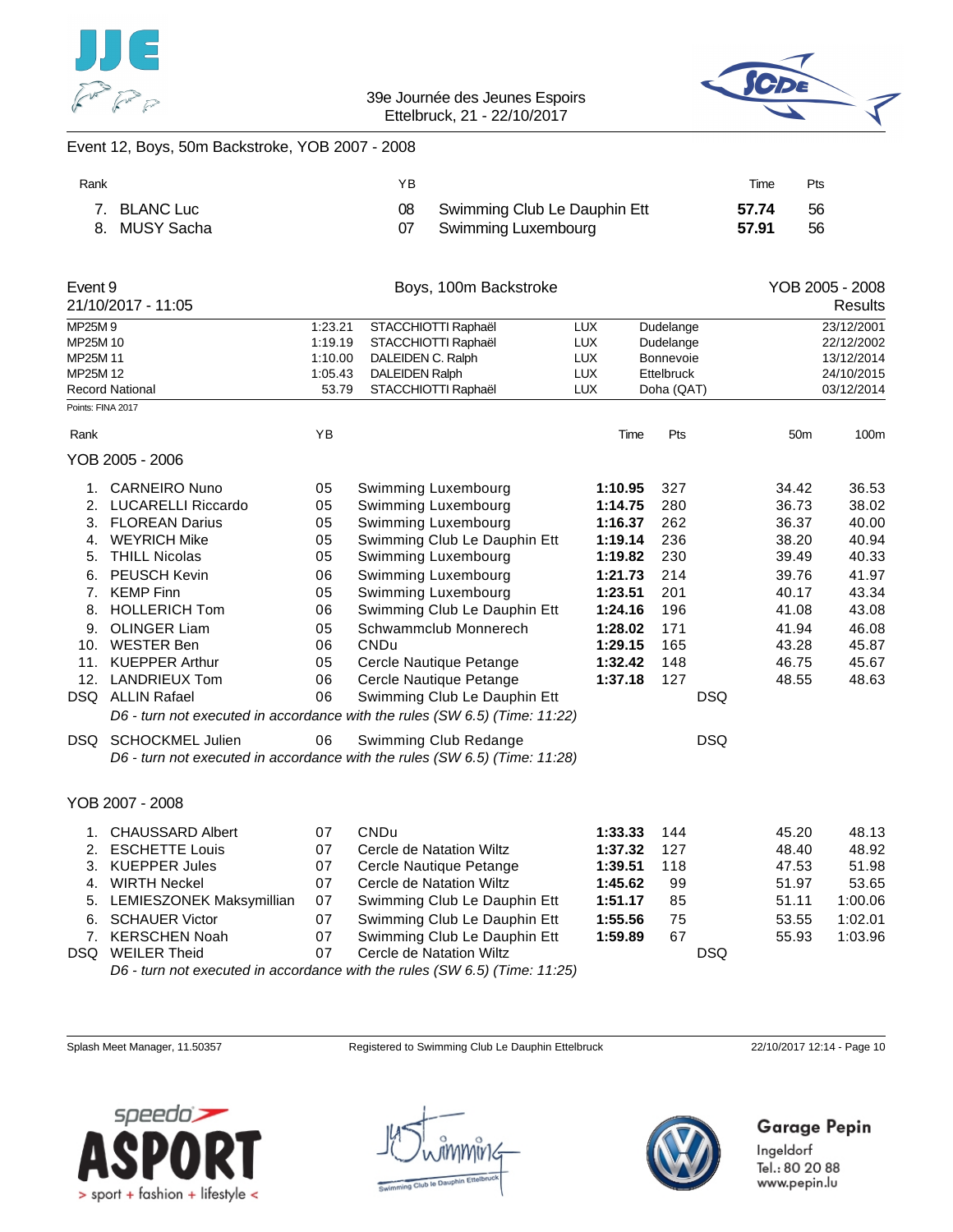



## Event 9, Boys, 100m Backstroke, YOB 2007 - 2008

| Rank |                | ΥB |                                                                                                        | Time | Pts        | 50 <sub>m</sub> | 100m |
|------|----------------|----|--------------------------------------------------------------------------------------------------------|------|------------|-----------------|------|
|      | DSQ HAAG Yanic |    | Swimming Club Redange<br>D6 - turn not executed in accordance with the rules (SW 6.5) (Time: $11:28$ ) |      | <b>DSQ</b> |                 |      |
|      |                |    |                                                                                                        |      |            |                 |      |

| Event 30 |                          |         | Men, 100m Backstroke            |            |                |       | 2004 and older |
|----------|--------------------------|---------|---------------------------------|------------|----------------|-------|----------------|
|          | 21/10/2017 - 16:50       |         |                                 |            |                |       | <b>Results</b> |
| MP25M 13 |                          | 1:02.85 | DALEIDEN CIUFERRI Ralph         | <b>LUX</b> | Oberkorn       |       | 18/12/2016     |
| MP25M 14 |                          | 59.41   | STACCHIOTTI Raphaël             | <b>LUX</b> | Dudelange      |       | 16/12/2006     |
| MP25M 15 |                          | 56.96   | STACCHIOTTI Raphaël             | <b>LUX</b> | Dudelange      |       | 24/11/2007     |
| MP25M 16 |                          | 57.82   | <b>SCHNEIDERS Jean-François</b> | <b>LUX</b> | Dudelange      |       | 16/12/2006     |
| MP25M 17 |                          | 55.71   | <b>SCHNEIDERS Jean-François</b> | <b>LUX</b> | Debrecen (HUN) |       | 15/12/2007     |
| MP25M 18 |                          | 54.92   | STACCHIOTTI Raphaël             | <b>LUX</b> | Luxembourg     |       | 04/12/2010     |
|          | <b>Record National</b>   | 53.79   | STACCHIOTTI Raphaël             | <b>LUX</b> | Doha (QAT)     |       | 03/12/2014     |
|          | Points: FINA 2017        |         |                                 |            |                |       |                |
| Rank     |                          | ΥB      |                                 |            | Pts<br>Time    | 50m   | 100m           |
|          | YOB 2003 - 2004          |         |                                 |            |                |       |                |
| 1.       | <b>BOURCKEL Mike</b>     | 03      | Cercle de Natation Wiltz        | 1:07.38    | 382            | 32.58 | 34.80          |
| 2.       | <b>KETTENMEYER Yul</b>   | 03      | Swimming Club Le Dauphin Ett    | 1:10.68    | 331            | 34.76 | 35.92          |
| 3.       | <b>DENTER Arthur</b>     | 04      | Cercle Nautique Echternach      | 1:10.85    | 329            | 34.43 | 36.42          |
| 4.       | <b>FABER Pol</b>         | 03      | Swimming Club Le Dauphin Ett    | 1:11.91    | 314            | 35.32 | 36.59          |
| 5.       | SIMEONOV Vladimir        | 04      | Swimming Luxembourg             | 1:12.78    | 303            | 35.61 | 37.17          |
| 6.       | <b>JAAS Jeff</b>         | 04      | Swimming Club Le Dauphin Ett    | 1:12.79    | 303            | 35.56 | 37.23          |
| 7.       | <b>MORARU Matteo</b>     | 04      | Swimming Luxembourg             | 1:14.30    | 285            | 35.94 | 38.36          |
| 8.       | <b>KOHL Charel</b>       | 04      | Swimming Club Le Dauphin Ett    | 1:14.33    | 285            | 36.39 | 37.94          |
| 9.       | JOMINET Dan              | 03      | Swimming Luxembourg             | 1:16.53    | 261            | 37.07 | 39.46          |
| 10.      | <b>WEIDERT Jo</b>        | 03      | Cercle Nautique Echternach      | 1:17.83    | 248            | 38.14 | 39.69          |
| 11.      | NICOLAS Jeff             | 03      | Cercle de Natation Wiltz        | 1:18.66    | 240            | 37.50 | 41.16          |
| 12.      | DI PINTO Eric            | 03      | Swimming Luxembourg             | 1:19.67    | 231            | 39.52 | 40.15          |
| 13.      | FETZ Tom                 | 04      | Cercle Nautique Echternach      | 1:23.01    | 204            | 39.89 | 43.12          |
| 14.      | <b>RECKINGER Michel</b>  | 04      | Swimming Club Redange           | 1:52.97    | 81             | 54.73 | 58.24          |
|          | 2002 and older           |         |                                 |            |                |       |                |
| 1.       | STACCHIOTTI Raphael      | 92      | Swimming Club Le Dauphin Ett    | 55.31      | 691            | 26.75 | 28.56          |
| 2.       | <b>BECKERS Felix</b>     | 01      | Swimming Club Le Dauphin Ett    | 1:05.40    | 418            | 31.93 | 33.47          |
| 3.       | <b>MEYER Joel</b>        | 00      | Cercle de Natation Wiltz        | 1:06.23    | 402            | 32.14 | 34.09          |
| 4.       | <b>PANIC Stevan</b>      | 02      | Swimming Luxembourg             | 1:06.28    | 402            | 31.51 | 34.77          |
|          | <b>WAKEFIELD Andrew</b>  | 00      | <b>CNDu</b>                     |            |                |       | 35.61          |
| 5.       |                          |         |                                 | 1:08.74    | 360            | 33.13 |                |
| 6.       | <b>CONZEMIUS Jerome</b>  | 99      | Swimming Luxembourg             | 1:08.98    | 356            | 33.02 | 35.96          |
| 7.       | <b>CAILLIAU Nils</b>     | 01      | Swimming Club Redange           | 1:09.51    | 348            | 34.21 | 35.30          |
| 8.       | <b>WIRTH David</b>       | 02      | Cercle Nautique Petange         | 1:09.99    | 341            | 33.95 | 36.04          |
| 9.       | <b>MOREAUX Maxime</b>    | 02      | Swimming Club Redange           | 1:10.15    | 339            | 33.96 | 36.19          |
| 10.      | <b>LESAGE Christophe</b> | 02      | Swimming Luxembourg             | 1:10.43    | 335            | 34.80 | 35.63          |
| 11.      | <b>BANKY Jordan</b>      | 01      | Swimming Luxembourg             | 1:11.11    | 325            | 34.23 | 36.88          |

Splash Meet Manager, 11.50357 Registered to Swimming Club Le Dauphin Ettelbruck 22/10/2017 12:14 - Page 11





## **Garage Pepin**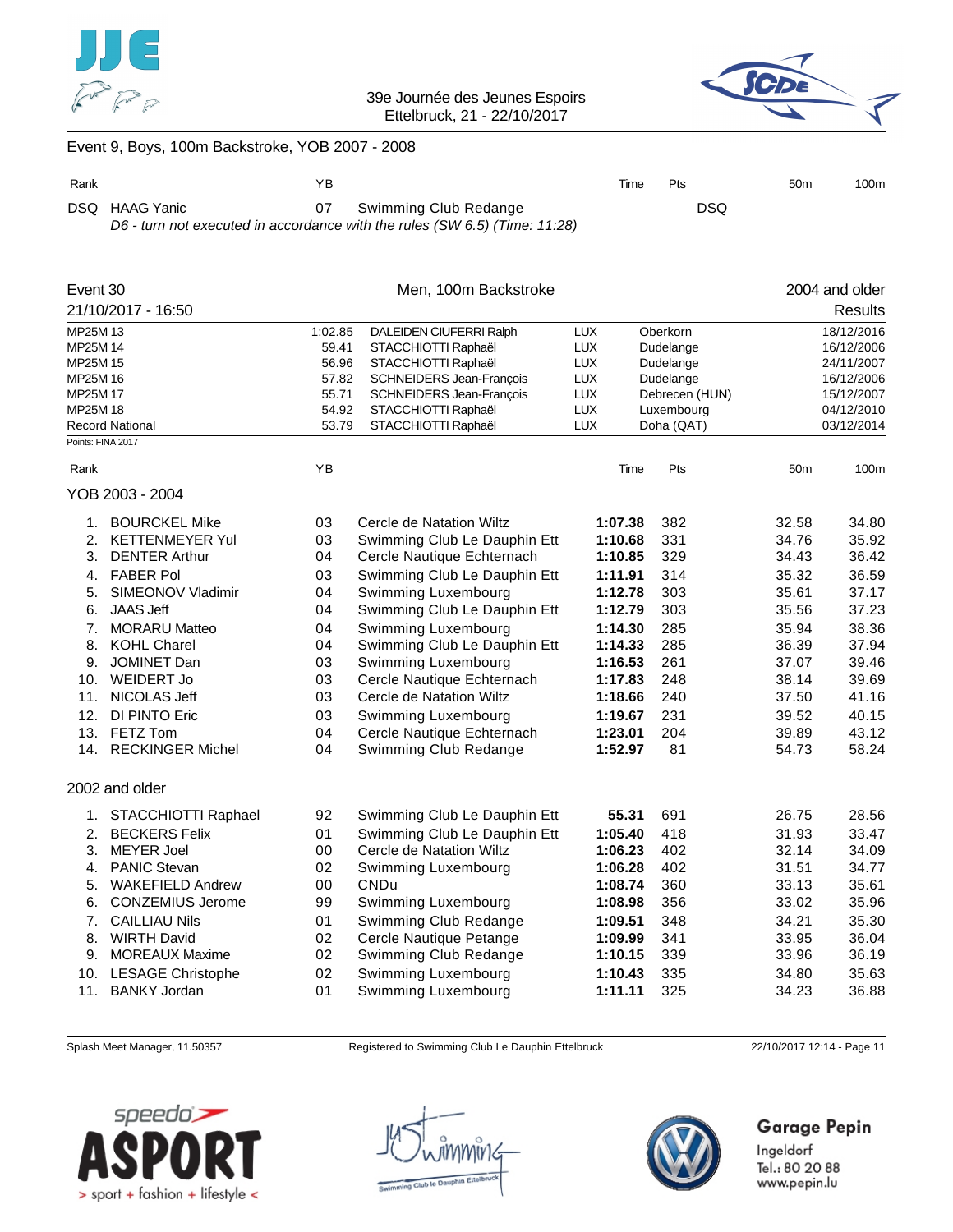



#### Event 30, Men, 100m Backstroke, 2002 and older

| Rank |                                                                            | YΒ |                            | Time    | <b>Pts</b> | 50 <sub>m</sub> | 100m  |
|------|----------------------------------------------------------------------------|----|----------------------------|---------|------------|-----------------|-------|
| 12.  | GIRS Matheo                                                                | 02 | Cercle de Natation Wiltz   | 1:13.33 | -296       | 35.75           | 37.58 |
|      | 13. PUETZ Yann                                                             | 02 | Swimming Luxembourg        | 1:24.88 | 191        | 41.15           | 43.73 |
|      | 14. LEPAGE Mathieu                                                         | 02 | Cercle de Natation Wiltz   | 1:26.14 | 183        | 40.67           | 45.47 |
|      | 15. HASANOVIC Adin                                                         | 02 | Cercle de Natation Wiltz   | 1:27.04 | 177        | 42.47           | 44.57 |
|      | DSQ LETSCH David                                                           | 02 | Cercle Nautique Echternach |         |            | <b>DSQ</b>      |       |
|      | D6 - turn not executed in accordance with the rules (SW 6.5) (Time: 17:09) |    |                            |         |            |                 |       |

|          | Event 46                 |                                    |                                | Men, 200m Backstroke                   |                | 2004 and older |                 |            |                  |                  |
|----------|--------------------------|------------------------------------|--------------------------------|----------------------------------------|----------------|----------------|-----------------|------------|------------------|------------------|
|          | 22/10/2017 - 11:20       |                                    |                                |                                        |                |                |                 |            |                  | Results          |
| MP25M 13 |                          |                                    | 2:15.77                        | DALEIDEN CIUFERRI Ralph                |                | <b>LUX</b>     | Oberkorn        |            |                  | 18/12/2016       |
| MP25M 14 |                          |                                    | 2:09.02                        | STACCHIOTTI Raphaël                    |                | <b>LUX</b>     | Dudelange       |            |                  | 17/12/2006       |
| MP25M 15 |                          |                                    | 2:04.12<br>STACCHIOTTI Raphaël |                                        |                | <b>LUX</b>     | Dudelange       |            |                  | 25/11/2007       |
| MP25M 16 |                          |                                    | 2:03.64                        | <b>SCHNEIDERS Jean-Francois</b>        |                | <b>LUX</b>     | Dudelange       |            |                  | 17/12/2006       |
| MP25M 17 |                          |                                    | 2:01.36                        | <b>SCHNEIDERS Jean-François</b>        |                | <b>LUX</b>     | Debrecen (HUN)  |            |                  | 13/12/2007       |
| MP25M 18 |                          |                                    | 2:01.10                        | <b>SCHNEIDERS Jean-François</b>        |                | <b>LUX</b>     | Dudelange       |            |                  | 23/11/2008       |
|          | <b>Record National</b>   | 1:57.38<br>SCHNEIDERS J.- François |                                | <b>LUX</b>                             | Chartres (FRA) |                |                 | 22/11/2012 |                  |                  |
|          | Points: FINA 2017        |                                    |                                |                                        |                |                |                 |            |                  |                  |
| Rank     |                          | YB                                 |                                |                                        | Time           | Pts            | 50 <sub>m</sub> | 100m       | 150 <sub>m</sub> | 200 <sub>m</sub> |
|          | YOB 2003 - 2004          |                                    |                                |                                        |                |                |                 |            |                  |                  |
|          | 1. LANNERS Nick          | 04                                 |                                | Swimming Luxembourg                    | 2:29.10 355    |                | 35.23           | 38.20      | 38.86            | 36.81            |
|          | 2. FABER Pol             | 03                                 |                                | Swimming Club Le Dauphin 2:33.81 323   |                |                | 36.21           | 39.06      | 39.18            | 39.36            |
| 3.       | <b>DENTER Arthur</b>     | 04                                 |                                | Cercle Nautique Echternach 2:36.22 309 |                |                | 37.51           | 40.03      | 40.89            | 37.79            |
| 4.       | <b>MORARU Matteo</b>     | 04                                 |                                | Swimming Luxembourg                    | 2:37.76 300    |                | 36.96           | 40.29      | 40.89            | 39.62            |
| 5.       | SIMEONOV Vladimir        | 04                                 |                                | Swimming Luxembourg                    | 2:38.11 298    |                | 36.76           | 39.75      | 40.56            | 41.04            |
| 6.       | <b>LUKA Mory</b>         | 04                                 |                                | Swimming Luxembourg                    | 2:38.46 296    |                | 38.37           | 40.06      | 40.85            | 39.18            |
|          | 7. WEIDERT Jo            | 03                                 |                                | Cercle Nautique Echternach 2:51.74 232 |                |                | 39.21           | 44.50      | 45.51            | 42.52            |
|          | 8. FETZ Tom              | 04                                 |                                | Cercle Nautique Echternach 2:57.94 209 |                |                | 41.41           | 45.78      | 46.88            | 43.87            |
|          | 2002 and older           |                                    |                                |                                        |                |                |                 |            |                  |                  |
|          | 1. WIRTH David           | 02                                 |                                | Cercle Nautique Petange                | 2:25.92 379    |                | 33.79           | 36.45      | 37.56            | 38.12            |
| 2.       | <b>MICHIELS Olivier</b>  | 01                                 |                                | Cercle Nautique Echternach 2:26.95 371 |                |                | 33.93           | 36.80      | 38.19            | 38.03            |
| 3.       | <b>PANIC Stevan</b>      | 02                                 |                                | Swimming Luxembourg                    | 2:27.22 369    |                | 32.39           | 37.99      | 39.54            | 37.30            |
| 4.       | <b>LESAGE Christophe</b> | 02                                 |                                | Swimming Luxembourg                    | 2:29.22 354    |                | 35.15           | 38.01      | 39.13            | 36.93            |
| 5.       | <b>CAILLIAU Nils</b>     | 01                                 |                                | Swimming Club Redange                  | 2:30.60 345    |                | 35.18           | 37.71      | 38.82            | 38.89            |
| 6.       | <b>GIRS Matheo</b>       | 02                                 |                                | Cercle de Natation Wiltz               | 2:38.67 295    |                | 37.15           | 40.52      | 41.49            | 39.51            |

Splash Meet Manager, 11.50357 Registered to Swimming Club Le Dauphin Ettelbruck 22/10/2017 12:14 - Page 12

**Garage Pepin** 



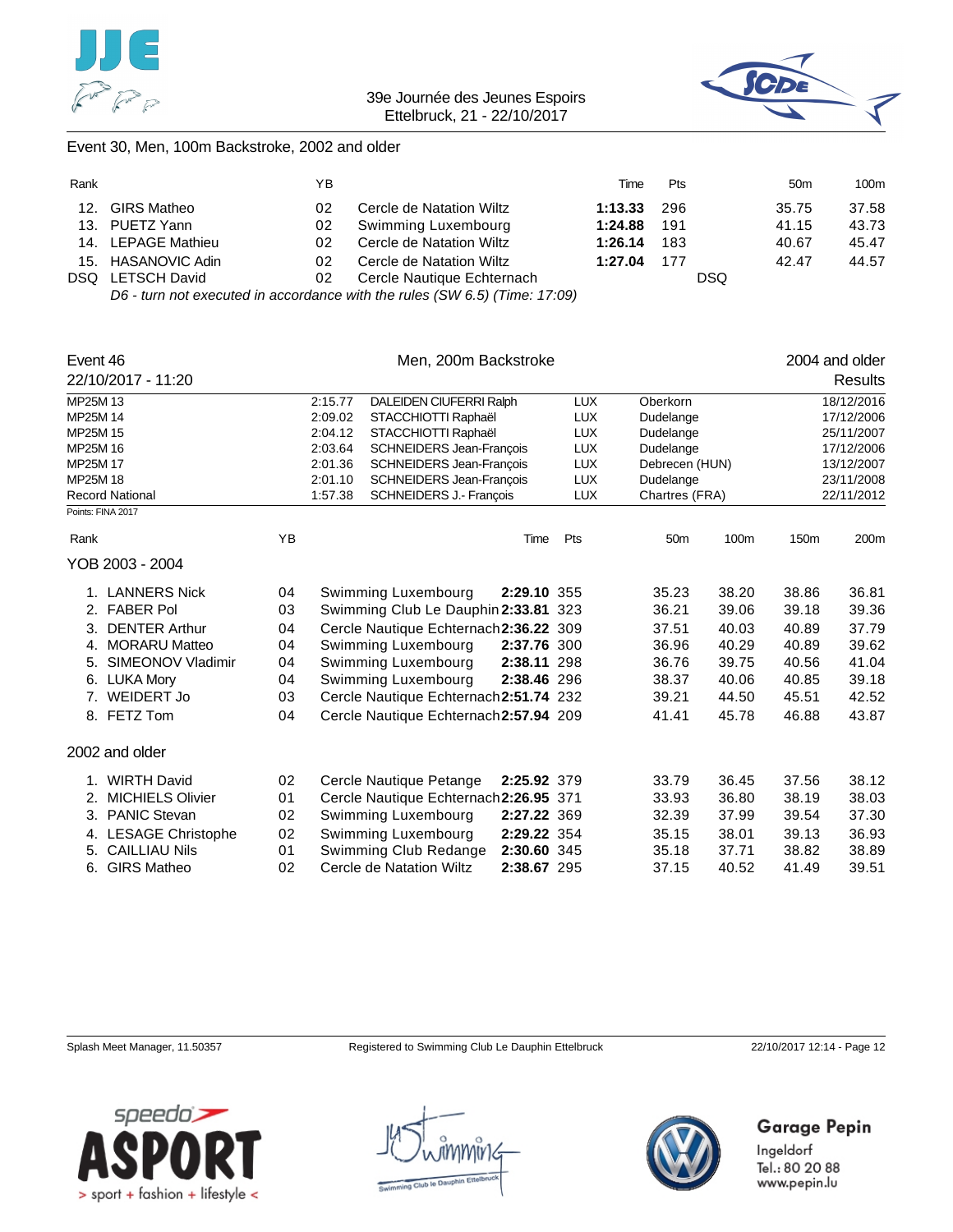



| Event 7                |                                                                                                                                          |       |                       | Boys, 50m Breaststroke |                              |           |         |     | YOB 2005 - 2008 |  |
|------------------------|------------------------------------------------------------------------------------------------------------------------------------------|-------|-----------------------|------------------------|------------------------------|-----------|---------|-----|-----------------|--|
|                        | 21/10/2017 - 10:45                                                                                                                       |       |                       |                        |                              |           | Results |     |                 |  |
| <b>Record National</b> |                                                                                                                                          | 27.30 | <b>CARNOL Laurent</b> |                        | <b>LUX</b>                   | Dudelange |         |     | 12/12/2015      |  |
| Points: FINA 2017      |                                                                                                                                          |       |                       |                        |                              |           |         |     |                 |  |
| Rank                   |                                                                                                                                          |       | YB                    |                        |                              |           | Time    | Pts |                 |  |
|                        | YOB 2005 - 2006                                                                                                                          |       |                       |                        |                              |           |         |     |                 |  |
|                        | 1. RIKKERT Thijmen                                                                                                                       |       | 06                    |                        | Swimming Luxembourg          |           | 43.02   | 202 |                 |  |
| 2.                     | <b>CALMES Nicolas</b>                                                                                                                    |       | 06                    |                        | Schwammclub Monnerech        |           | 43.06   | 201 |                 |  |
| 3.                     | <b>BOENTGES Kimi</b>                                                                                                                     |       | 05                    |                        | Cercle Nautique Petange      |           | 44.38   | 184 |                 |  |
| 4.                     | <b>LANDRIEUX Tom</b>                                                                                                                     |       | 06                    |                        | Cercle Nautique Petange      |           | 46.97   | 155 |                 |  |
| 5.                     | <b>MOOG Mathis</b>                                                                                                                       |       | 06                    |                        | Swimming Luxembourg          |           | 49.15   | 135 |                 |  |
| 6.                     | MILANOVSKI Stefan                                                                                                                        |       | 06                    |                        | Swimming Luxembourg          |           | 53.92   | 102 |                 |  |
|                        | YOB 2007 - 2008                                                                                                                          |       |                       |                        |                              |           |         |     |                 |  |
|                        | <b>PASSER Daniel</b>                                                                                                                     |       | 07                    |                        | Swimming Luxembourg          |           | 49.95   | 129 |                 |  |
| 2.                     | <b>THILL Louis</b>                                                                                                                       |       | 07                    |                        | Swimming Luxembourg          |           | 51.87   | 115 |                 |  |
| 3.                     | <b>KUEPPER Jules</b>                                                                                                                     |       | 07                    |                        | Cercle Nautique Petange      |           | 53.25   | 106 |                 |  |
| 4.                     | <b>LEONARD Lou</b>                                                                                                                       |       | 07                    |                        | Swimming Luxembourg          |           | 54.26   | 100 |                 |  |
| 5.                     | <b>MUSY Sacha</b>                                                                                                                        |       | 07                    |                        | Swimming Luxembourg          |           | 59.04   | 78  |                 |  |
| 6.                     | <b>FELTZ Nicolas</b>                                                                                                                     |       | 07                    |                        | Swimming Luxembourg          |           | 59.20   | 77  |                 |  |
|                        | DSQ BLANC Luc                                                                                                                            |       | 08                    |                        | Swimming Club Le Dauphin Ett |           |         |     | <b>DSQ</b>      |  |
|                        | B14 - id not touch the wall with both hands simultaneously and separated at the turn / finish (SW 7.6) (Time:<br>11:01)                  |       |                       |                        |                              |           |         |     |                 |  |
| DSQ.                   | <b>SCHAUER Victor</b><br>$D\ell$ arm movements not simultaneous, not in the same berizontal plane ar elternation (CIM 7.2) (Time: 11:00) |       | 07                    |                        | Swimming Club Le Dauphin Ett |           |         |     |                 |  |

*B4 - arm movements not simultaneous, not in the same horizontal plane or alternating (SW 7.2) (Time: 11:00)*

Splash Meet Manager, 11.50357 Registered to Swimming Club Le Dauphin Ettelbruck 22/10/2017 12:14 - Page 13





**Garage Pepin** Ingeldorf

Tel.: 80 20 88 www.pepin.lu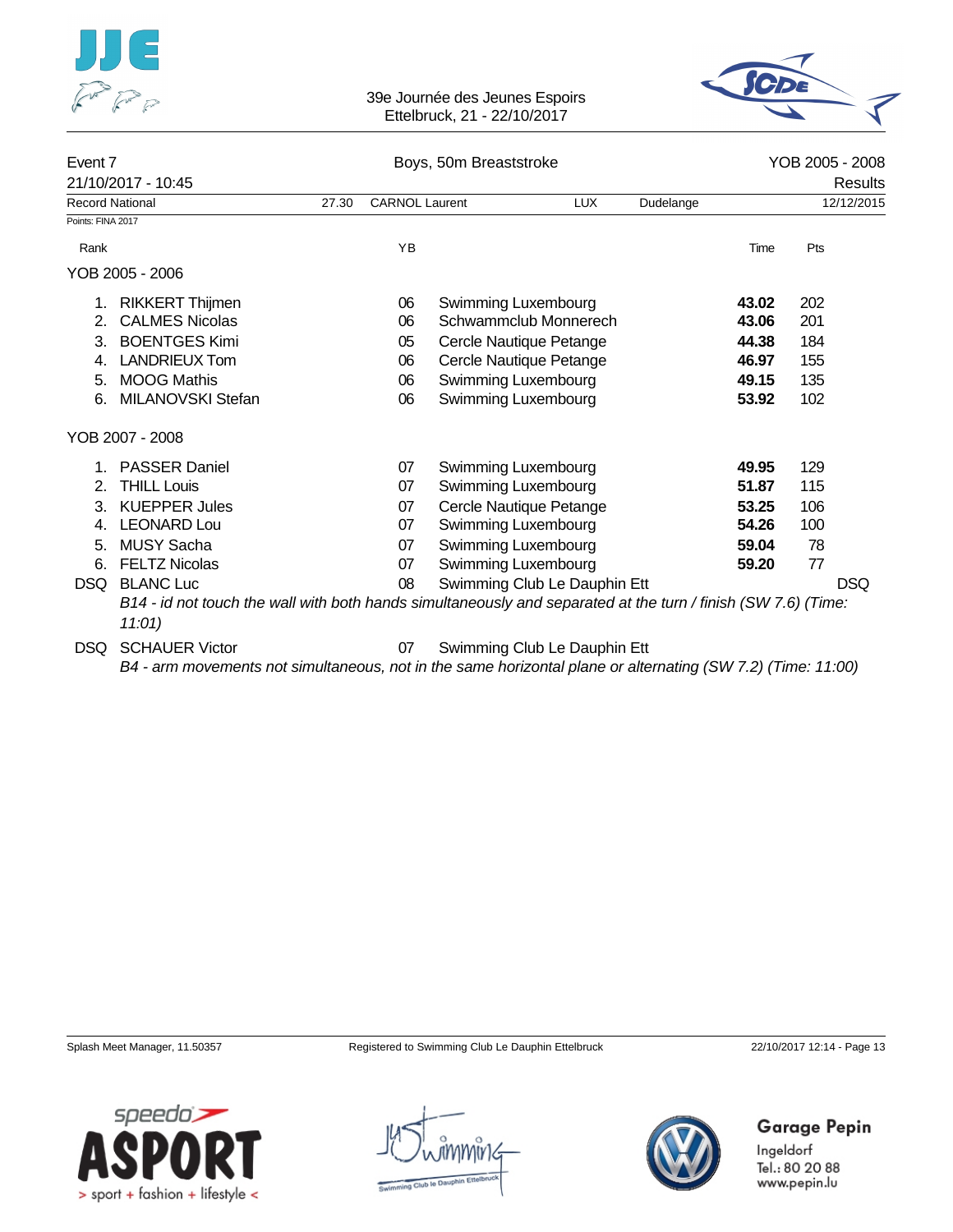



| Event 4           |                             |         | Boys, 100m Breaststroke      |            |      |                   |                 | YOB 2005 - 2008 |
|-------------------|-----------------------------|---------|------------------------------|------------|------|-------------------|-----------------|-----------------|
|                   | 21/10/2017 - 10:25          |         |                              |            |      |                   |                 | Results         |
| MP25M9            |                             | 1:35.82 | STACCHIOTTI Raphaël          | <b>LUX</b> |      | Dudelange         |                 | 16/12/2001      |
| MP25M 10          |                             | 1:24.76 | CARNEIRO Joao                | <b>LUX</b> |      | Dudelange         |                 | 01/12/2013      |
| MP25M 11          |                             | 1:21.22 | CARNEIRO Joao                | <b>LUX</b> |      | Bonnevoie         |                 | 14/12/2014      |
| MP25M 12          |                             | 1:16.51 | CARNEIRO Joao                | <b>LUX</b> |      | Ettelbruck        |                 | 15/11/2015      |
|                   | <b>Record National</b>      | 59.48   | STACCHIOTTI Raphaël          | <b>LUX</b> |      | Dudelange         |                 | 13/12/2015      |
| Points: FINA 2017 |                             |         |                              |            |      |                   |                 |                 |
| Rank              |                             | YB      |                              |            | Time | Pts               | 50 <sub>m</sub> | 100m            |
|                   | YOB 2005 - 2006             |         |                              |            |      |                   |                 |                 |
| 1.                | LUCARELLI Riccardo          | 05      | Swimming Luxembourg          | 1:19.12    |      | 347               | 37.62           | 41.50           |
| 2.                | <b>CARNEIRO Nuno</b>        | 05      | Swimming Luxembourg          | 1:21.30    |      | 320               | 38.28           | 43.02           |
|                   | 3. FLOREAN Darius           | 05      | Swimming Luxembourg          | 1:25.28    |      | 277               | 39.85           | 45.43           |
| 4.                | <b>DURAKOVIC Tarik</b>      | 05      | Swimming Luxembourg          | 1:27.12    |      | 260               | 41.45           | 45.67           |
| 5.                | <b>THILL Nicolas</b>        | 05      | Swimming Luxembourg          | 1:28.10    |      | 251               | 42.26           | 45.84           |
| 6.                | <b>BOURGUIGNON Benjamin</b> | 05      | Swimming Club Le Dauphin Ett | 1:29.91    |      | 236               | 43.10           | 46.81           |
| 7.                | <b>RIKKERT Thijmen</b>      | 06      | Swimming Luxembourg          | 1:34.00    |      | 207               | 46.10           | 47.90           |
| 8.                | <b>KIRCH Paul</b>           | 05      | <b>CNDu</b>                  | 1:35.59    |      | 196               | 44.98           | 50.61           |
| 9.                | <b>KEMP Finn</b>            | 05      | Swimming Luxembourg          | 1:38.32    |      | 180               | 45.03           | 53.29           |
| 10.               | <b>KUEPPER Arthur</b>       | 05      | Cercle Nautique Petange      | 1:41.44    |      | 164               | 48.83           | 52.61           |
| 11.               | <b>MOOG Mathis</b>          | 06      | Swimming Luxembourg          | 1:42.76    |      | 158               | 48.95           | 53.81           |
|                   |                             |         |                              |            |      |                   |                 |                 |
|                   | YOB 2007 - 2008             |         |                              |            |      |                   |                 |                 |
|                   | 1. PUETZ Jonah              | 07      | Swimming Club Le Dauphin Ett | 1:53.17    |      | 118               | 53.44           | 59.73           |
|                   | 2. WIRTH Neckel             | 07      | Cercle de Natation Wiltz     | 1:57.48    |      | 106               | 56.31           | 1:01.17         |
|                   |                             |         |                              |            |      |                   |                 |                 |
| Event 40          |                             |         | Men, 100m Breaststroke       |            |      |                   |                 | 2004 and older  |
|                   | 22/10/2017 - 10:25          |         |                              |            |      |                   |                 | <b>Results</b>  |
| MP25M 13          |                             | 1:11.38 | CARNEIRO Joao                | <b>LUX</b> |      | Oberkorn          |                 | 18/12/2016      |
| MP25M 14          |                             | 1:08.61 | CARNEIRO Joao                | <b>LUX</b> |      | <b>Diekirch</b>   |                 | 23/04/2017      |
| MP25M 15          |                             | 1:06.21 | <b>ROLKO Ricky</b>           | <b>LUX</b> |      | <b>Bonnevoie</b>  |                 | 14/12/2014      |
| MP25M 16          |                             | 1:04.56 | <b>ROLKO Ricky</b>           | <b>LUX</b> |      | <b>Ettelbruck</b> |                 | 19/04/2015      |
| MP25M 17          |                             | 1:02.94 | STACCHIOTTI Raphaël          | <b>LUX</b> |      | Dudelange         |                 | 22/11/2009      |
| MP25M 18          |                             | 1:03.51 | STACCHIOTTI Raphaël          | <b>LUX</b> |      | Luxembourg        |                 | 05/12/2010      |
| Points: FINA 2017 | <b>Record National</b>      | 59.48   | STACCHIOTTI Raphaël          | <b>LUX</b> |      | Dudelange         |                 | 13/12/2015      |
| Rank              |                             | YB      |                              |            | Time | Pts               | 50 <sub>m</sub> | 100m            |
|                   | YOB 2003 - 2004             |         |                              |            |      |                   |                 |                 |
| 1.                | <b>CRAWFORD Ethan</b>       | 03      | CNDu                         | 1:17.36    |      | 371               | 35.60           | 41.76           |
| 2.                | DAZY Sam                    | 03      | Cercle Nautique Petange      | 1:17.56    |      | 368               | 36.31           | 41.25           |
| 3.                | <b>BOURCKEL Mike</b>        | 03      | Cercle de Natation Wiltz     | 1:19.01    |      | 348               | 37.43           | 41.58           |
| 4.                | <b>LUKA Mory</b>            | 04      | Swimming Luxembourg          | 1:24.66    |      | 283               | 39.78           | 44.88           |
| 5.                | KOHN-CANTOREGGI Daniel      | 03      | CNDu                         | 1:26.10    |      | 269               | 40.37           | 45.73           |
| 6.                | <b>WEIDERT Jo</b>           | 03      |                              |            |      |                   |                 | 48.86           |
|                   |                             |         | Cercle Nautique Echternach   | 1:31.00    |      | 228               | 42.14           |                 |

Splash Meet Manager, 11.50357 Registered to Swimming Club Le Dauphin Ettelbruck 22/10/2017 12:14 - Page 14



nmir1c



## **Garage Pepin**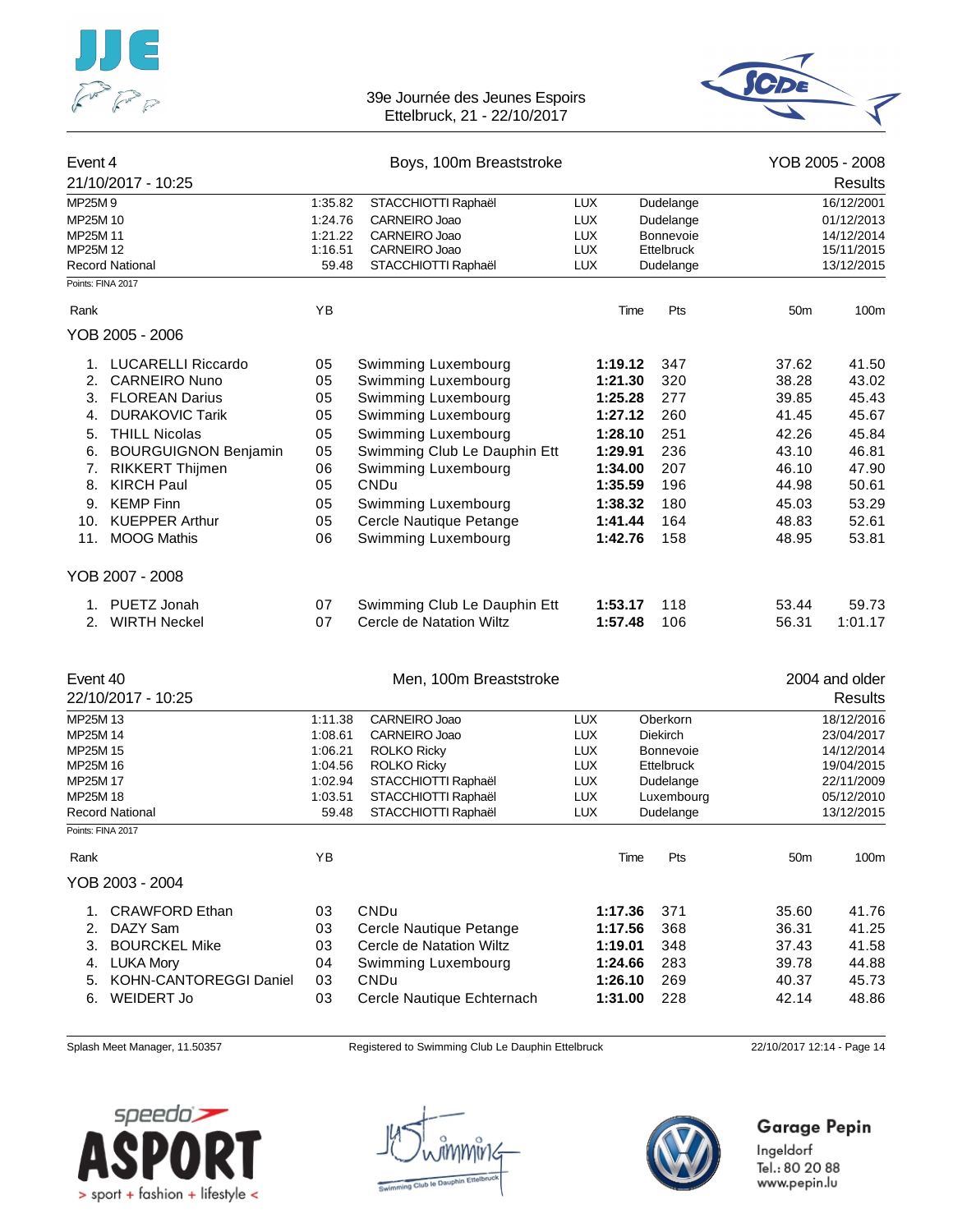



#### Event 40, Boys, 100m Breaststroke, YOB 2003 - 2004

| Rank |                         | YB |                              | Time    | Pts        | 50 <sub>m</sub> | 100m  |
|------|-------------------------|----|------------------------------|---------|------------|-----------------|-------|
| 7.   | VIGUIER Elyan           | 04 | Swimming Luxembourg          | 1:32.37 | 218        | 45.19           | 47.18 |
| 8.   | <b>PUETZ Christophe</b> | 04 | Swimming Club Le Dauphin Ett | 1:32.40 | 217        | 43.88           | 48.52 |
| 9.   | LINDMARK MELO Hugo      | 04 | <b>CNDu</b>                  | 1:36.87 | 189        | 46.40           | 50.47 |
| 10.  | <b>FAULKNER Harry</b>   | 04 | <b>CNDu</b>                  | 1:37.60 | 184        | 46.89           | 50.71 |
|      | 2002 and older          |    |                              |         |            |                 |       |
|      | <b>ROLKO Ricky</b>      | 99 | Swimming Luxembourg          | 1:05.07 | 624        | 30.71           | 34.36 |
| 2.   | VAN DEN BOSSCHE Yann    | 01 | Swimming Luxembourg          | 1:07.14 | 568        | 31.16           | 35.98 |
| 3.   | <b>LANNERS Bob</b>      | 02 | Swimming Luxembourg          | 1:13.52 | 432        | 34.35           | 39.17 |
| 4.   | <b>BANKY Jordan</b>     | 01 | Swimming Luxembourg          | 1:15.67 | 396        | 35.50           | 40.17 |
| 5.   | MAAS-KOOB Cedric        | 02 | Swimming Club Le Dauphin Ett | 1:16.01 | 391        | 35.98           | 40.03 |
| 6.   | <b>HATVANI Csongor</b>  | 01 | Swimming Luxembourg          | 1:18.92 | 349        | 36.92           | 42.00 |
| 7.   | <b>DUBOS Simon</b>      | 00 | Cercle de Natation Diekirch  | 1:20.31 | 332        | 37.51           | 42.80 |
| 8.   | <b>CIRELLI Marco</b>    | 02 | Cercle de Natation Wiltz     | 1:21.28 | 320        | 38.33           | 42.95 |
| 9.   | <b>MICHIELS Patrick</b> | 02 | Cercle Nautique Echternach   | 1:24.29 | 287        | 38.50           | 45.79 |
| 10.  | FAULKNER Benjamin       | 00 | <b>CNDu</b>                  | 1:25.16 | 278        | 39.39           | 45.77 |
| 11.  | <b>JACOBY Dale</b>      | 02 | Cercle de Natation Wiltz     | 1:27.66 | 255        | 41.24           | 46.42 |
| 12.  | <b>LETSCH David</b>     | 02 | Cercle Nautique Echternach   | 1:40.26 | 170        | 46.24           | 54.02 |
| DSQ  | MARIK Jaroslav          | 01 | <b>CNDu</b>                  |         | <b>DSQ</b> |                 |       |
|      |                         |    |                              |         |            |                 |       |

*B14 - id not touch the wall with both hands simultaneously and separated at the turn / finish (SW 7.6) (Time: 10:30)*

| Event 17 |                           |                                                        |             | Boys, 200m Breaststroke              |             | YOB 2005 - 2008 |                 |         |                  |            |
|----------|---------------------------|--------------------------------------------------------|-------------|--------------------------------------|-------------|-----------------|-----------------|---------|------------------|------------|
|          | 21/10/2017 - 12:00        |                                                        |             |                                      |             |                 |                 |         |                  | Results    |
| MP25M 9  |                           |                                                        | 3:26.51     | STACCHIOTTI Raphaël                  |             | <b>LUX</b>      | Dudelange       |         |                  | 16/12/2001 |
| MP25M 10 |                           |                                                        | 3:04.22     | CARNEIRO Joao                        |             | <b>LUX</b>      | Dudelange       |         |                  | 30/11/2013 |
| MP25M 11 |                           |                                                        | 2:56.67     | CARNEIRO Joao                        |             | <b>LUX</b>      | Bonnevoie       |         |                  | 13/12/2014 |
| MP25M 12 |                           |                                                        | 2:44.53     | CARNEIRO Joao                        |             | <b>LUX</b>      |                 |         |                  | 12/12/2015 |
|          | <b>Record National</b>    | <b>CARNOL Laurent</b><br>LUX<br>Dubai (UAE)<br>2:07.10 |             |                                      |             | 17/12/2010      |                 |         |                  |            |
|          | Points: FINA 2017         |                                                        |             |                                      |             |                 |                 |         |                  |            |
| Rank     |                           | ΥB                                                     |             |                                      | Time        | <b>Pts</b>      | 50 <sub>m</sub> | 100m    | 150 <sub>m</sub> | 200m       |
|          | YOB 2005 - 2006           |                                                        |             |                                      |             |                 |                 |         |                  |            |
| 1.       | <b>CALMES Nicolas</b>     | 06                                                     |             | Schwammclub Monnerech 3:18.99 221    |             |                 | 44.59           | 51.94   | 52.27            | 50.19      |
|          | 2. BOURGUIGNON Benjamin05 |                                                        |             | Swimming Club Le Dauphin 3:19.75 219 |             |                 | 44.86           | 51.58   | 52.90            | 50.41      |
| 3.       | <b>ALLIN Rafael</b>       | 06                                                     |             | Swimming Club Le Dauphin 4:16.45 103 |             |                 | 56.94           | 1:06.61 | 1:07.60          | 1:05.30    |
|          | YOB 2007 - 2008           |                                                        |             |                                      |             |                 |                 |         |                  |            |
| 1.       | <b>CHAUSSARD Albert</b>   | 07                                                     | <b>CNDu</b> |                                      | 3:36.20 172 |                 | 50.38           | 56.18   | 55.90            | 53.74      |

Splash Meet Manager, 11.50357 Registered to Swimming Club Le Dauphin Ettelbruck 22/10/2017 12:14 - Page 15





## **Garage Pepin**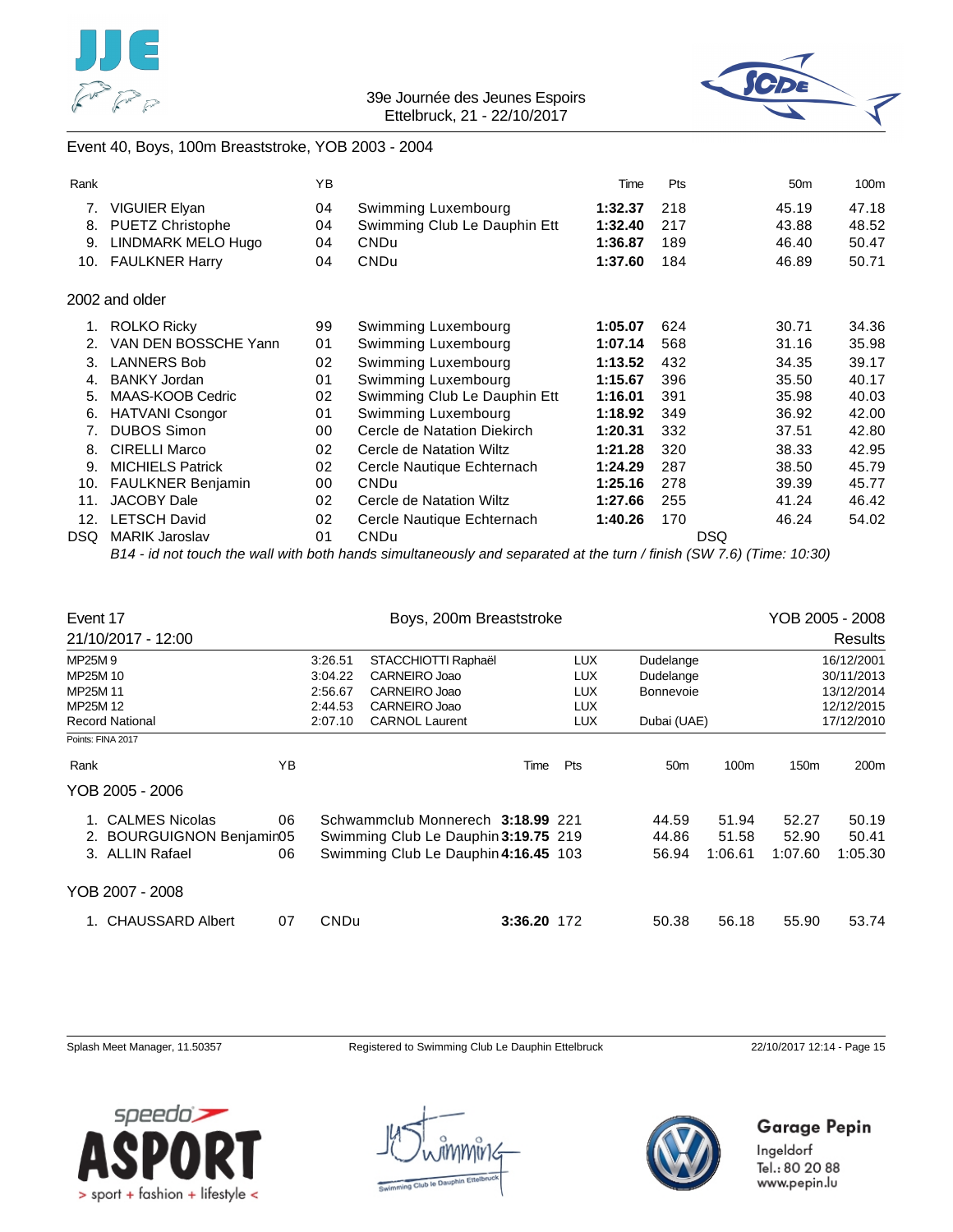



| Event 32 |                                                                                                   |    | Men, 200m Breaststroke |                                        |             |            |                 |       |                 | 2004 and older |
|----------|---------------------------------------------------------------------------------------------------|----|------------------------|----------------------------------------|-------------|------------|-----------------|-------|-----------------|----------------|
|          | 21/10/2017 - 17:10                                                                                |    |                        |                                        |             |            |                 |       |                 | <b>Results</b> |
| MP25M 13 |                                                                                                   |    | 2:33.81                | CARNEIRO Joao                          |             | <b>LUX</b> | Bruges (BEL)    |       | 12/11/2016      |                |
| MP25M 14 |                                                                                                   |    | 2:32.07                | CARNEIRO Joao                          |             | <b>LUX</b> | Loué (BEL)      |       |                 | 15/07/2017     |
| MP25M 15 |                                                                                                   |    | 2:25.91                | STACCHIOTTI Raphaël                    |             | <b>LUX</b> | Ettelbruck      |       |                 | 21/10/2007     |
| MP25M 16 |                                                                                                   |    | 2:21.38                | <b>ROK Ricky</b>                       |             | <b>LUX</b> | Dudelange       |       |                 | 12/12/2015     |
| MP25M 17 |                                                                                                   |    | 2:18.16                | STACCHIOTTI Raphaël                    |             | <b>LUX</b> | Dudelange       |       |                 | 21/11/2009     |
| MP25M 18 |                                                                                                   |    | 2:16.81                | <b>CARNOL Laurent</b>                  |             | <b>LUX</b> | Debrecen (HUN)  |       |                 | 16/12/2007     |
|          | <b>Record National</b>                                                                            |    | 2:07.10                | <b>CARNOL Laurent</b>                  |             | <b>LUX</b> | Dubai (UAE)     |       |                 | 17/12/2010     |
|          | Points: FINA 2017                                                                                 |    |                        |                                        |             |            |                 |       |                 |                |
| Rank     |                                                                                                   | YB |                        |                                        | Time        | Pts        | 50 <sub>m</sub> | 100m  | 150m            | 200m           |
|          | YOB 2003 - 2004                                                                                   |    |                        |                                        |             |            |                 |       |                 |                |
|          | 1. CRAWFORD Ethan                                                                                 | 03 | CNDu                   |                                        | 2:47.79 369 |            | 36.69           | 42.67 | 44.30           | 44.13          |
|          | 2. PUETZ Christophe                                                                               | 04 |                        | Swimming Club Le Dauphin 3:14.81 236   |             |            | 43.95           | 50.32 | 50.93           | 49.61          |
|          | 3. LINDMARK MELO Hugo                                                                             | 04 | CNDu                   |                                        | 3:28.51 192 |            | 47.21           | 55.42 | 54.87           | 51.01          |
|          | 4. FAULKNER Harry                                                                                 | 04 | CNDu                   |                                        | 3:29.95 188 |            | 49.05           | 54.21 | 54.75           | 51.94          |
|          | <b>DSQ RECKINGER Michel</b>                                                                       | 04 |                        | Swimming Club Redange                  |             | <b>DSQ</b> |                 |       |                 |                |
|          | B2 - head did not break the surface at the 2nd arm pull after start / turn (SW 7.4) (Time: 17:36) |    |                        |                                        |             |            |                 |       |                 |                |
|          | 2002 and older                                                                                    |    |                        |                                        |             |            |                 |       |                 |                |
|          | 1. ROLKO Ricky                                                                                    | 99 |                        | Swimming Luxembourg                    | 2:24.14 583 |            | 32.78           | 37.97 | 37.65           | 35.74          |
|          | 2. VAN DEN BOSSCHE Yann 01                                                                        |    |                        | Swimming Luxembourg                    | 2:26.17 559 |            | 32.77           | 37.43 | 38.35           | 37.62          |
|          | 3. LANNERS Bob                                                                                    | 02 |                        | Swimming Luxembourg                    | 2:42.17 409 |            | 36.99           | 42.11 | 41.93           | 41.14          |
|          | 4. MAAS-KOOB Cedric                                                                               | 02 |                        | Swimming Club Le Dauphin 2:42.23 409   |             |            | 36.32           | 41.44 | 42.95           | 41.52          |
|          | 5. HATVANI Csongor                                                                                | 01 |                        | Swimming Luxembourg                    | 2:55.86 321 |            | 39.10           | 45.81 | 46.90           | 44.05          |
|          | 6. CIRELLI Marco                                                                                  | 02 |                        | Cercle de Natation Wiltz               | 3:01.00 294 |            | 41.13           | 47.07 | 47.80           | 45.00          |
|          | 7. JACOBY Dale                                                                                    | 02 |                        | Cercle de Natation Wiltz               | 3:12.33 245 |            | 42.02           | 49.07 | 51.16           | 50.08          |
|          | 8. LETSCH David                                                                                   | 02 |                        |                                        |             |            | 47.10           | 54.10 | 54.87           | 51.68          |
|          |                                                                                                   |    |                        | Cercle Nautique Echternach 3:27.75 194 |             |            |                 |       |                 |                |
| Event 19 |                                                                                                   |    |                        | Boys, 50m Butterfly                    |             |            |                 |       | YOB 2005 - 2008 |                |
|          |                                                                                                   |    |                        |                                        |             |            |                 |       |                 |                |

|       |                         |                    | Results                                                      |
|-------|-------------------------|--------------------|--------------------------------------------------------------|
| 23.84 | <b>LUX</b>              | Dudelange          | 13/12/2015                                                   |
|       |                         |                    |                                                              |
| ΥB    |                         | Time               | Pts                                                          |
|       |                         |                    |                                                              |
| 05    |                         | 36.37              | 215                                                          |
| 05    | Cercle Nautique Petange | 43.89              | 122                                                          |
| 06    | Cercle Nautique Petange | 44.79              | 115                                                          |
| 06    |                         | 46.36              | 103                                                          |
| 06    | Swimming Club Redange   | 46.93              | 100                                                          |
|       |                         | <b>HENX Julien</b> | Swimming Club Le Dauphin Ett<br>Swimming Club Le Dauphin Ett |

Splash Meet Manager, 11.50357 Registered to Swimming Club Le Dauphin Ettelbruck 22/10/2017 12:14 - Page 16



nmir1c



## **Garage Pepin**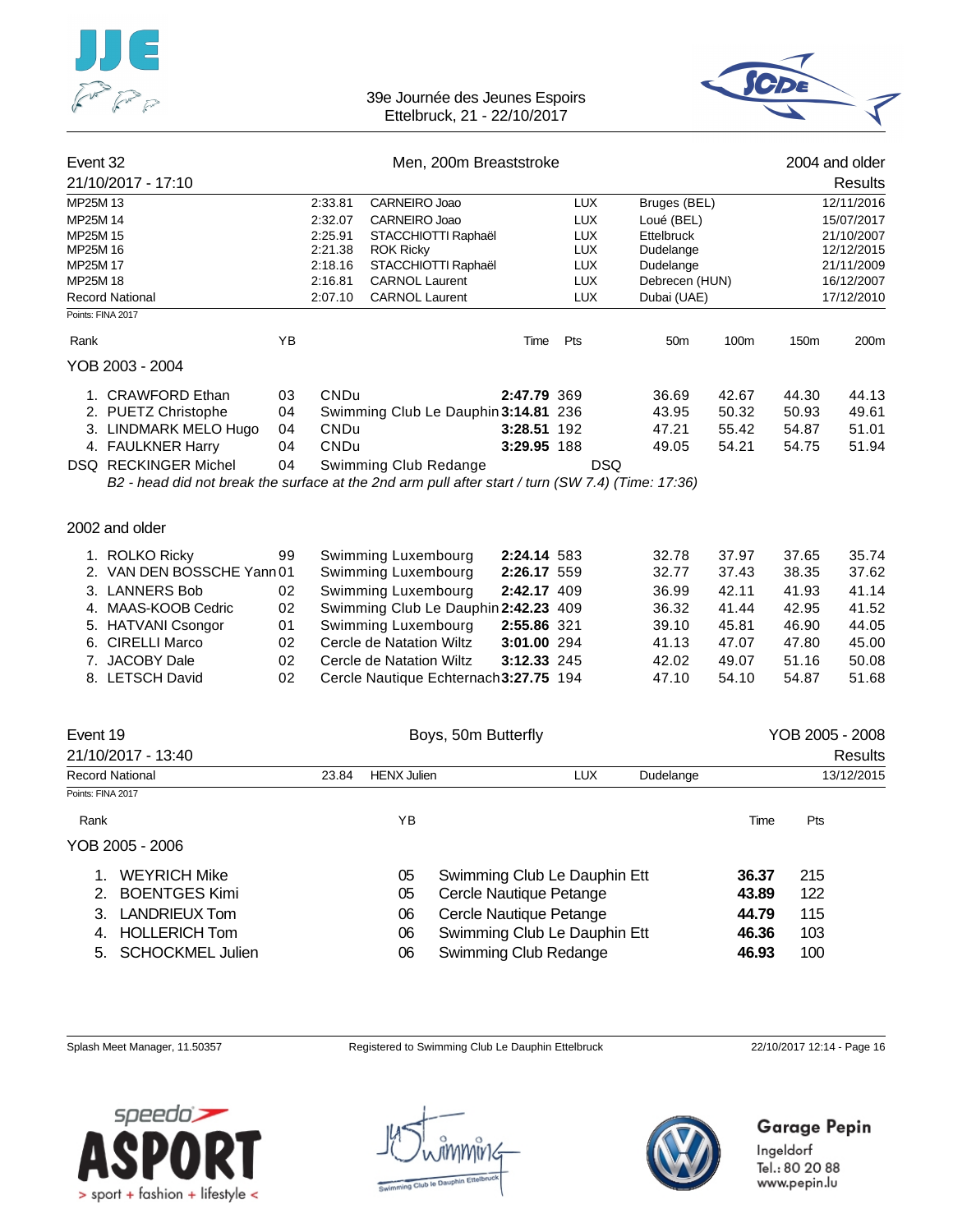



## Event 19, Boys, 50m Butterfly

#### YOB 2007 - 2008

|                    | <b>THILL Louis</b>                                                           | 07 | Swimming Luxembourg                                                                                               | 39.72 | 165 |                 |
|--------------------|------------------------------------------------------------------------------|----|-------------------------------------------------------------------------------------------------------------------|-------|-----|-----------------|
| 2.                 | <b>ESCHETTE Louis</b>                                                        | 07 | Cercle de Natation Wiltz                                                                                          | 43.30 | 127 |                 |
| 3.                 | LISO Timoteo                                                                 | 07 | Cercle Nautique Petange                                                                                           | 51.52 | 75  |                 |
| 4.                 | RIES JITCOV Evghenii                                                         | 07 | Cercle Nautique Petange                                                                                           | 54.06 | 65  |                 |
| DSQ.               | <b>WEILER Theid</b>                                                          | 07 | Cercle de Natation Wiltz                                                                                          |       |     | <b>DSQ</b>      |
|                    | under water through-out the race, according to SW 8.5 (SW 8.2) (Time: 14:37) |    | P2 - did not bring both arms forward simultaneously over water or did not bring both arms backward simultaneously |       |     |                 |
| DSQ.               | <b>WIRTH Neckel</b>                                                          | 07 | Cercle de Natation Wiltz                                                                                          |       |     | <b>DSQ</b>      |
|                    | under water through-out the race, according to SW 8.5 (SW 8.2) (Time: 14:38) |    | P2 - did not bring both arms forward simultaneously over water or did not bring both arms backward simultaneously |       |     |                 |
| DSQ.               | PUETZ Jonah                                                                  | 07 | Swimming Club Le Dauphin Ett                                                                                      |       |     | <b>DSQ</b>      |
|                    | under water through-out the race, according to SW 8.5 (SW 8.2) (Time: 14:38) |    | P2 - did not bring both arms forward simultaneously over water or did not bring both arms backward simultaneously |       |     |                 |
| Event 14           |                                                                              |    | Boys, 100m Butterfly                                                                                              |       |     | YOB 2005 - 2008 |
|                    | 21/10/2017 - 11:40                                                           |    |                                                                                                                   |       |     | Results         |
| Pointe: FINIA 2017 |                                                                              |    |                                                                                                                   |       |     |                 |

| Points: FINA 2017 |                                                           |    |                              |         |     |                 |       |
|-------------------|-----------------------------------------------------------|----|------------------------------|---------|-----|-----------------|-------|
| Rank              |                                                           | YΒ |                              | Time    | Pts | 50 <sub>m</sub> | 100m  |
|                   | YOB 2005 - 2006                                           |    |                              |         |     |                 |       |
|                   | <b>LUCARELLI Riccardo</b>                                 | 05 | Swimming Luxembourg          | 1:10.61 | 315 | 33.65           | 36.96 |
|                   | <b>DURAKOVIC Tarik</b>                                    | 05 | Swimming Luxembourg          | 1:19.15 | 224 | 36.65           | 42.50 |
| 3.                | CARNEIRO Nuno                                             | 05 | Swimming Luxembourg          | 1:19.18 | 223 | 36.57           | 42.61 |
| 4.                | OLINGER Liam                                              | 05 | Schwammclub Monnerech        | 1:24.49 | 184 | 37.49           | 47.00 |
| 5.                | WEYRICH Mike                                              | 05 | Swimming Club Le Dauphin Ett | 1:25.67 | 176 | 38.84           | 46.83 |
| 6.                | WESTER Ben                                                | 06 | CNDu                         | 1:35.37 | 128 | 41.66           | 53.71 |
| DSQ.              | KEMP Finn                                                 | 05 | Swimming Luxembourg          |         |     | <b>DSQ</b>      |       |
|                   | P4 - breaststroke kicking movement (SW 8.3) (Time: 12:04) |    |                              |         |     |                 |       |

Splash Meet Manager, 11.50357 Registered to Swimming Club Le Dauphin Ettelbruck 22/10/2017 12:14 - Page 17

Garage Pepin



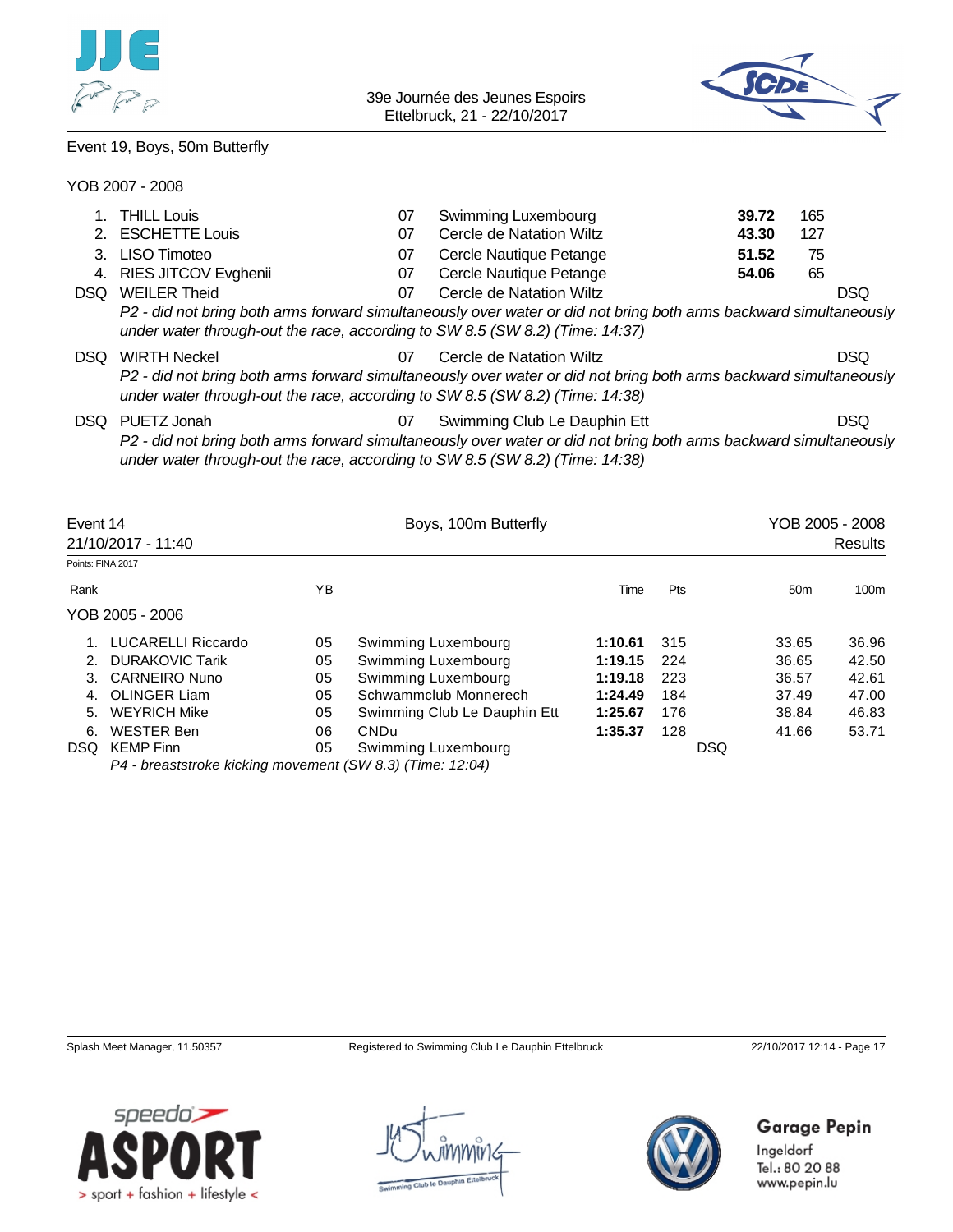



| Event 34 |                                             |         | Men, 100m Butterfly          |            |         |            |                 | 2004 and older |
|----------|---------------------------------------------|---------|------------------------------|------------|---------|------------|-----------------|----------------|
|          | 21/10/2017 - 17:30                          |         |                              |            |         |            |                 | Results        |
| MP25M 13 |                                             | 1:04.24 | DALEIDEN C. Ralph            | <b>LUX</b> |         |            |                 | 24/04/2016     |
| MP25M 14 |                                             | 1:01.89 | ACKERMANN Joé                | <b>LUX</b> |         | Dudelange  |                 | 24/11/2007     |
| MP25M 15 |                                             | 59.69   | STACCHIOTTI Raphaël          | <b>LUX</b> |         | Ettelbruck |                 | 22/04/2007     |
| MP25M 16 |                                             | 57.38   | STACCHIOTTI Raphaël          | LUX        |         | Ettelbruck |                 | 20/04/2008     |
| MP25M 17 |                                             | 55.74   | STACCHIOTTI Raphaël          | <b>LUX</b> |         | Dudelange  |                 | 21/11/2009     |
|          | <b>Record National</b><br>Points: FINA 2017 | 52.64   | STACCHIOTTI Raphaël          | <b>LUX</b> |         | Ettelbruck |                 | 24/10/2016     |
| Rank     |                                             | ΥB      |                              |            | Time    | Pts        | 50 <sub>m</sub> | 100m           |
|          |                                             |         |                              |            |         |            |                 |                |
|          | YOB 2003 - 2004                             |         |                              |            |         |            |                 |                |
|          | 1. KETTENMEYER Yul                          | 03      | Swimming Club Le Dauphin Ett | 1:10.62    |         | 315        | 32.87           | 37.75          |
| 2.       | <b>BOURCKEL Mike</b>                        | 03      | Cercle de Natation Wiltz     | 1:11.52    |         | 303        | 33.09           | 38.43          |
| 3.       | <b>DENTER Arthur</b>                        | 04      | Cercle Nautique Echternach   | 1:13.44    |         | 280        | 34.27           | 39.17          |
|          | 4. FABER Pol                                | 03      | Swimming Club Le Dauphin Ett | 1:15.02    |         | 263        | 33.98           | 41.04          |
| 5.       | <b>KOHL Charel</b>                          | 04      | Swimming Club Le Dauphin Ett | 1:15.06    |         | 262        | 34.50           | 40.56          |
| 6.       | NICOLAS Jeff                                | 03      | Cercle de Natation Wiltz     | 1:17.23    |         | 241        | 34.76           | 42.47          |
| 7.       | <b>LUKA Mory</b>                            | 04      | Swimming Luxembourg          |            | 1:17.37 | 239        | 34.51           | 42.86          |
| 8.       | <b>JAAS Jeff</b>                            | 04      | Swimming Club Le Dauphin Ett | 1:17.83    |         | 235        | 35.32           | 42.51          |
| 9.       | DI PINTO Eric                               | 03      | Swimming Luxembourg          | 1:28.18    |         | 162        | 37.77           | 50.41          |
| 10.      | WEIDERT Jo                                  | 03      | Cercle Nautique Echternach   | 1:37.39    |         | 120        | 41.28           | 56.11          |
|          | 11. FETZ Tom                                | 04      | Cercle Nautique Echternach   | 1:40.29    |         | 110        | 45.81           | 54.48          |
|          | 2002 and older                              |         |                              |            |         |            |                 |                |
| 1.       | STACCHIOTTI Raphael                         | 92      | Swimming Club Le Dauphin Ett | 55.31      |         | 656        | 25.85           | 29.46          |
| 2.       | <b>SCHMITZ Jules</b>                        | 99      | Swimming Club Redange        | 59.43      |         | 529        | 27.51           | 31.92          |
| 3.       | <b>DUBOS Julien</b>                         | 99      | Cercle de Natation Diekirch  | 1:00.77    |         | 495        | 28.87           | 31.90          |
| 4.       | <b>MEYER Joel</b>                           | 00      | Cercle de Natation Wiltz     | 1:03.88    |         | 426        | 29.32           | 34.56          |
| 5.       | <b>CONZEMIUS Jerome</b>                     | 99      | Swimming Luxembourg          | 1:05.24    |         | 400        | 30.11           | 35.13          |
| 6.       | <b>LANNERS Bob</b>                          | 02      | Swimming Luxembourg          | 1:06.35    |         | 380        | 30.95           | 35.40          |
|          | 7. ADAMI Mike                               | 99      | Swimming Club Le Dauphin Ett | 1:06.60    |         | 376        | 30.46           | 36.14          |
|          | 8. LESAGE Christophe                        | 02      | Swimming Luxembourg          | 1:06.62    |         | 375        | 31.43           | 35.19          |
| 9.       | FERNANDES PEDRO Diogo                       | 98      | Cercle Nautique Petange      | 1:07.73    |         | 357        | 30.91           | 36.82          |
|          | 10. PANIC Stevan                            | 02      | Swimming Luxembourg          | 1:09.23    |         | 334        | 31.67           | 37.56          |
| 11.      | <b>CIRELLI Marco</b>                        | 02      | Cercle de Natation Wiltz     | 1:10.05    |         | 323        | 32.28           | 37.77          |
|          | 12. COLLINS Ryan                            | 00      | <b>CNDu</b>                  | 1:10.27    |         | 320        | 31.02           | 39.25          |
| 13.      | <b>DUBOS Simon</b>                          | 00      | Cercle de Natation Diekirch  | 1:14.58    |         | 267        | 33.61           | 40.97          |
|          | 14. GIRS Matheo                             | 02      | Cercle de Natation Wiltz     | 1:31.59    |         | 144        | 39.46           | 52.13          |
| 15.      | <b>LEPAGE Mathieu</b>                       | 02      | Cercle de Natation Wiltz     | 1:40.24    |         | 110        | 43.55           | 56.69          |
| 16.      | <b>HASANOVIC Adin</b>                       | 02      | Cercle de Natation Wiltz     | 1:41.34    |         | 106        | 44.19           | 57.15          |

Splash Meet Manager, 11.50357 Registered to Swimming Club Le Dauphin Ettelbruck 22/10/2017 12:14 - Page 18



nmir1c



## Garage Pepin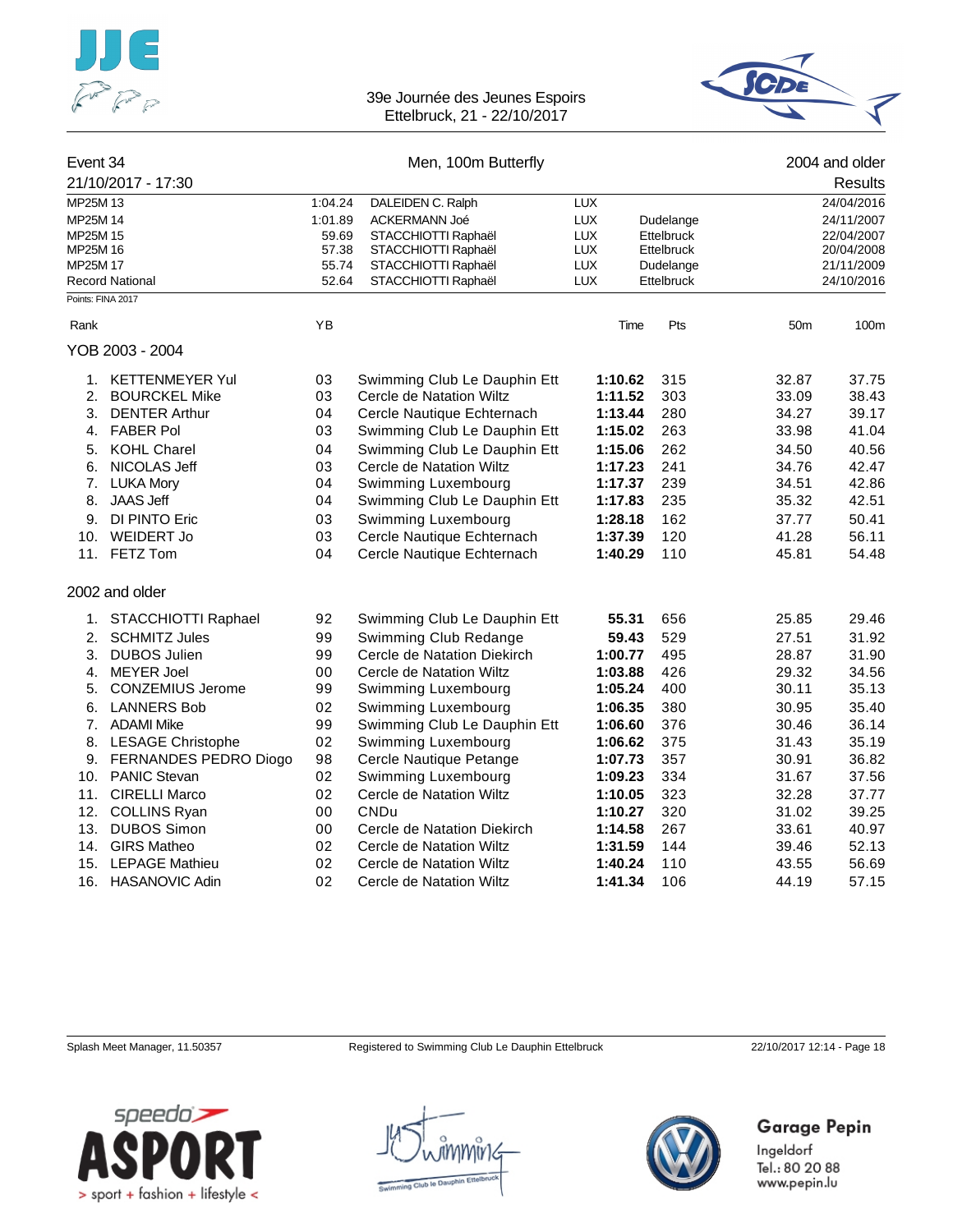



#### Event 42 **Event 42** 2004 and older

| 22/10/2017 - 10:40                          |    |         |                                         |             |            |                 |       |                 | Results        |
|---------------------------------------------|----|---------|-----------------------------------------|-------------|------------|-----------------|-------|-----------------|----------------|
| MP25M 13                                    |    | 2:25.18 | CARNEIRO Joao                           |             | <b>LUX</b> | Oberkorn        |       |                 | 18/12/2016     |
| MP25M 14                                    |    | 2:21.04 | <b>ACKERMANN Joé</b>                    |             | <b>LUX</b> | Dudelange       |       |                 | 25/11/2007     |
| MP25M 15                                    |    | 2:16.06 | <b>MELMER Nicolas</b>                   |             | <b>LUX</b> | St.Dizier (FRA) |       |                 | 24/11/2001     |
| MP25M 16                                    |    | 2:11.05 | <b>FRANCOIS Fabien</b>                  |             | <b>LUX</b> | Luxembourg      |       |                 | 05/12/2010     |
| MP25M 17                                    |    | 2:07.73 | <b>GLOESENER Louis</b>                  |             | <b>LUX</b> | Bonnevoie       |       |                 | 02/12/2012     |
| MP25M 18                                    |    | 2:03.32 | <b>HENX Julien</b>                      |             | <b>LUX</b> | Bonnevoie       |       |                 | 01/12/2013     |
| <b>Record National</b><br>Points: FINA 2017 |    | 1:57.20 | STACCHIOTTI Raphaël                     |             | <b>LUX</b> | Dudelange       |       |                 | 13/12/2015     |
|                                             |    |         |                                         |             |            |                 |       |                 |                |
| Rank                                        | YB |         |                                         | Time        | Pts        | 50 <sub>m</sub> | 100m  | 150m            | 200m           |
| YOB 2003 - 2004                             |    |         |                                         |             |            |                 |       |                 |                |
| 1. LANNERS Nick                             | 04 |         | Swimming Luxembourg                     | 2:34.90 344 |            | 32.74           | 39.84 | 42.39           | 39.93          |
| 2. DENTER Arthur                            | 04 |         | Cercle Nautique Echternach 2:56.81 231  |             |            | 37.93           | 46.79 | 47.36           | 44.73          |
| 2002 and older                              |    |         |                                         |             |            |                 |       |                 |                |
| 1. SCHMITZ Jules                            | 99 |         | Swimming Club Redange                   | 2:13.36 539 |            | 29.37           | 34.33 | 35.20           | 34.46          |
| 2. DUBOS Julien                             | 99 |         | Cercle de Natation Diekirch 2:13.38 539 |             |            | 29.70           | 34.38 | 35.12           | 34.18          |
| 3. HOLTER Damien                            | 99 |         | Cercle Nautique Petange                 | 2:21.02 456 |            | 30.45           | 35.43 | 36.96           | 38.18          |
| 4. BECKERS Felix                            | 01 |         | Swimming Club Le Dauphin 2:29.51 382    |             |            | 31.22           | 37.35 | 40.85           | 40.09          |
| 5. LESAGE Christophe                        | 02 |         | Swimming Luxembourg                     | 2:31.46 368 |            | 32.88           | 38.50 | 40.07           | 40.01          |
| 6. LANNERS Bob                              | 02 |         | Swimming Luxembourg                     | 2:40.75 308 |            | 33.66           | 39.96 | 42.95           | 44.18          |
| 7. CIRELLI Marco                            | 02 |         | Cercle de Natation Wiltz                | 2:42.73 296 |            | 35.34           | 41.53 | 42.92           | 42.94          |
|                                             |    |         |                                         |             |            |                 |       |                 |                |
| Event 44                                    |    |         | Men, 100m Medley                        |             |            |                 |       |                 | 2004 and older |
| 22/10/2017 - 10:55                          |    |         |                                         |             |            |                 |       |                 | <b>Results</b> |
| MP25M 13                                    |    | 1:05.49 | CARNEIRO Joao                           |             | <b>LUX</b> | Oberkorn        |       |                 | 17/12/2016     |
| MP25M 14                                    |    | 1:03.59 | STACCHIOTTI Raphaël                     |             | <b>LUX</b> | Ettelbruck      |       |                 | 22/10/2006     |
| MP25M 15                                    |    | 57.94   | STACCHIOTTI Raphaël                     |             | <b>LUX</b> | Dudelange       |       |                 | 24/11/2007     |
| MP25M 16                                    |    | 57.86   | STACCHIOTTI Raphaël                     |             | <b>LUX</b> | Ettelbruck      |       |                 | 20/04/2008     |
| MP25M 17                                    |    | 54.78   | STACCHIOTTI Raphaël                     |             | <b>LUX</b> | Istanbul (TUR)  |       |                 | 12/12/2009     |
| MP25M 18                                    |    | 55.12   | STACCHIOTTI Raphaël                     |             | <b>LUX</b> | Eindhoven (NED) |       |                 | 27/11/2010     |
| <b>Record National</b><br>Points: FINA 2017 |    | 53.44   | STACCHIOTTI Raphaël                     |             | <b>LUX</b> | Netanya (ISR)   |       |                 | 05/12/2015     |
| Rank                                        |    | YB      |                                         |             |            | Time<br>Pts     |       | 50 <sub>m</sub> | 100m           |
| YOB 2003 - 2004                             |    |         |                                         |             |            |                 |       |                 |                |
| <b>BOURCKEL Mike</b><br>1.                  |    | 03      | Cercle de Natation Wiltz                |             | 1:07.29    | 417             |       | 30.62           | 36.67          |
| 2. KETTENMEYER Yul                          |    | 03      | Swimming Club Le Dauphin Ett            |             | 1:09.02    | 387             |       | 31.98           | 37.04          |
| SIMAO NOGUEIRA Joao<br>3.                   |    | 04      | Cercle Nautique Petange                 |             | 1:10.24    | 367             |       | 32.17           | 38.07          |
| <b>KOHL Charel</b><br>4.                    |    | 04      | Swimming Club Le Dauphin Ett            |             | 1:13.47    | 320             |       | 33.86           | 39.61          |
| DAZY Sam<br>5.                              |    | 03      | Cercle Nautique Petange                 |             | 1:13.75    | 317             |       | 34.39           | 39.36          |
| <b>JAAS Jeff</b><br>6.                      |    | 04      | Swimming Club Le Dauphin Ett            |             | 1:15.74    | 292             |       | 36.05           | 39.69          |
| DI PINTO Eric<br>7.                         |    | 03      | Swimming Luxembourg                     |             | 1:16.49    | 284             |       | 36.60           | 39.89          |
| NICOLAS Jeff<br>8.                          |    | 03      | Cercle de Natation Wiltz                |             | 1:17.41    | 274             |       | 36.34           | 41.07          |

Splash Meet Manager, 11.50357 Registered to Swimming Club Le Dauphin Ettelbruck 22/10/2017 12:14 - Page 19





## Garage Pepin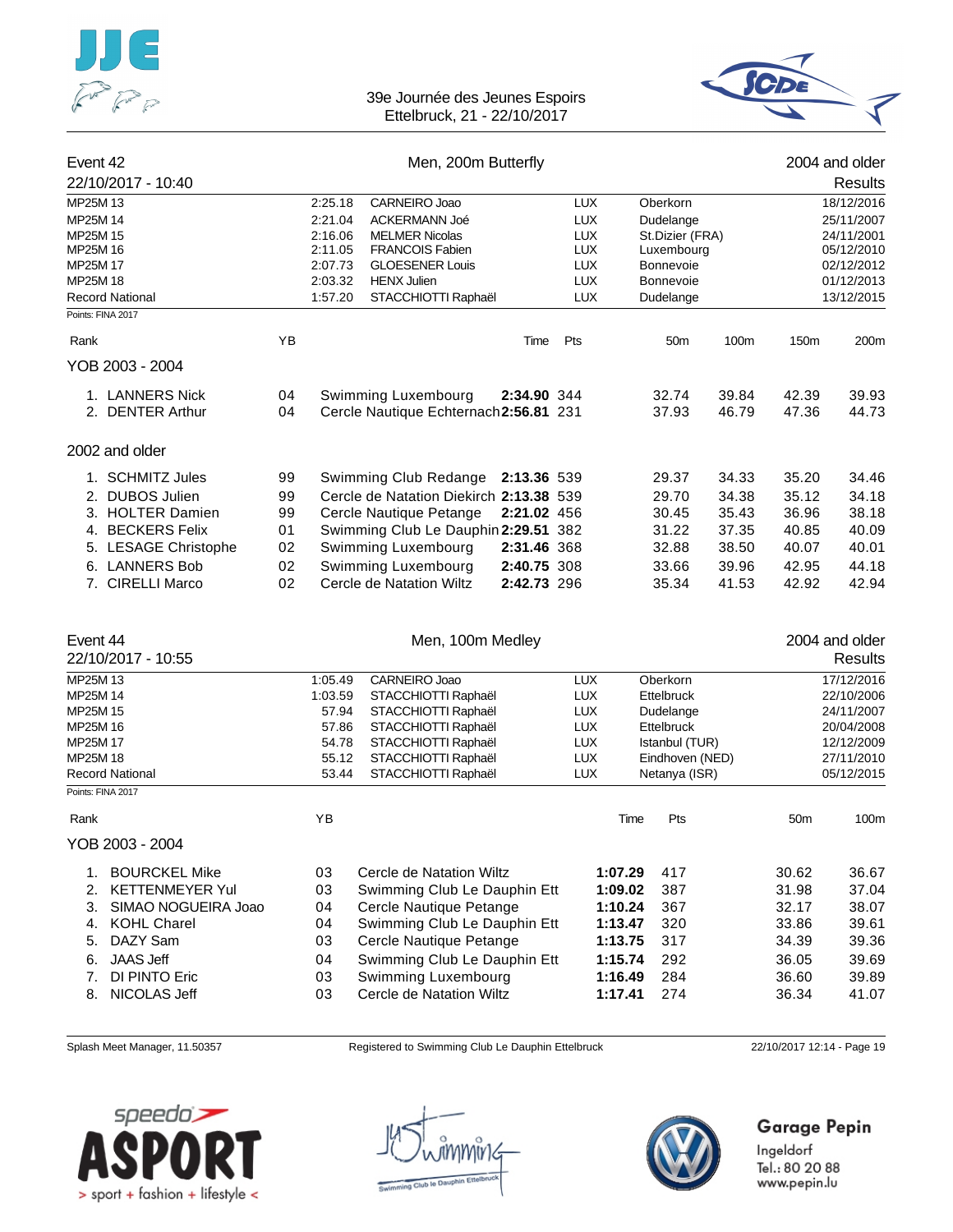



#### Event 44, Boys, 100m Medley, YOB 2003 - 2004

| Rank |                      | ΥB |                                                                                             | Time    | <b>Pts</b> | 50 <sub>m</sub> | 100m  |
|------|----------------------|----|---------------------------------------------------------------------------------------------|---------|------------|-----------------|-------|
| 9.   | SUKHANOV Maxim       | 04 | CNDu                                                                                        | 1:20.80 | 241        | 38.54           | 42.26 |
| 10.  | VIGUIER Elyan        | 04 | Swimming Luxembourg                                                                         | 1:21.38 | 236        | 39.43           | 41.95 |
|      | 11. FUCCI Nicolo     | 03 | <b>CNDu</b>                                                                                 | 1:23.41 | 219        | 39.62           | 43.79 |
|      | 12. PUETZ Christophe | 04 | Swimming Club Le Dauphin Ett                                                                | 1:24.32 | 212        | 40.92           | 43.40 |
| 13.  | LINDMARK MELO Hugo   | 04 | <b>CNDu</b>                                                                                 | 1:27.83 | 187        | 41.80           | 46.03 |
| 14.  | <b>GERE Arthur</b>   | 04 | Swimming Luxembourg                                                                         | 1:29.15 | 179        | 42.07           | 47.08 |
|      | 15. FETZ Tom         | 04 | Cercle Nautique Echternach                                                                  | 1:29.35 | 178        | 39.70           | 49.65 |
|      | 16. FAULKNER Harry   | 04 | <b>CNDu</b>                                                                                 | 1:30.43 | 172        | 44.59           | 45.84 |
|      | DSQ CRAWFORD Ethan   | 03 | <b>CNDu</b>                                                                                 |         | DSQ.       |                 |       |
|      |                      |    | $DZ$ surimmer had not returned onto the heak upon lequing the upli (CIII E E) (Time: 11:19) |         |            |                 |       |

*D7 - swimmer had not returned onto the back upon leaving the wall (SW 6.5) (Time: 11:12)*

#### 2002 and older

|      | <b>ROLKO Ricky</b>           | 99 | Swimming Luxembourg          | 1:00.76 | 567 | 29.35      | 31.41 |
|------|------------------------------|----|------------------------------|---------|-----|------------|-------|
| 2.   | <b>SCHMITZ Jules</b>         | 99 | Swimming Club Redange        | 1:02.10 | 531 | 29.35      | 32.75 |
| 3.   | VAN DEN BOSSCHE Yann         | 01 | Swimming Luxembourg          | 1:02.90 | 511 | 29.44      | 33.46 |
| 4.   | DAZY Max                     | 00 | Cercle Nautique Petange      | 1:04.62 | 471 | 30.24      | 34.38 |
| 5.   | <b>BANKY Jordan</b>          | 01 | Swimming Luxembourg          | 1:08.02 | 404 | 31.12      | 36.90 |
| 6.   | <b>MOREAUX Maxime</b>        | 02 | Swimming Club Redange        | 1:09.55 | 378 | 32.03      | 37.52 |
| 7.   | <b>HATVANI Csongor</b>       | 01 | Swimming Luxembourg          | 1:10.63 | 361 | 33.52      | 37.11 |
| 8.   | FERNANDES PEDRO Diogo        | 98 | Cercle Nautique Petange      | 1:11.16 | 353 | 32.47      | 38.69 |
| 9.   | <b>COLLINS Ryan</b>          | 00 | <b>CNDu</b>                  | 1:12.60 | 332 | 32.74      | 39.86 |
| 10.  | MAAS-KOOB Cedric             | 02 | Swimming Club Le Dauphin Ett | 1:13.51 | 320 | 34.79      | 38.72 |
| 11.  | <b>MICHIELS Patrick</b>      | 02 | Cercle Nautique Echternach   | 1:13.78 | 316 | 35.36      | 38.42 |
| 12.  | <b>CIRELLI Marco</b>         | 02 | Cercle de Natation Wiltz     | 1:14.27 | 310 | 35.58      | 38.69 |
| 13.  | <b>RIBEIRO GARCIA Daniel</b> | 99 | Cercle Nautique Petange      | 1:15.53 | 295 | 36.31      | 39.22 |
| 14.  | <b>FAULKNER Benjamin</b>     | 00 | <b>CNDu</b>                  | 1:15.59 | 294 | 35.99      | 39.60 |
| 15.  | <b>JACOBY Dale</b>           | 02 | Cercle de Natation Wiltz     | 1:19.71 | 251 | 38.72      | 40.99 |
| 16.  | PUETZ Yann                   | 02 | Swimming Luxembourg          | 1:20.08 | 247 | 38.55      | 41.53 |
| 17.  | <b>LEPAGE Mathieu</b>        | 02 | Cercle de Natation Wiltz     | 1:27.29 | 191 | 39.95      | 47.34 |
| 18.  | <b>HASANOVIC Adin</b>        | 02 | Cercle de Natation Wiltz     | 1:28.07 | 186 | 41.36      | 46.71 |
| 19.  | <b>MARIK Jaroslav</b>        | 01 | <b>CNDu</b>                  | 1:28.78 | 181 | 44.89      | 43.89 |
| 20.  | <b>LETSCH David</b>          | 02 | Cercle Nautique Echternach   | 1:33.87 | 153 | 46.61      | 47.26 |
| DSQ. | <b>ADAMI Mike</b>            | 99 | Swimming Club Le Dauphin Ett |         |     | <b>DSQ</b> |       |
|      |                              |    |                              |         |     |            |       |

*B11 - movements of the legs not simultaneous, not on the same horizontal plane or alternating (SW 7.4) (Time: 11:12)*

Splash Meet Manager, 11.50357 Registered to Swimming Club Le Dauphin Ettelbruck 22/10/2017 12:14 - Page 20





**Garage Pepin**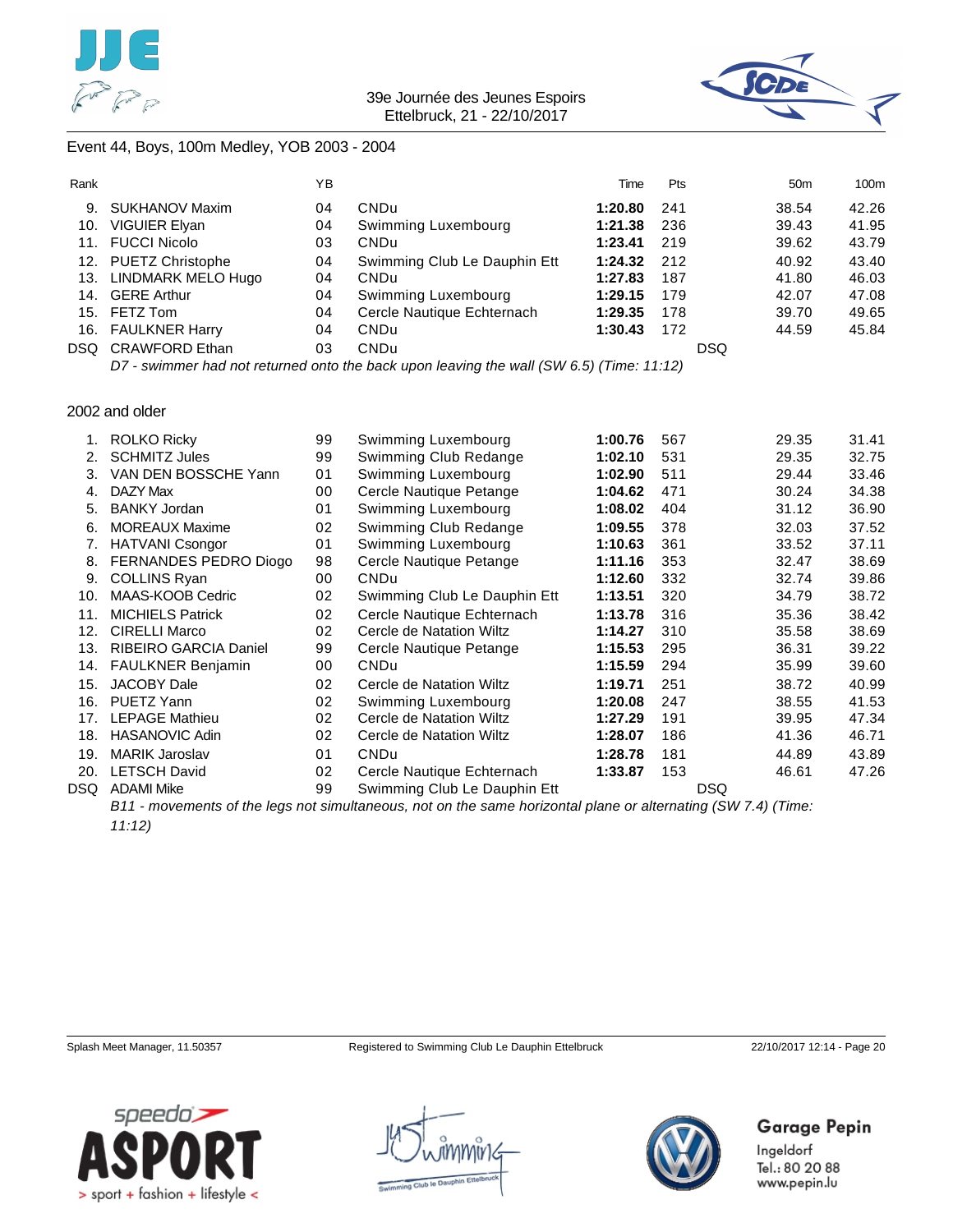



# Event 28 **Event 28** Men, 200m Medley **Connect 28** 2004 and older the 2004 and older 21/10/2017 - 16:30

|                                                                                                                                              | 21/10/2017 - 16:30     |    |             |                         |             |            |                 |       |            | Results          |  |
|----------------------------------------------------------------------------------------------------------------------------------------------|------------------------|----|-------------|-------------------------|-------------|------------|-----------------|-------|------------|------------------|--|
| MP25M 13                                                                                                                                     |                        |    | 2:20.51     | CARNEIRO Joao           |             | <b>LUX</b> | <b>Oberkorn</b> |       |            | 17/12/2016       |  |
| MP25M 14                                                                                                                                     |                        |    | 2:14.43     | STACCHIOTTI Raphaël     |             | <b>LUX</b> | Dudelange       |       | 16/12/2006 |                  |  |
| MP25M 15                                                                                                                                     |                        |    | 2:05.01     | STACCHIOTTI Raphaël     |             | <b>LUX</b> | Dudelange       |       |            | 24/11/2007       |  |
| MP25M 16                                                                                                                                     |                        |    | 2:07.38     | STACCHIOTTI Raphaël     |             | <b>LUX</b> | Tilburg (NED)   |       |            | 22/03/2008       |  |
| MP25M 17                                                                                                                                     |                        |    | 1:59.72     | STACCHIOTTI Raphaël     |             | <b>LUX</b> | Istanbul (TUR)  |       |            | 10/12/2009       |  |
| MP25M 18                                                                                                                                     |                        |    | 1:58.88     | STACCHIOTTI Raphaël     |             | LUX        | Eindhoven (NED) |       |            | 25/11/2010       |  |
|                                                                                                                                              | <b>Record National</b> |    | 1:55.53     | STACCHIOTTI Raphaël     |             | <b>LUX</b> | Netanya (ISR)   |       |            | 04/12/2015       |  |
| Points: FINA 2017                                                                                                                            |                        |    |             |                         |             |            |                 |       |            |                  |  |
| Rank                                                                                                                                         |                        | ΥB |             |                         | Time        | Pts        | 50 <sub>m</sub> | 100m  | 150m       | 200 <sub>m</sub> |  |
|                                                                                                                                              | YOB 2003 - 2004        |    |             |                         |             |            |                 |       |            |                  |  |
|                                                                                                                                              | 1. LANNERS Nick        | 04 |             | Swimming Luxembourg     | 2:27.15 413 |            | 31.15           | 38.09 | 43.62      | 34.29            |  |
|                                                                                                                                              | 2. BOENTGES Kevin      | 03 |             | Cercle Nautique Petange | 2:27.93 407 |            | 31.94           | 40.26 | 42.99      | 32.74            |  |
| 3.                                                                                                                                           | <b>CRAWFORD Ethan</b>  | 03 | <b>CNDu</b> |                         | 2:31.38 379 |            | 32.28           | 40.29 | 43.31      | 35.50            |  |
| 4.                                                                                                                                           | SIMAO NOGUEIRA Joao    | 04 |             | Cercle Nautique Petange | 2:31.67 377 |            | 31.10           | 39.87 | 44.55      | 36.15            |  |
|                                                                                                                                              | 5. LUKA Mory           | 04 |             | Swimming Luxembourg     | 2:39.04 327 |            | 34.27           | 42.05 | 45.46      | 37.26            |  |
| 6.                                                                                                                                           | <b>JOMINET Dan</b>     | 03 |             | Swimming Luxembourg     | 2:46.01     | 287        | 36.41           | 42.39 | 50.88      | 36.33            |  |
| 7.                                                                                                                                           | SUKHANOV Maxim         | 04 | <b>CNDu</b> |                         | 2:57.55 235 |            | 37.85           | 48.07 | 53.18      | 38.45            |  |
| 8.                                                                                                                                           | <b>FUCCI Nicolo</b>    | 03 | <b>CNDu</b> |                         | 3:00.65 223 |            | 41.76           | 46.40 | 52.67      | 39.82            |  |
| 9.                                                                                                                                           | LINDMARK MELO Hugo     | 04 | <b>CNDu</b> |                         | 3:07.04 201 |            | 43.81           | 48.98 | 53.38      | 40.87            |  |
|                                                                                                                                              |                        | 04 | <b>CNDu</b> |                         |             | <b>DSQ</b> |                 |       |            |                  |  |
| <b>DSQ FAULKNER Harry</b><br>M2 - section was not finished in accordance with the rule which applies to the stroke concerned (SW 9.3) (Time: |                        |    |             |                         |             |            |                 |       |            |                  |  |
|                                                                                                                                              |                        |    |             |                         |             |            |                 |       |            |                  |  |
|                                                                                                                                              | 16:44                  |    |             |                         |             |            |                 |       |            |                  |  |

### 2002 and older

| 1. ROLKO Ricky             |      | 99 Swimming Luxembourg   | 2:12.60 565 | 28.54 | 35.01 | 37.47 | 31.58 |
|----------------------------|------|--------------------------|-------------|-------|-------|-------|-------|
| 2. VAN DEN BOSSCHE Yann 01 |      | Swimming Luxembourg      | 2:13.62 552 | 29.12 | 34.33 | 38.92 | 31.25 |
| 3. LESAGE Christophe       | 02   | Swimming Luxembourg      | 2:26.26 421 | 31.38 | 38.10 | 42.85 | 33.93 |
| 4. CIRELLI Marco           | 02 - | Cercle de Natation Wiltz | 2:36.90 341 | 31.35 | 40.83 | 46.39 | 38.33 |
| 5. PUETZ Yann              |      | 02 Swimming Luxembourg   | 2:51.27 262 | 37.47 | 46.45 | 48.58 | 38.77 |

Splash Meet Manager, 11.50357 Registered to Swimming Club Le Dauphin Ettelbruck 22/10/2017 12:14 - Page 21

Garage Pepin



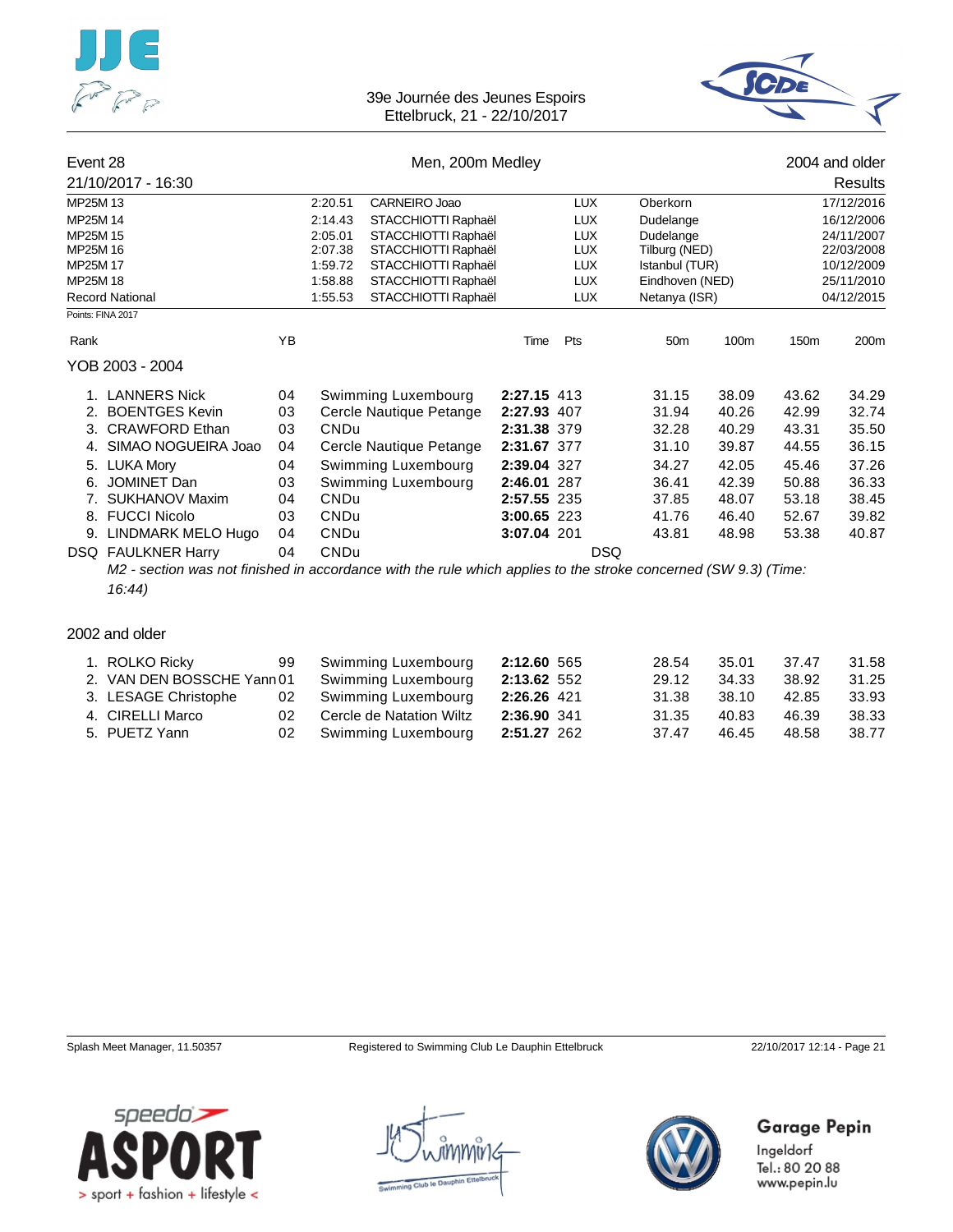



| Event 36               |                      |                          |       | Men, 400m Medley   |               |                                            |       |                                                                                                               |       |                              |         |       | 2004 and older           |
|------------------------|----------------------|--------------------------|-------|--------------------|---------------|--------------------------------------------|-------|---------------------------------------------------------------------------------------------------------------|-------|------------------------------|---------|-------|--------------------------|
|                        | 21/10/2017 - 17:45   |                          |       |                    |               |                                            |       |                                                                                                               |       |                              |         |       | <b>Results</b>           |
| MP25M 13               |                      |                          |       | 4:59.93            | CARNEIRO Joao |                                            |       | <b>LUX</b>                                                                                                    |       | Dudelange                    |         |       | 26/11/2016               |
| MP25M 14               |                      |                          |       | 4:50.85            |               | STACCHIOTTI Raphaël                        |       | <b>LUX</b>                                                                                                    |       | Aix la Chapelle (GER)        |         |       | 13/10/2006               |
| MP25M 15               |                      |                          |       | 4:28.36            |               | STACCHIOTTI Raphaël                        |       | <b>LUX</b>                                                                                                    |       | Dudelange                    |         |       | 25/11/2007               |
| MP25M 16               |                      |                          |       | 4:23.03            |               | STACCHIOTTI Raphaël                        |       | <b>LUX</b>                                                                                                    |       | Manchester (GBR)             |         |       | 10/04/2008               |
| MP25M 17<br>MP25M 18   |                      |                          |       | 4:14.77<br>4:13.85 |               | STACCHIOTTI Raphaël                        |       | <b>UAE</b><br><b>LUX</b>                                                                                      |       | Istanbul (TUR)               |         |       | 12/12/2009<br>16/12/2010 |
| <b>Record National</b> |                      |                          |       | 4:06.48            |               | STACCHIOTTI Raphaël<br>STACCHIOTTI Raphaël |       | <b>LUX</b>                                                                                                    |       | Dubai (UAE)<br>Netanya (ISR) |         |       | 03/12/2015               |
| Points: FINA 2017      |                      |                          |       |                    |               |                                            |       |                                                                                                               |       |                              |         |       |                          |
| Rank                   |                      |                          |       |                    | YB            |                                            |       |                                                                                                               |       |                              | Time    | Pts   |                          |
|                        | YOB 2003 - 2004      |                          |       |                    |               |                                            |       |                                                                                                               |       |                              |         |       |                          |
| 1.                     | <b>LANNERS Nick</b>  |                          |       |                    | 04            |                                            |       | Swimming Luxembourg                                                                                           |       |                              | 5:07.68 | 448   |                          |
|                        | 50m:                 | 31.52                    | 31.52 | 150m:              | 1:49.51       | 39.45                                      | 250m: | 3:13.00                                                                                                       | 44.28 | 350m:                        | 4:35.27 | 37.93 |                          |
|                        | 100m:                | 1:10.06                  | 38.54 | 200m:              | 2:28.72       | 39.21                                      | 300m: | 3:57.34                                                                                                       | 44.34 | 400m:                        | 5:07.68 | 32.41 |                          |
| 2.                     |                      | SIMAO NOGUEIRA Joao      |       |                    | 04            |                                            |       | Cercle Nautique Petange                                                                                       |       |                              | 5:22.24 | 390   |                          |
|                        | 50m:                 | 33.71                    | 33.71 | 150m:              | 1:55.30       | 41.59                                      | 250m: | 3:20.78                                                                                                       | 45.15 | 350m:                        | 4:45.64 | 39.44 |                          |
|                        | 100m:                | 1:13.71                  | 40.00 | 200m:              | 2:35.63       | 40.33                                      | 300m: | 4:06.20                                                                                                       | 45.42 | 400m:                        | 5:22.24 | 36.60 |                          |
| 3.                     | <b>DENTER Arthur</b> |                          |       |                    | 04            |                                            |       | Cercle Nautique Echternach                                                                                    |       |                              | 5:45.38 | 317   |                          |
|                        | 50m:                 | 38.58                    | 38.58 | 150m:              | 2:08.74       | 42.96                                      | 250m: | 3:38.69                                                                                                       | 49.41 | 350m:                        | 5:08.88 | 40.18 |                          |
|                        | 100m:                | 1:25.78                  | 47.20 | 200m:              | 2:49.28       | 40.54                                      | 300m: | 4:28.70                                                                                                       | 50.01 | 400m:                        | 5:45.38 | 36.50 |                          |
| DSQ.                   | <b>MORARU Matteo</b> |                          |       |                    | 04            |                                            |       | Swimming Luxembourg                                                                                           |       |                              |         |       | <b>DSQ</b>               |
|                        | 18:34)               |                          |       |                    |               |                                            |       | B11 - movements of the legs not simultaneous, not on the same horizontal plane or alternating (SW 7.4) (Time: |       |                              |         |       |                          |
| DSQ                    |                      | <b>SIMEONOV Vladimir</b> |       |                    | 04            |                                            |       | Swimming Luxembourg                                                                                           |       |                              |         |       | <b>DSQ</b>               |
|                        |                      |                          |       |                    |               |                                            |       | G1 - behaviour at the start not in accordance with the rules (SW 4) (Time: 18:34)                             |       |                              |         |       |                          |
|                        | 2002 and older       |                          |       |                    |               |                                            |       |                                                                                                               |       |                              |         |       |                          |
| $1_{-}$                | VAN DEN BOSSCHE Yann |                          |       |                    | 01            |                                            |       | Swimming Luxembourg                                                                                           |       |                              | 4:46.83 | 553   |                          |
|                        | 50 <sub>m</sub> :    | 30.06                    | 30.06 | 150m:              | 1:44.36       | 37.02                                      | 250m: | 2:59.34                                                                                                       | 39.54 | 350m:                        | 4:13.76 | 34.67 |                          |
|                        | 100m:                | 1:07.34                  | 37.28 | 200m:              | 2:19.80       | 35.44                                      | 300m: | 3:39.09                                                                                                       | 39.75 | 400m:                        | 4:46.83 | 33.07 |                          |
| 2.                     | <b>BECKERS Felix</b> |                          |       |                    | 01            |                                            |       | Swimming Club Le Dauphin Ett                                                                                  |       |                              | 4:55.05 | 508   |                          |
|                        | 50m:                 | 31.50                    | 31.50 | 150m:              | 1:46.81       | 38.51                                      |       | 250m: 3:06.16                                                                                                 | 41.34 | 350m:                        | 4:22.52 | 34.79 |                          |
|                        |                      | 100m: 1:08.30            | 36.80 | 200m:              | 2:24.82       | 38.01                                      |       | 300m: 3:47.73                                                                                                 | 41.57 | 400m:                        | 4:55.05 | 32.53 |                          |

Splash Meet Manager, 11.50357 Registered to Swimming Club Le Dauphin Ettelbruck 22/10/2017 12:14 - Page 22

Garage Pepin

Ingeldorf Tel.: 80 20 88 www.pepin.lu



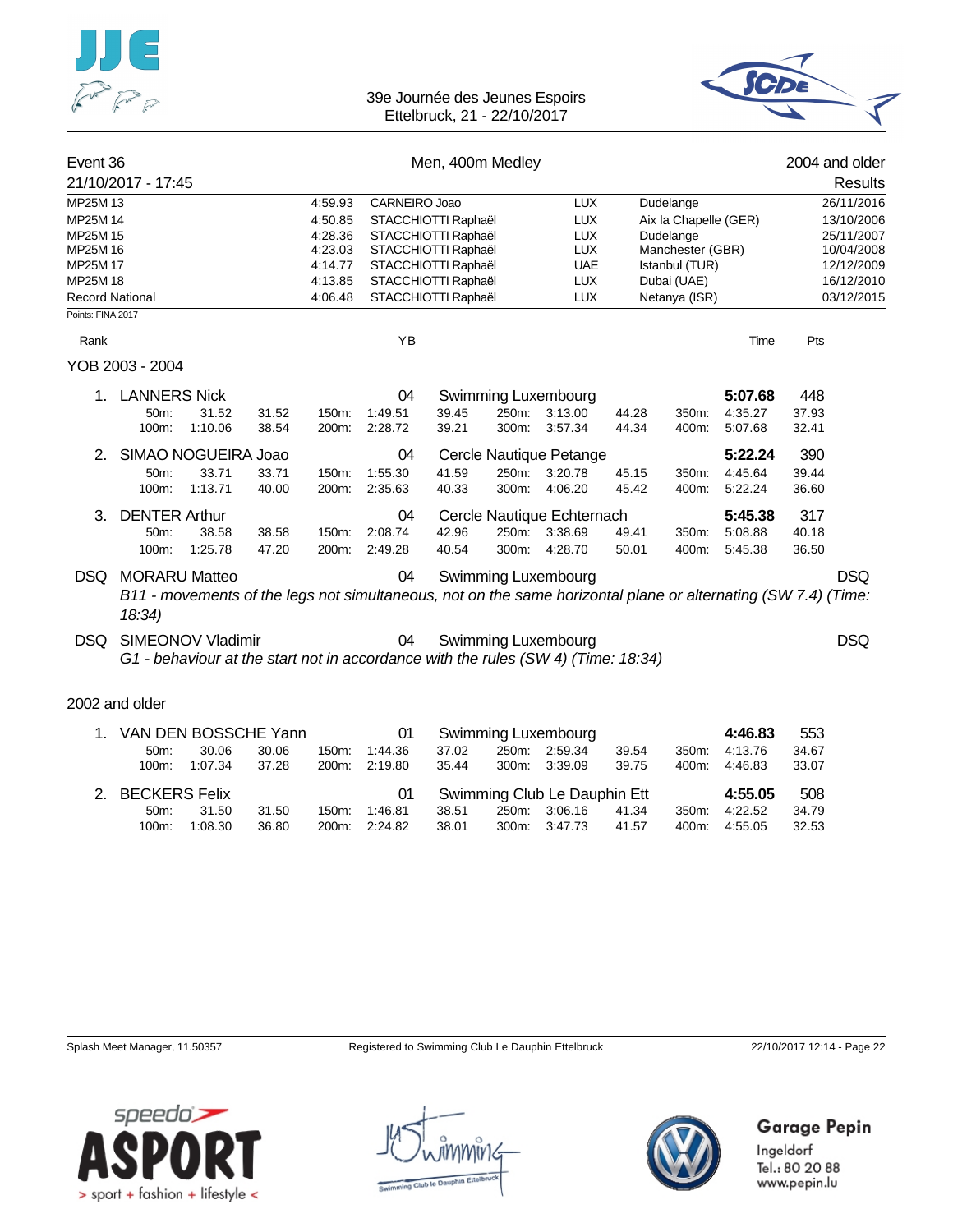



## Event 1 Girls, 50m Freestyle **Communication Communication** Communication Communication Communication Communication Communication Communication Communication Communication Communication Communication Communication Communica 21/10/2017 - 10:00 Results Record National 24.86 MEYNEN Julie LUX Dudelange 12/12/2015 Points: FINA 2017 Rank YB Time Pts YOB 2005 - 2006 1. PETERS Lena 05 CNDu **29.67** 480 2. BORDONARO Madeleine 06 Cercle Nautique Petange **31.81** 389 3. DEVISCOUR Sarah 05 Cercle Nautique Echternach **31.94** 385 4. HARIZIA Celia 05 Schwammclub Monnerech **32.11** 379 5. ALBERS Neele 05 Swimming Club Le Dauphin Ett **32.12** 378 6. PESCH Sarah 05 Swimming Club Le Dauphin Ett **32.13** 378 7. BAYANAA Michele 06 Swimming Luxembourg **32.71** 358 8. SOFFIO Mara 06 Schwammclub Monnerech **33.62** 330 9. BOUZIDI Imene 05 Cercle Nautique Petange **33.84** 323 10. LURKIN Mathilde 06 Swimming Luxembourg **34.71** 300 11. CORREIA Eva 05 Cercle de Natation Diekirch **36.04** 268 12. NOTHUM Gwen 06 Swimming Club Redange **36.41** 260 13. OLINGER Tina 06 Cercle de Natation Wiltz **36.45** 259 14. BOKOVA Marta 06 Swimming Luxembourg **38.23** 224 15. BERTRANG Marina 05 Schwammclub Monnerech **38.27** 223 16. BRANDAO Lynn 05 Schwammclub Monnerech **38.31** 223 17. BERTRANG Louana 06 Schwammclub Monnerech **40.19** 193 18. TEIXEIRA FERREIRA Soraia 06 Cercle Nautique Petange **45.87** 130 YOB 2007 - 2008 1. REINESCH Leeloo 07 Schwammclub Monnerech **33.64** 329 2. PHILIPPART Lina 07 Schwammclub Monnerech **34.15** 315 3. FABIANI Eden 07 Schwammclub Monnerech **34.59** 303 4. HRIC Nina 08 Swimming Luxembourg **35.62** 277 5. BARBEY Sarah 07 Swimming Club Le Dauphin Ett **36.27** 263 6. BLESES Joyce 08 Swimming Club Le Dauphin Ett **36.48** 258 7. THILL Gina 07 Schwammclub Monnerech **36.55** 257 8. KOENIG Aurelie 07 Swimming Club Redange **37.95** 229 9. JOMINET Sam 07 Swimming Luxembourg **38.50** 219 10. ALLAR Maud 08 Cercle Nautique Petange **38.72** 216 11. THINNES Lena 07 Schwammclub Monnerech **39.97** 196 12. LINDMARK MELO Maia 07 CNDu **40.12** 194 13. BOUWMEISTER Philine 07 Swimming Luxembourg **40.17** 193 14. CALMES Liz 08 Schwammclub Monnerech **40.32** 191 15. ELCHEROTH Niki 07 Swimming Club Redange **40.96** 182 16. MARTUCCI Sofia 08 Schwammclub Deifferdang **43.78** 149 17. ALBERS Emely 08 Swimming Club Le Dauphin Ett **46.07** 128

Splash Meet Manager, 11.50357 Registered to Swimming Club Le Dauphin Ettelbruck 22/10/2017 12:14 - Page 23

# Garage Pepin

| speedo'.                      |  |
|-------------------------------|--|
| 7                             |  |
|                               |  |
| sport + fashion + lifestyle < |  |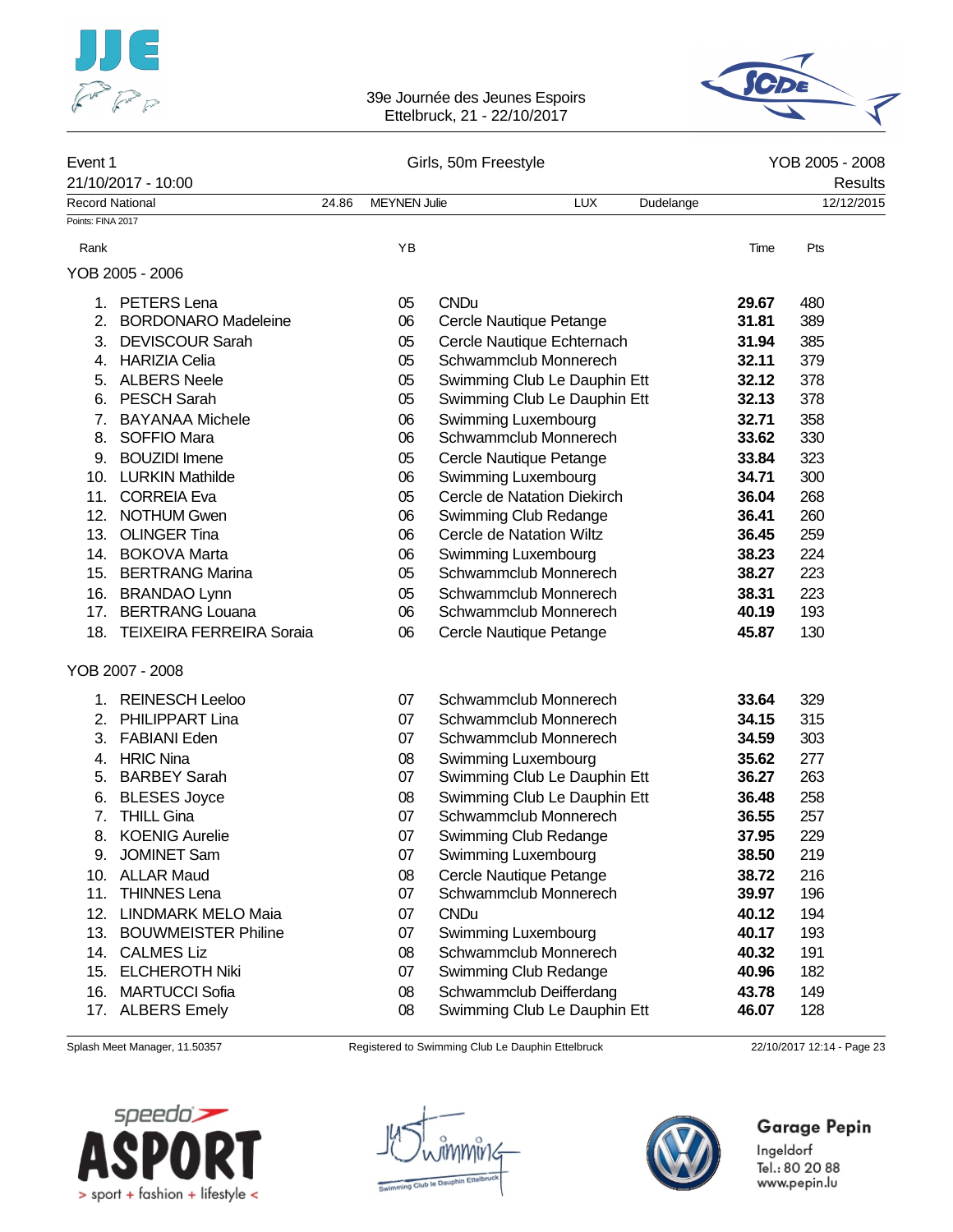



## Event 1, Girls, 50m Freestyle, YOB 2007 - 2008

| Rank |                     | ΥB |                                 | Time    | Pts |
|------|---------------------|----|---------------------------------|---------|-----|
|      | 18. STRASSER Amelie |    | 08 Swimming Club Le Dauphin Ett | 47.72   | 115 |
|      | 19. LATINOVIC Kenza |    | Cercle Nautique Petange         | 49.32   | 104 |
|      | 20. THOMAS Emmy     |    | Swimming Club Le Dauphin Ett    | 1:01.06 | 55  |

|                                    | Event 37                                                                          |                |                                            | Women, 50m Freestyle         |                          |                        |       |     | 2004 and older           |
|------------------------------------|-----------------------------------------------------------------------------------|----------------|--------------------------------------------|------------------------------|--------------------------|------------------------|-------|-----|--------------------------|
|                                    | 22/10/2017 - 10:00                                                                |                |                                            |                              |                          |                        |       |     | Results                  |
| MP25M 13                           |                                                                                   | 26.68          | <b>MEYNEN Julie</b>                        |                              | <b>LUX</b>               | Luxembourg             |       |     | 04/12/2010               |
| MP25M 14                           |                                                                                   | 26.58          | <b>MEYNEN Julie</b>                        |                              | <b>LUX</b>               | <b>Ettelbruck</b>      |       |     | 09/04/2011               |
| MP25M 15                           |                                                                                   | 26.66          | <b>MEYNEN Juilie</b>                       |                              | <b>LUX</b>               | Chartres (FRA)         |       |     | 25/11/2012               |
| MP25M 16                           |                                                                                   | 24.89          | <b>MEYNEN Julie</b>                        |                              | <b>LUX</b>               | Herning (DEN)          |       |     | 15/12/2013               |
| MP25M 17                           |                                                                                   | 25.37          | <b>MEYNEN Julie</b>                        |                              | <b>LUX</b>               | Doha (QAT)             |       |     | 06/12/2014               |
| MP25M 18<br><b>Record National</b> |                                                                                   | 24.86<br>24.86 | <b>MEYNEN Julie</b><br><b>MEYNEN Julie</b> |                              | <b>LUX</b><br><b>LUX</b> | Dudelange<br>Dudelange |       |     | 12/12/2015<br>12/12/2015 |
| Points: FINA 2017                  |                                                                                   |                |                                            |                              |                          |                        |       |     |                          |
| Rank                               |                                                                                   |                | YB                                         |                              |                          |                        | Time  | Pts |                          |
|                                    | YOB 2003 - 2004                                                                   |                |                                            |                              |                          |                        |       |     |                          |
|                                    | <b>BROICH Louisa</b>                                                              |                | 03                                         | Cercle de Natation Diekirch  |                          |                        | 30.18 | 456 |                          |
| 2.                                 | <b>FARRELL Anna Elizabeth</b>                                                     |                | 04                                         | Schwammclub Monnerech        |                          |                        | 30.89 | 425 |                          |
| 3.                                 | <b>REDING Alyssa</b>                                                              |                | 04                                         | Swimming Club Le Dauphin Ett |                          |                        | 31.09 | 417 |                          |
| 4.                                 | PEDROSA ANTONIO Monica                                                            |                | 03                                         | Cercle de Natation Diekirch  |                          |                        | 31.17 | 414 |                          |
| 5.                                 | <b>ELCHEROTH Milly</b>                                                            |                | 03                                         | Swimming Club Redange        |                          |                        | 31.23 | 412 |                          |
| 6.                                 | <b>KETTENMEYER Ly</b>                                                             |                | 04                                         | Swimming Club Le Dauphin Ett |                          |                        | 31.38 | 406 |                          |
| 7.                                 | <b>CALMES Lara</b>                                                                |                | 04                                         | Schwammclub Monnerech        |                          |                        | 31.66 | 395 |                          |
| 8.                                 | <b>GLODT Chiara</b>                                                               |                | 04                                         | Swimming Club Redange        |                          |                        | 32.55 | 363 |                          |
| 9.                                 | <b>RIKKERT Elvire</b>                                                             |                | 03                                         | Swimming Luxembourg          |                          |                        | 32.80 | 355 |                          |
| 10.                                | <b>MILLER Laura</b>                                                               |                | 04                                         | Cercle Nautique Petange      |                          |                        | 34.12 | 315 |                          |
| 11.                                | <b>WINKEL Nadine</b>                                                              |                | 04                                         | Schwammclub Deifferdang      |                          |                        | 35.16 | 288 |                          |
| 12.                                | PINTO TEIXEIRA Martha                                                             |                | 04                                         | Cercle de Natation Wiltz     |                          |                        | 35.37 | 283 |                          |
| 13.                                | <b>JEITZ-WAMPACH Mia</b>                                                          |                | 04                                         | Cercle Nautique Echternach   |                          |                        | 35.81 | 273 |                          |
| DSQ.                               | <b>DUBOS Flavie</b>                                                               |                | 03                                         | Cercle de Natation Diekirch  |                          |                        |       |     | <b>DSQ</b>               |
|                                    | G1 - behaviour at the start not in accordance with the rules (SW 4) (Time: 10:02) |                |                                            |                              |                          |                        |       |     |                          |

#### 2002 and older

| 1. BANKY Jacqueline  | 96 | Swimming Luxembourg          | 26.57 | 669 |
|----------------------|----|------------------------------|-------|-----|
| 2. HAMEN SAIEG Yael  | 01 | Cercle de Natation Diekirch  | 27.54 | 600 |
| 3. FABER Maiti       | 01 | Swimming Club Le Dauphin Ett | 27.69 | 591 |
| 4. EINHORN Jil       | 98 | Swimming Luxembourg          | 28.99 | 515 |
| 5. BLANC Marguerite  | 99 | <b>Swimming Luxembourg</b>   | 29.15 | 506 |
| 6. GUERARD Anna-Sica | 01 | Schwammclub Deifferdang      | 29.67 | 480 |
| 7. FARRELL Margaret  | 00 | <b>CNDu</b>                  | 30.36 | 448 |
| 8. COIMBRA Alice     | 02 | Swimming Luxembourg          | 30.45 | 444 |







## Garage Pepin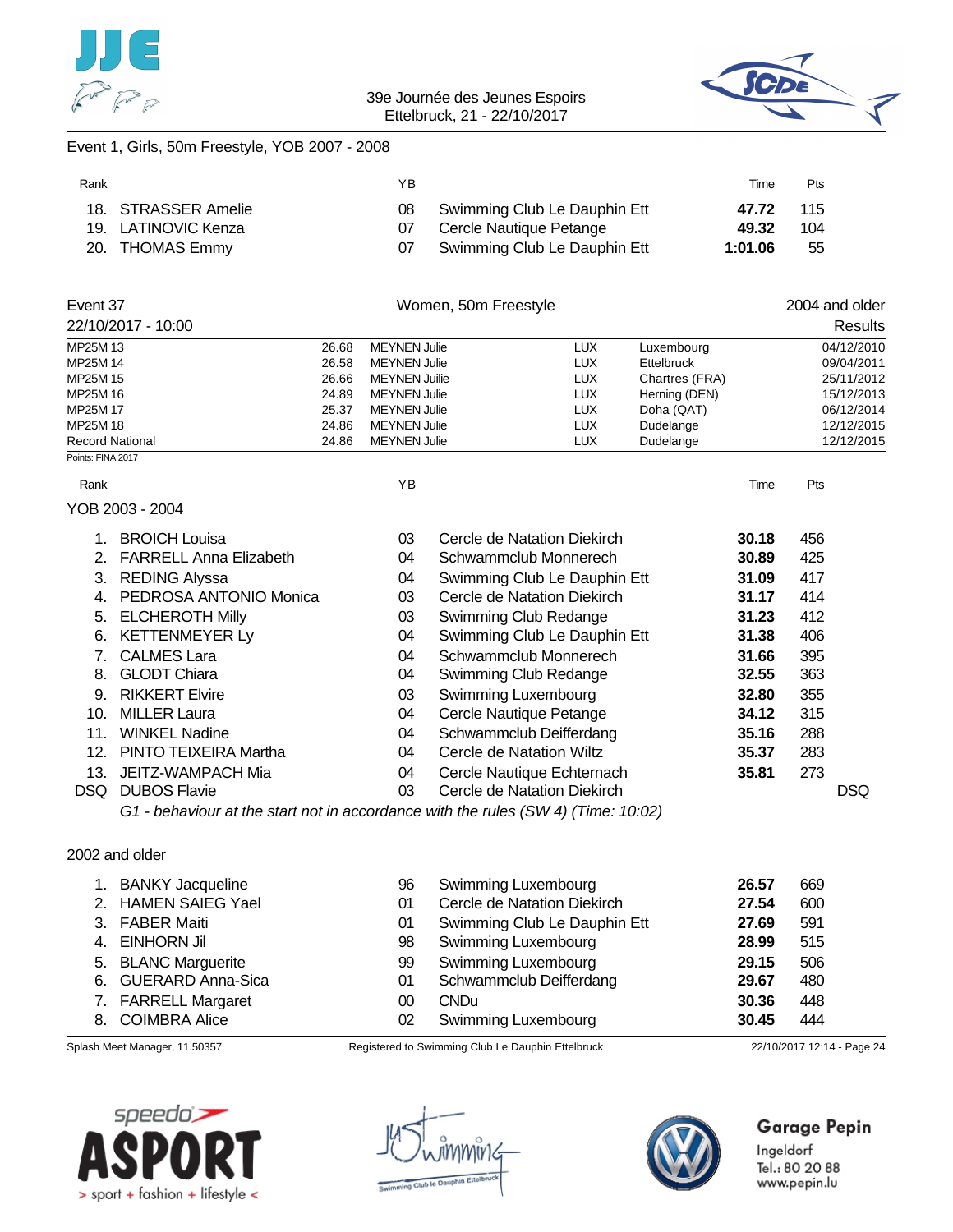



#### Event 37, Women, 50m Freestyle, 2002 and older

| Rank |                             | YΒ |                              | Time  | Pts |  |
|------|-----------------------------|----|------------------------------|-------|-----|--|
| 9.   | <b>BROICH Lea-Sophie</b>    | 00 | Cercle de Natation Diekirch  | 30.54 | 440 |  |
|      | 10. FETZ Melanie            | 01 | Cercle Nautique Echternach   | 31.06 | 418 |  |
|      | 11. TER HEEGDE Chantal      | 99 | Cercle Nautique Echternach   | 31.21 | 412 |  |
|      | 12. KALMES Paula            | 00 | Swimming Luxembourg          | 31.53 | 400 |  |
|      | 13. WEYRICH Laura           | 01 | Swimming Club Le Dauphin Ett | 32.24 | 374 |  |
|      | 14. YOSHIDA Tomoyo          | 02 | CND <sub>u</sub>             | 32.42 | 368 |  |
|      | 15. TER HEEGDE Lisa         | 02 | Cercle Nautique Echternach   | 32.60 | 362 |  |
|      | 16. AMORIM GONCALVES Silvia | 98 | Cercle de Natation Wiltz     | 34.41 | 308 |  |
|      | 17. RASTEIRO AMORIM Ines    | 01 | Cercle de Natation Wiltz     | 35.48 | 281 |  |

| 17. RASTEIRO AMORIM Ines |
|--------------------------|
|                          |

| MDOFAAO            | $\overline{A}$ . $\overline{A}$ $\overline{C}$ $\overline{C}$ $\overline{C}$ |                       | $\sqrt{1 + 1}$ | Dia Liask | 04/40/4000      |
|--------------------|------------------------------------------------------------------------------|-----------------------|----------------|-----------|-----------------|
| 21/10/2017 - 13:45 |                                                                              |                       |                |           | Results         |
| Event 20           |                                                                              | Girls, 100m Freestyle |                |           | YOB 2005 - 2008 |
|                    |                                                                              |                       |                |           |                 |

| MP25M9            |                                 | 1:16.57 | <b>MAILLIET Christine</b> | LUX        | <b>Diekirch</b> |                 | 01/12/1996 |
|-------------------|---------------------------------|---------|---------------------------|------------|-----------------|-----------------|------------|
| MP25M 10          |                                 | 1:09.66 | NICKELS Kim               | <b>LUX</b> | Dudelange       |                 | 23/12/2001 |
| MP25M 11          |                                 | 1:04.78 | NICKELS Kim               | <b>LUX</b> |                 |                 | 08/12/2002 |
| MP25M 12          |                                 | 1:01.83 | <b>HEINZ Lara</b>         | <b>LUX</b> | Dudelange       |                 | 19/12/1993 |
|                   | <b>Record National</b><br>53.45 |         | <b>MEYNEN Julie</b>       | <b>LUX</b> | Netanya (ISR)   | 03/12/2015      |            |
| Points: FINA 2017 |                                 |         |                           |            |                 |                 |            |
| Rank              |                                 | YB      |                           | Time       | Pts             | 50 <sub>m</sub> | 100m       |
|                   | YOB 2005 - 2006                 |         |                           |            |                 |                 |            |
|                   | PETERS Lena                     | 05      | <b>CNDu</b>               | 1:04.72    | 486             | 31.20           | 33.52      |
|                   | JOMINET Lou                     | 05      | Swimming Luxembourg       | 1:05.68    | 465             | 31.64           | 34.04      |
| 3.                | <b>HRIC Laura</b>               | 05      | Swimming Luxembourg       | 1:07.31    | 432             | 32.36           | 34.95      |

| 3.  | <b>HRIC Laura</b>            | 05 | Swimming Luxembourg          | 1:07.31 | 432 | 32.36 | 34.95 |
|-----|------------------------------|----|------------------------------|---------|-----|-------|-------|
| 4.  | <b>KROMBACH Mara</b>         | 05 | Swimming Luxembourg          | 1:08.23 | 415 | 33.52 | 34.71 |
| 5.  | BAUSTERT Magali              | 05 | Swimming Luxembourg          | 1:10.44 | 377 | 34.15 | 36.29 |
| 6.  | <b>BAYANAA Michele</b>       | 06 | Swimming Luxembourg          | 1:12.66 | 343 | 34.61 | 38.05 |
|     | <b>HARIZIA Celia</b>         | 05 | Schwammclub Monnerech        | 1:13.91 | 326 | 34.60 | 39.31 |
|     | 8. CARNEIRO Sofia            | 06 | Swimming Luxembourg          | 1:14.07 | 324 | 35.59 | 38.48 |
| 9.  | <b>PESCH Sarah</b>           | 05 | Swimming Club Le Dauphin Ett | 1:14.58 | 318 | 35.70 | 38.88 |
| 10. | <b>BOUZIDI</b> Imene         | 05 | Cercle Nautique Petange      | 1:15.83 | 302 | 36.58 | 39.25 |
| 11. | <b>CORREIA Eva</b>           | 05 | Cercle de Natation Diekirch  | 1:16.86 | 290 | 36.49 | 40.37 |
| 12. | <b>LURKIN Mathilde</b>       | 06 | Swimming Luxembourg          | 1:18.43 | 273 | 38.36 | 40.07 |
| 13. | SOFFIO Mara                  | 06 | Schwammclub Monnerech        | 1:18.66 | 271 | 37.98 | 40.68 |
| 14. | <b>OLINGER Tina</b>          | 06 | Cercle de Natation Wiltz     | 1:21.58 | 243 | 39.52 | 42.06 |
| 15. | <b>BERTRANG Marina</b>       | 05 | Schwammclub Monnerech        | 1:26.58 | 203 | 40.21 | 46.37 |
| 16. | <b>BRANDAO Lynn</b>          | 05 | Schwammclub Monnerech        | 1:28.36 | 191 | 42.34 | 46.02 |
| 17. | <b>BERTRANG Louana</b>       | 06 | Schwammclub Monnerech        | 1:29.52 | 183 | 42.22 | 47.30 |
|     | 18. TEIXEIRA FERREIRA Soraia | 06 | Cercle Nautique Petange      | 1:54.91 | 86  |       |       |

Splash Meet Manager, 11.50357 Registered to Swimming Club Le Dauphin Ettelbruck 22/10/2017 12:14 - Page 25





## **Garage Pepin**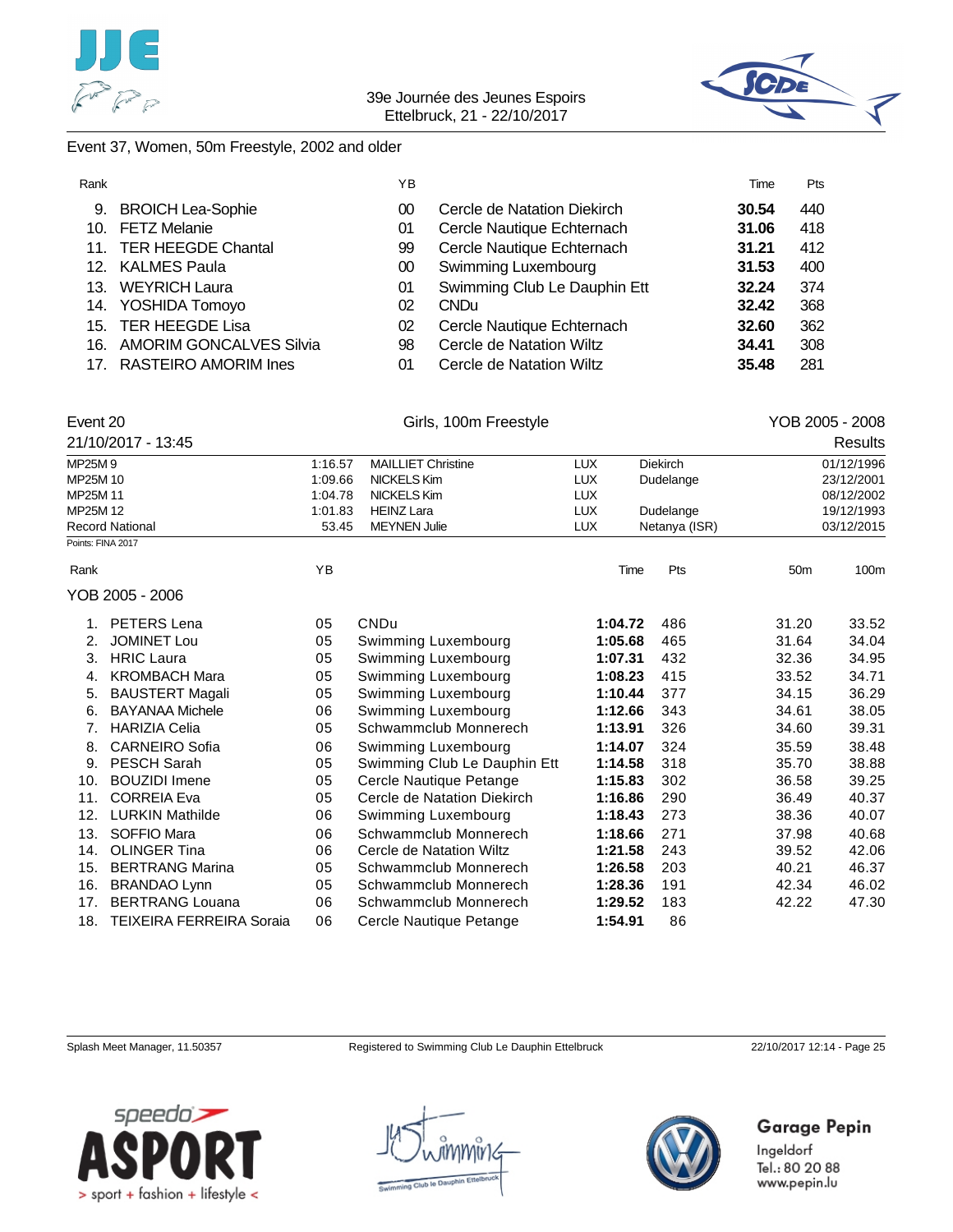



## Event 20, Girls, 100m Freestyle

#### YOB 2007 - 2008

|     | <b>KROMBACH Linda</b>      | 07 | Swimming Luxembourg          | 1:16.34 | 296 | 37.21   | 39.13   |
|-----|----------------------------|----|------------------------------|---------|-----|---------|---------|
| 2.  | PHILIPPART Lina            | 07 | Schwammclub Monnerech        | 1:18.24 | 275 | 37.77   | 40.47   |
| 3.  | <b>FABIANI Eden</b>        | 07 | Schwammclub Monnerech        | 1:19.55 | 262 | 37.92   | 41.63   |
| 4.  | <b>THILL Gina</b>          | 07 | Schwammclub Monnerech        | 1:20.19 | 255 | 38.08   | 42.11   |
| 5.  | <b>HRIC Nina</b>           | 08 | Swimming Luxembourg          | 1:20.61 | 251 | 38.17   | 42.44   |
| 6.  | <b>JOMINET Sam</b>         | 07 | Swimming Luxembourg          | 1:26.73 | 202 | 41.26   | 45.47   |
| 7.  | <b>CONTER Anja</b>         | 07 | Swimming Club Redange        | 1:33.30 | 162 | 44.24   | 49.06   |
| 8.  | <b>BOUWMEISTER Philine</b> | 07 | Swimming Luxembourg          | 1:33.43 | 161 | 44.86   | 48.57   |
| 9.  | <b>CALMES Liz</b>          | 08 | Schwammclub Monnerech        | 1:33.97 | 159 | 44.07   | 49.90   |
| 10. | <b>THINNES Lena</b>        | 07 | Schwammclub Monnerech        | 1:36.91 | 144 | 45.53   | 51.38   |
| 11. | <b>MARTUCCI Sofia</b>      | 08 | Schwammclub Deifferdang      | 1:37.50 | 142 | 46.00   | 51.50   |
| 12. | <b>ALLAR Maud</b>          | 08 | Cercle Nautique Petange      | 1:38.49 | 138 | 46.57   | 51.92   |
| 13. | <b>ALBERS Emely</b>        | 08 | Swimming Club Le Dauphin Ett | 1:51.09 | 96  | 50.11   | 1:00.98 |
| 14. | <b>STRASSER Amelie</b>     | 08 | Swimming Club Le Dauphin Ett | 2:02.08 | 72  | 53.17   | 1:08.91 |
| 15. | <b>LATINOVIC Kenza</b>     | 07 | Cercle Nautique Petange      | 2:14.70 | 53  | 1:04.46 | 1:10.24 |
| 16. | <b>THOMAS Emmy</b>         | 07 | Swimming Club Le Dauphin Ett | 2:16.15 | 52  | 1:04.13 | 1:12.02 |
|     |                            |    |                              |         |     |         |         |

|                   | Event 25                      |       | Women, 100m Freestyle        | 2004 and older |                |                 |            |
|-------------------|-------------------------------|-------|------------------------------|----------------|----------------|-----------------|------------|
|                   | 21/10/2017 - 15:55            |       |                              |                |                |                 | Results    |
| MP25M 13          |                               | 58.53 | <b>MEYNEN Julie</b>          | <b>LUX</b>     | Luxembourg     |                 | 05/12/2010 |
| MP25M 14          |                               | 56.92 | <b>MEYNEN Julie</b>          | <b>LUX</b>     | Luxembourg     |                 | 27/11/2011 |
| MP25M 15          |                               | 55.60 | <b>MEYNEN Julie</b>          | <b>LUX</b>     | Istanbul (TUR) |                 | 13/12/2012 |
| MP25M 16          |                               | 55.25 | <b>MEYNEN Julie</b>          | <b>LUX</b>     | Herning (DEN)  |                 | 12/12/2013 |
| MP25M 17          |                               | 54.35 | <b>MEYNEN Julie</b>          | <b>LUX</b>     | Doha (QAT)     |                 | 04/12/2014 |
| MP25M 18          |                               | 53.45 | <b>MEYNEN Julie</b>          | <b>LUX</b>     | Netanya (ISR)  |                 | 03/12/2015 |
|                   | <b>Record National</b>        | 53.45 | <b>MEYNEN Julie</b>          | <b>LUX</b>     | Netanya (ISR)  |                 | 03/12/2015 |
| Points: FINA 2017 |                               |       |                              |                |                |                 |            |
| Rank              |                               | YB    |                              | Time           | Pts            | 50 <sub>m</sub> | 100m       |
|                   | YOB 2003 - 2004               |       |                              |                |                |                 |            |
|                   | <b>BROICH Louisa</b>          | 03    | Cercle de Natation Diekirch  | 1:06.38        | 451            | 31.43           | 34.95      |
| 2.                | <b>REDING Alyssa</b>          | 04    | Swimming Club Le Dauphin Ett | 1:06.95        | 439            | 31.69           | 35.26      |
| 3.                | PEDROSA ANTONIO Monica        | 03    | Cercle de Natation Diekirch  | 1:07.36        | 431            | 32.18           | 35.18      |
| 4.                | <b>FARRELL Anna Elizabeth</b> | 04    | Schwammclub Monnerech        | 1:07.55        | 428            | 32.05           | 35.50      |
| 5.                | <b>KETTENMEYER Ly</b>         | 04    | Swimming Club Le Dauphin Ett | 1:07.78        | 423            | 32.39           | 35.39      |
| 6.                | <b>ELCHEROTH Milly</b>        | 03    | Swimming Club Redange        | 1:09.44        | 394            | 33.55           | 35.89      |
| 7.                | <b>CALMES Lara</b>            | 04    | Schwammclub Monnerech        | 1:09.53        | 392            | 32.77           | 36.76      |
| 8.                | <b>GLODT Chiara</b>           | 04    | Swimming Club Redange        | 1:11.58        | 359            | 34.52           | 37.06      |
|                   | <b>RIKKERT Elvire</b>         | 03    | Swimming Luxembourg          | 1:11.58        | 359            | 34.17           | 37.41      |
| 10.               | <b>BIVER Marie</b>            | 03    | Swimming Luxembourg          | 1:13.99        | 325            | 34.96           | 39.03      |
| 11.               | <b>MILLER Laura</b>           | 04    | Cercle Nautique Petange      | 1:16.89        | 290            | 35.85           | 41.04      |
| 12.               | <b>WINKEL Nadine</b>          | 04    | Schwammclub Deifferdang      | 1:18.91        | 268            | 37.90           | 41.01      |
| 13.               | PINTO TEIXEIRA Martha         | 04    | Cercle de Natation Wiltz     | 1:19.74        | 260            | 37.68           | 42.06      |
| 14.               | JEITZ-WAMPACH Mia             | 04    | Cercle Nautique Echternach   | 1:22.99        | 230            | 39.54           | 43.45      |

Splash Meet Manager, 11.50357 Registered to Swimming Club Le Dauphin Ettelbruck 22/10/2017 12:14 - Page 26





## Garage Pepin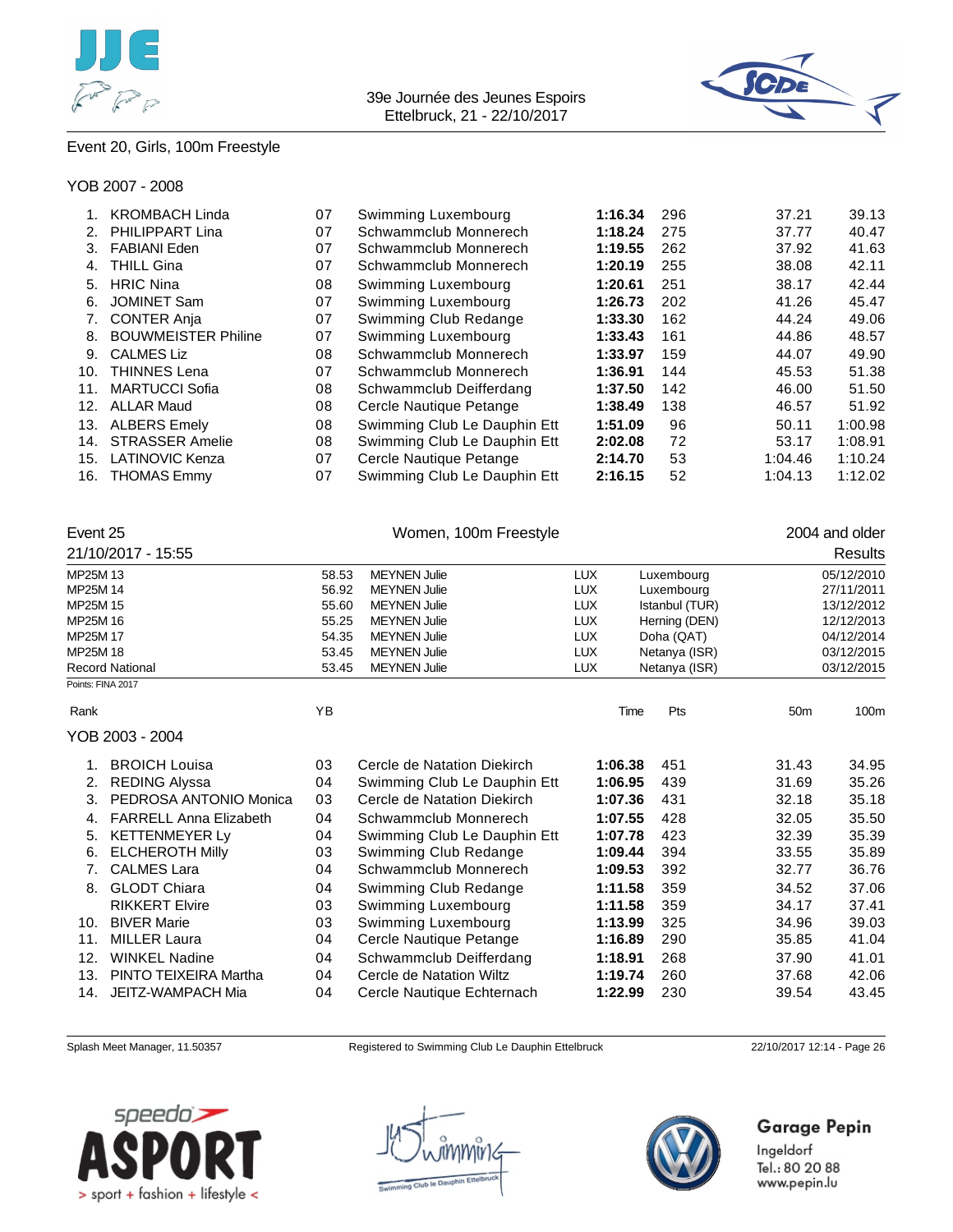



## Event 25, Women, 100m Freestyle

#### 2002 and older

| 1.  | <b>BANKY Jacqueline</b>        | 96 | Swimming Luxembourg          | 57.01   | 712 | 27.20 | 29.81 |
|-----|--------------------------------|----|------------------------------|---------|-----|-------|-------|
|     | <b>HAMEN SAIEG Yael</b>        | 01 | Cercle de Natation Diekirch  | 59.22   | 635 | 28.44 | 30.78 |
| 3.  | <b>FABER Maiti</b>             | 01 | Swimming Club Le Dauphin Ett | 1:00.12 | 607 | 28.81 | 31.31 |
| 4.  | <b>BLANC Marguerite</b>        | 99 | Swimming Luxembourg          | 1:03.14 | 524 | 30.08 | 33.06 |
| 5.  | <b>EINHORN Jil</b>             | 98 | Swimming Luxembourg          | 1:03.54 | 514 | 30.16 | 33.38 |
| 6.  | <b>COIMBRA Alice</b>           | 02 | Swimming Luxembourg          | 1:05.84 | 462 | 31.58 | 34.26 |
| 7.  | <b>BROICH Lea-Sophie</b>       | 00 | Cercle de Natation Diekirch  | 1:05.99 | 459 | 31.30 | 34.69 |
| 8.  | <b>NAGY Katalin</b>            | 02 | Schwammclub Deifferdang      | 1:07.04 | 437 | 32.39 | 34.65 |
| 9.  | <b>TER HEEGDE Chantal</b>      | 99 | Cercle Nautique Echternach   | 1:08.72 | 406 | 32.78 | 35.94 |
| 10. | <b>KESEROVIC Marine</b>        | 02 | <b>CNDu</b>                  | 1:09.02 | 401 | 33.46 | 35.56 |
| 11. | <b>FETZ Melanie</b>            | 01 | Cercle Nautique Echternach   | 1:09.51 | 392 | 33.13 | 36.38 |
| 12. | <b>WEYRICH Laura</b>           | 01 | Swimming Club Le Dauphin Ett | 1:10.76 | 372 | 34.08 | 36.68 |
| 13. | <b>KALMES Paula</b>            | 00 | Swimming Luxembourg          | 1:11.34 | 363 | 33.63 | 37.71 |
| 14. | <b>AMORIM GONCALVES Silvia</b> | 98 | Cercle de Natation Wiltz     | 1:15.82 | 302 | 36.48 | 39.34 |
| 15. | RASTEIRO AMORIM Ines           | 01 | Cercle de Natation Wiltz     | 1:18.86 | 269 | 38.03 | 40.83 |
|     |                                |    |                              |         |     |       |       |

| Event 23             | 21/10/2017 - 14:20     |    |                               |                                                                | YOB 2005 - 2008<br>Results |                                        |                                         |       |       |                                        |
|----------------------|------------------------|----|-------------------------------|----------------------------------------------------------------|----------------------------|----------------------------------------|-----------------------------------------|-------|-------|----------------------------------------|
| MP25M9<br>MP25M 10   |                        |    | 2:49.97<br>2:33.49            | <b>REINESCH Leeloo</b><br>NICKELS Kim                          |                            | <b>LUX</b><br><b>LUX</b>               | Oberkorn<br>Dudelange                   |       |       | 17/12/2016<br>22/12/2001               |
| MP25M 11<br>MP25M 12 | <b>Record National</b> |    | 2:21.95<br>2:14.77<br>1:59.16 | <b>NICKELS Kim</b><br><b>HEINZ Lara</b><br><b>MEYNEN Julie</b> |                            | <b>LUX</b><br><b>LUX</b><br><b>LUX</b> | Dudelange<br>Dudelange<br>Netanya (ISR) |       |       | 21/12/2002<br>19/12/1993<br>05/12/2015 |
|                      | Points: FINA 2017      |    |                               |                                                                |                            |                                        |                                         |       |       |                                        |
| Rank                 |                        | YB |                               |                                                                | Time                       | Pts                                    | 50 <sub>m</sub>                         | 100m  | 150m  | 200m                                   |
|                      | YOB 2005 - 2006        |    |                               |                                                                |                            |                                        |                                         |       |       |                                        |
|                      | <b>JOMINET Lou</b>     | 05 |                               | Swimming Luxembourg                                            | 2:17.04 528                |                                        | 31.87                                   | 34.77 | 35.69 | 34.71                                  |
| 2.                   | <b>PETERS</b> Lena     | 05 | <b>CNDu</b>                   |                                                                | 2:23.61 459                |                                        | 32.83                                   | 36.62 | 37.92 | 36.24                                  |
| 3.                   | <b>HRIC</b> Laura      | 05 |                               | Swimming Luxembourg                                            | 2:25.37 442                |                                        | 33.87                                   | 36.99 | 37.74 | 36.77                                  |
| 4.                   | <b>BAUSTERT Magali</b> | 05 |                               | Swimming Luxembourg                                            | 2:29.90 403                |                                        | 34.83                                   | 38.75 | 39.44 | 36.88                                  |
| 5.                   | <b>ALBERS Neele</b>    | 05 |                               | Swimming Club Le Dauphin 2:30.27 400                           |                            |                                        | 35.00                                   | 39.07 | 38.78 | 37.42                                  |
| 6.                   | <b>KROMBACH Mara</b>   | 05 |                               | Swimming Luxembourg                                            | 2:32.32 384                |                                        | 34.90                                   | 38.77 | 40.08 | 38.57                                  |
|                      | <b>LEONARD Lis</b>     | 05 |                               | Swimming Luxembourg                                            | 2:35.52 361                |                                        | 35.57                                   | 39.42 | 40.61 | 39.92                                  |
| 8.                   | <b>BOUZIDI Imene</b>   | 05 |                               | Cercle Nautique Petange                                        | 2:40.11 331                |                                        | 38.04                                   | 40.76 | 41.21 | 40.10                                  |
| 9.                   | <b>CARNEIRO</b> Sofia  | 06 |                               | Swimming Luxembourg                                            | 2:41.48 322                |                                        | 36.49                                   | 41.62 | 42.34 | 41.03                                  |
| 10.                  | <b>HARIZIA Celia</b>   | 05 |                               | Schwammclub Monnerech                                          | 2:43.40 311                |                                        | 36.94                                   | 41.73 | 43.12 | 41.61                                  |
| 11.                  | <b>NOTHUM Gwen</b>     | 06 |                               | Swimming Club Redange                                          | 2:52.79 263                |                                        | 38.49                                   | 45.59 | 45.34 | 43.37                                  |
| 12.                  | <b>KETTENMEYER Yin</b> | 06 |                               | Swimming Club Le Dauphin 2:58.00 241                           |                            |                                        | 40.23                                   | 46.51 | 47.21 | 44.05                                  |
| 13.                  | <b>BERTRANG Marina</b> | 05 |                               | Schwammclub Monnerech 3:14.91 183                              |                            |                                        | 42.87                                   | 51.93 | 52.43 | 47.68                                  |
| 14.                  | <b>BERTRANG Louana</b> | 06 |                               | Schwammclub Monnerech 3:16.76 178                              |                            |                                        | 43.78                                   | 51.89 | 51.81 | 49.28                                  |
| 15.                  | <b>BRANDAO Lynn</b>    | 05 |                               | Schwammclub Monnerech 3:17.92 175                              |                            |                                        | 44.83                                   | 50.93 | 52.97 | 49.19                                  |

Splash Meet Manager, 11.50357 Registered to Swimming Club Le Dauphin Ettelbruck 22/10/2017 12:14 - Page 27







## Garage Pepin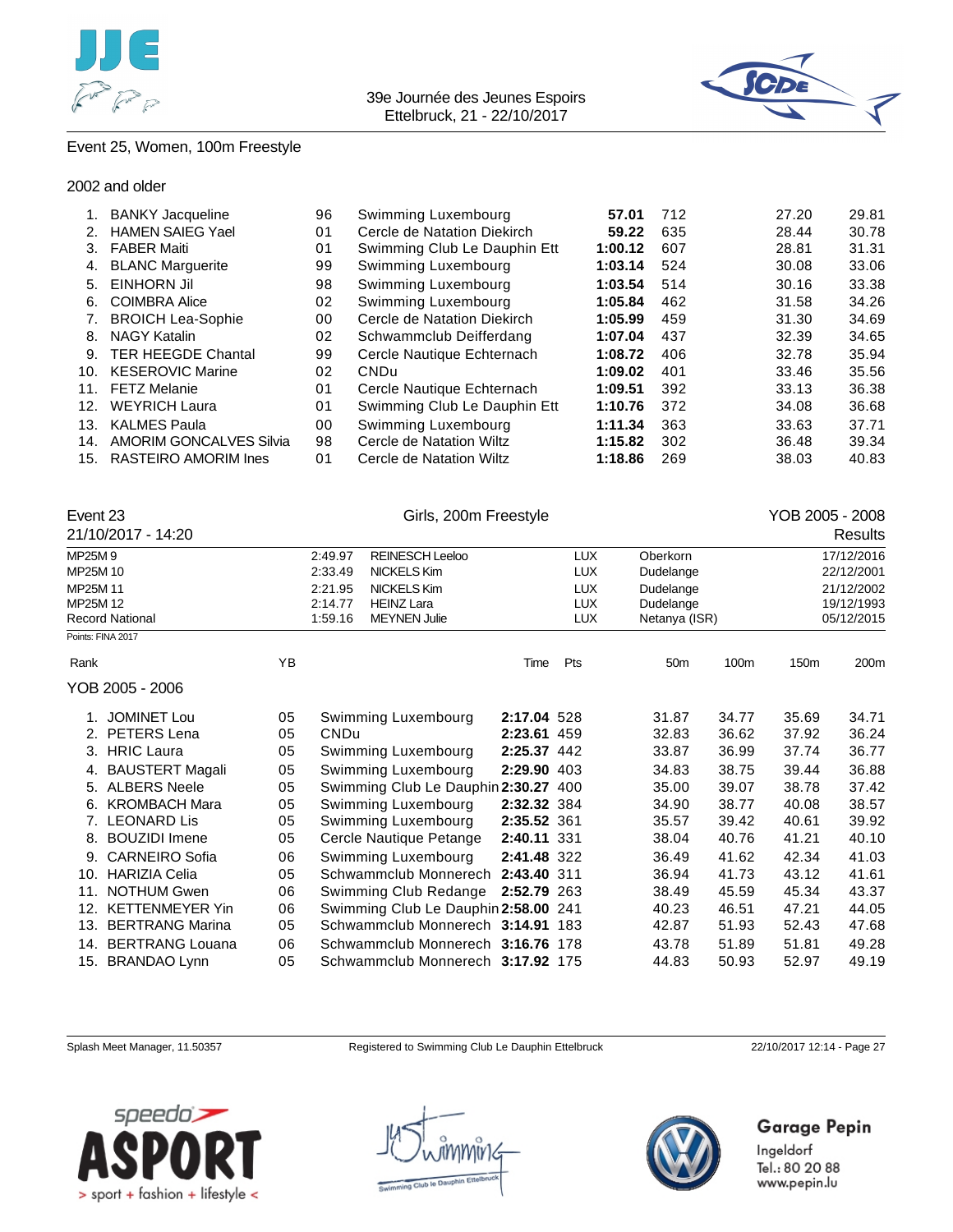



## Event 23, Girls, 200m Freestyle

#### YOB 2007 - 2008

| 1. HAN Mengjia     | 07 | Swimming Luxembourg                                                                                                                     | 2:27.98 419 |            | 34.00 | 37.36 | 38.94 | 37.68 |
|--------------------|----|-----------------------------------------------------------------------------------------------------------------------------------------|-------------|------------|-------|-------|-------|-------|
| 2. REINESCH Leeloo | 07 | Schwammclub Monnerech 2:42.97 314                                                                                                       |             |            | 37.86 | 41.86 | 41.99 | 41.26 |
| 3. KROMBACH Linda  | 07 | Swimming Luxembourg                                                                                                                     | 2:46.71 293 |            | 38.57 | 43.32 | 43.71 | 41.11 |
| 4. FABIANI Eden    | 07 | Schwammclub Monnerech 2:49.59 278                                                                                                       |             |            | 39.29 | 44.30 | 44.88 | 41.12 |
| 5. THILL Gina      | 07 | Schwammclub Monnerech 2:56.98 245                                                                                                       |             |            | 40.42 | 45.02 | 47.49 | 44.05 |
| 6. PHILIPPART Lina | 07 | Schwammclub Monnerech 2:57.96 241                                                                                                       |             |            | 41.32 | 45.29 | 46.24 | 45.11 |
| 7. KOENIG Aurelie  | 07 | Swimming Club Redange 3:06.08 211                                                                                                       |             |            | 41.90 | 49.81 | 49.76 | 44.61 |
| 8. BLESES Joyce    | 08 | Swimming Club Le Dauphin 3:14.64 184                                                                                                    |             |            | 43.70 | 51.64 | 52.01 | 47.29 |
| 9. ELCHEROTH Niki  | 07 | Swimming Club Redange 3:16.97 177                                                                                                       |             |            | 45.74 | 52.81 | 51.28 | 47.14 |
| 10. MARTUCCI Sofia | 08 | Schwammclub Deifferdang 3:30.06 146                                                                                                     |             |            | 49.00 | 55.29 | 55.15 | 50.62 |
| 11. THINNES Lena   | 07 | Schwammclub Monnerech 3:30.22 146                                                                                                       |             |            | 47.23 | 55.66 | 56.09 | 51.24 |
| 12. CALMES Liz     | 08 | Schwammclub Monnerech 3:30.64 145                                                                                                       |             |            | 47.03 | 55.52 | 54.98 | 53.11 |
| DSQ BARBEY Sarah   | 07 | Swimming Club Le Dauphin Ett                                                                                                            |             | <b>DSQ</b> |       |       |       |       |
|                    |    | $\bigcap \bigcap \bigcap \{i\}$ is a set of $\bigcap \{i\}$ if $\bigcap \{i\}$ if $\bigcap \{i\}$ if $\bigcap \{i\}$ if $\bigcap \{i\}$ |             |            |       |       |       |       |

*G2 - Starting before the starting signal (SW 4.4) (Time: 14:44)*

| Event 47               | 22/10/2017 - 11:30      |         |       |         |                        |                                                       | Women, 400m Freestyle |                              |       |            |            | 2004 and older | Results    |
|------------------------|-------------------------|---------|-------|---------|------------------------|-------------------------------------------------------|-----------------------|------------------------------|-------|------------|------------|----------------|------------|
| MP25M 13               |                         |         |       | 4:34.13 |                        | VAN DEN BOSSCHE Manon                                 |                       | <b>LUX</b>                   |       | Dudelange  |            |                | 04/12/2010 |
| MP25M 14               |                         |         |       | 4:27.07 |                        | <b>GREIVELDINGER Laurence</b>                         |                       | <b>LUX</b>                   |       | Dudelange  |            |                | 21/12/2001 |
| MP25M 15               |                         |         |       | 4:15.69 | <b>OLIVIER Monique</b> |                                                       |                       | <b>LUX</b>                   |       | Lyon (FRA) |            |                | 17/11/2013 |
| MP25M 16               |                         |         |       | 4:11.96 | <b>OLIVIER Monique</b> |                                                       |                       | <b>LUX</b>                   |       | Dudelange  |            |                | 05/12/2014 |
| MP25M 17               |                         |         |       | 4:12.90 |                        | <b>LUX</b><br><b>OLIVIER Monique</b><br>Angers (FRA)  |                       |                              |       |            | 21/11/2015 |                |            |
| MP25M 18               |                         |         |       | 4:15.28 |                        | <b>OILVIER Monique</b><br><b>LUX</b><br>Windsor (CAN) |                       |                              |       | 09/12/2016 |            |                |            |
| <b>Record National</b> |                         |         |       | 4:11.96 | <b>OLIVIER Monique</b> |                                                       |                       | <b>LUX</b>                   |       | Doha (QAT) |            |                | 05/12/2014 |
| Points: FINA 2017      |                         |         |       |         |                        |                                                       |                       |                              |       |            |            |                |            |
| Rank                   |                         |         |       |         | YB                     |                                                       |                       |                              |       |            | Time       | Pts            |            |
|                        | YOB 2003 - 2004         |         |       |         |                        |                                                       |                       |                              |       |            |            |                |            |
|                        | 1. REDING Alyssa        |         |       |         | 04                     |                                                       |                       | Swimming Club Le Dauphin Ett |       |            | 5:02.31    | 466            |            |
|                        | 50m:                    | 32.84   | 32.84 | 150m:   | 1:48.92                | 38.57                                                 | 250m:                 | 3:06.81                      | 39.18 | 350m:      | 4:24.99    | 39.05          |            |
|                        | 100m:                   | 1:10.35 | 37.51 | 200m:   | 2:27.63                | 38.71                                                 | 300m:                 | 3:45.94                      | 39.13 | 400m:      | 5:02.31    | 37.32          |            |
|                        | 2. KETTENMEYER Ly       |         |       |         | 04                     |                                                       |                       | Swimming Club Le Dauphin Ett |       |            | 5:04.89    | 455            |            |
|                        | 50m:                    | 34.17   | 34.17 | 150m:   | 1:50.01                | 38.12                                                 | 250m:                 | 3:07.31                      | 39.22 | 350m:      | 4:26.00    | 39.11          |            |
|                        | 100m:                   | 1:11.89 | 37.72 | 200m:   | 2:28.09                | 38.08                                                 | 300m:                 | 3:46.89                      | 39.58 | 400m:      | 5:04.89    | 38.89          |            |
|                        | 2002 and older          |         |       |         |                        |                                                       |                       |                              |       |            |            |                |            |
|                        | 1. BANKY Jacqueline     |         |       |         | 96                     |                                                       |                       | Swimming Luxembourg          |       |            | 4:21.76    | 719            |            |
|                        | 50m:                    | 29.90   | 29.90 | 150m:   | 1:36.05                | 33.50                                                 | 250m:                 | 2:42.95                      | 32.99 | 350m:      | 3:49.57    | 32.97          |            |
|                        | 100m:                   | 1:02.55 | 32.65 | 200m:   | 2:09.96                | 33.91                                                 | 300m:                 | 3:16.60                      | 33.65 | 400m:      | 4:21.76    | 32.19          |            |
| 2.                     | <b>HAMEN SAIEG Yael</b> |         |       |         | 01                     |                                                       |                       | Cercle de Natation Diekirch  |       |            | 4:42.77    | 570            |            |
|                        | 50m:                    | 30.99   | 30.99 | 150m:   | 1:41.25                | 36.20                                                 | 250m:                 | 2:55.20                      | 37.14 | 350m:      | 4:08.24    | 36.33          |            |
|                        | 100m:                   | 1:05.05 | 34.06 | 200m:   | 2:18.06                | 36.81                                                 | 300m:                 | 3:31.91                      | 36.71 | 400m:      | 4:42.77    | 34.53          |            |
|                        |                         |         |       |         |                        |                                                       |                       |                              |       |            |            |                |            |

Splash Meet Manager, 11.50357 Registered to Swimming Club Le Dauphin Ettelbruck 22/10/2017 12:14 - Page 28





## Garage Pepin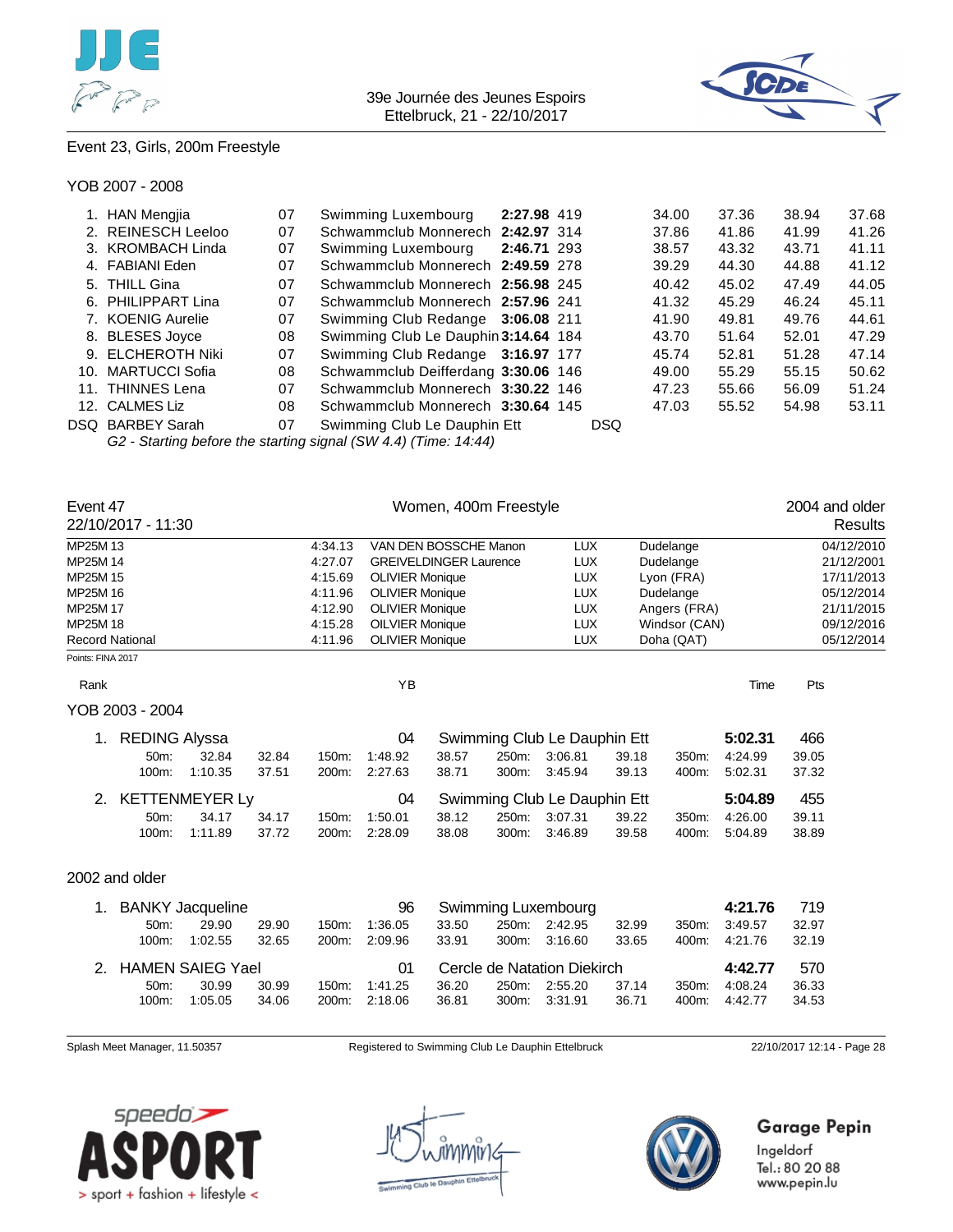



## Event 47, Women, 400m Freestyle, 2002 and older

| Rank |                         |         |       |          | YΒ      |                     |          |                     |       |       | Time    | Pts   |
|------|-------------------------|---------|-------|----------|---------|---------------------|----------|---------------------|-------|-------|---------|-------|
| 3.   | <b>BLANC Marguerite</b> |         |       |          | 99      | Swimming Luxembourg |          |                     |       |       | 4:52.40 | 515   |
|      | $50m$ :                 | 32.64   | 32.64 | $150m$ : | 1:45.35 | 36.92               | 250m:    | 3:00.44             | 37.72 | 350m: | 4:15.56 | 37.63 |
|      | 100m:                   | 1:08.43 | 35.79 | 200m:    | 2:22.72 | 37.37               | 300m:    | 3:37.93             | 37.49 | 400m: | 4:52.40 | 36.84 |
| 4    | EINHORN Jil<br>98       |         |       |          |         |                     |          | Swimming Luxembourg |       |       | 5:06.49 | 448   |
|      | 50 <sub>m</sub> :       | 32.61   | 32.61 | $150m$ : | 1:48.85 | 39.05               | 250m:    | 3:08.95             | 40.47 | 350m: | 4:28.48 | 40.04 |
|      | 100m:                   | 1:09.80 | 37.19 | 200m:    | 2:28.48 | 39.63               | 300m:    | 3:48.44             | 39.49 | 400m: | 5:06.49 | 38.01 |
| 5.   | <b>COIMBRA Alice</b>    |         |       |          | 02      |                     |          | Swimming Luxembourg |       |       | 5:10.65 | 430   |
|      | $50m$ :                 | 33.34   | 33.34 | $150m$ : | 1:50.32 | 39.00               | 250m:    | 3:10.53             | 40.13 | 350m: | 4:30.75 | 40.03 |
|      | 100m:                   | 1:11.32 | 37.98 | 200m:    | 2:30.40 | 40.08               | $300m$ : | 3:50.72             | 40.19 | 400m: | 5:10.65 | 39.90 |

| Event 11                              |       |             | Girls, 50m Backstroke                                                                                                                                                                                                                                                                                             |              |         |     | YOB 2005 - 2008 |
|---------------------------------------|-------|-------------|-------------------------------------------------------------------------------------------------------------------------------------------------------------------------------------------------------------------------------------------------------------------------------------------------------------------|--------------|---------|-----|-----------------|
| 21/10/2017 - 11:20                    |       |             |                                                                                                                                                                                                                                                                                                                   |              |         |     | Results         |
| <b>Record National</b>                | 28.46 | ROLKO Sarah | <b>LUX</b>                                                                                                                                                                                                                                                                                                        | Berlin (GER) |         |     | 14/11/1909      |
| Points: FINA 2017                     |       |             |                                                                                                                                                                                                                                                                                                                   |              |         |     |                 |
| Rank                                  |       | YB          |                                                                                                                                                                                                                                                                                                                   |              | Time    | Pts |                 |
| YOB 2005 - 2006                       |       |             |                                                                                                                                                                                                                                                                                                                   |              |         |     |                 |
| <b>PESCH Sarah</b>                    |       | 05          | Swimming Club Le Dauphin Ett                                                                                                                                                                                                                                                                                      |              | 37.53   | 319 |                 |
| <b>HARIZIA Celia</b><br>2.            |       | 05          | Schwammclub Monnerech                                                                                                                                                                                                                                                                                             |              | 39.89   | 266 |                 |
| <b>CORREIA Eva</b><br>3.              |       | 05          | Cercle de Natation Diekirch                                                                                                                                                                                                                                                                                       |              | 41.38   | 238 |                 |
| <b>BOUZIDI</b> Imene<br>4.            |       | 05          | Cercle Nautique Petange                                                                                                                                                                                                                                                                                           |              | 41.60   | 234 |                 |
| <b>BERTRANG Marina</b><br>5.          |       | 05          | Schwammclub Monnerech                                                                                                                                                                                                                                                                                             |              | 46.52   | 168 |                 |
| <b>BERTRANG Louana</b><br>6.          |       | 06          | Schwammclub Monnerech                                                                                                                                                                                                                                                                                             |              | 48.30   | 150 |                 |
| <b>BRANDAO Lynn</b><br>7.             |       | 05          | Schwammclub Monnerech                                                                                                                                                                                                                                                                                             |              | 49.12   | 142 |                 |
| <b>TEIXEIRA FERREIRA Soraia</b><br>8. |       | 06          | Cercle Nautique Petange                                                                                                                                                                                                                                                                                           |              | 57.53   | 88  |                 |
| YOB 2007 - 2008                       |       |             |                                                                                                                                                                                                                                                                                                                   |              |         |     |                 |
| <b>HRIC Nina</b><br>1.                |       | 08          | Swimming Luxembourg                                                                                                                                                                                                                                                                                               |              | 41.94   | 229 |                 |
| <b>BLESES Joyce</b><br>2.             |       | 08          | Swimming Club Le Dauphin Ett                                                                                                                                                                                                                                                                                      |              | 42.54   | 219 |                 |
| <b>ELCHEROTH Niki</b><br>3.           |       | 07          | Swimming Club Redange                                                                                                                                                                                                                                                                                             |              | 46.27   | 170 |                 |
| <b>LINDMARK MELO Maia</b><br>4.       |       | 07          | <b>CNDu</b>                                                                                                                                                                                                                                                                                                       |              | 48.08   | 152 |                 |
| <b>ALLAR Maud</b><br>5.               |       | 08          | Cercle Nautique Petange                                                                                                                                                                                                                                                                                           |              | 49.80   | 136 |                 |
| <b>THOMAS Emmy</b><br>6.              |       | 07          | Swimming Club Le Dauphin Ett                                                                                                                                                                                                                                                                                      |              | 56.71   | 92  |                 |
| <b>STRASSER Amelie</b><br>7.          |       | 08          | Swimming Club Le Dauphin Ett                                                                                                                                                                                                                                                                                      |              | 1:00.64 | 75  |                 |
| <b>LATINOVIC Kenza</b><br>8.          |       | 07          | Cercle Nautique Petange                                                                                                                                                                                                                                                                                           |              | 1:11.98 | 45  |                 |
| <b>BOUWMEISTER Philine</b><br>DSQ     |       | 07          | Swimming Luxembourg                                                                                                                                                                                                                                                                                               |              |         |     | <b>DSQ</b>      |
|                                       |       |             | $\mathcal{L}$ and $\mathcal{L}$ and $\mathcal{L}$ and $\mathcal{L}$ and $\mathcal{L}$ and $\mathcal{L}$ and $\mathcal{L}$ and $\mathcal{L}$ and $\mathcal{L}$ and $\mathcal{L}$ and $\mathcal{L}$ and $\mathcal{L}$ and $\mathcal{L}$ and $\mathcal{L}$ and $\mathcal{L}$ and $\mathcal{L}$ and $\mathcal{L}$ and |              |         |     |                 |

*D6 - turn not executed in accordance with the rules (SW 6.5) (Time: 11:44)*

Splash Meet Manager, 11.50357 Registered to Swimming Club Le Dauphin Ettelbruck 22/10/2017 12:14 - Page 29





## **Garage Pepin**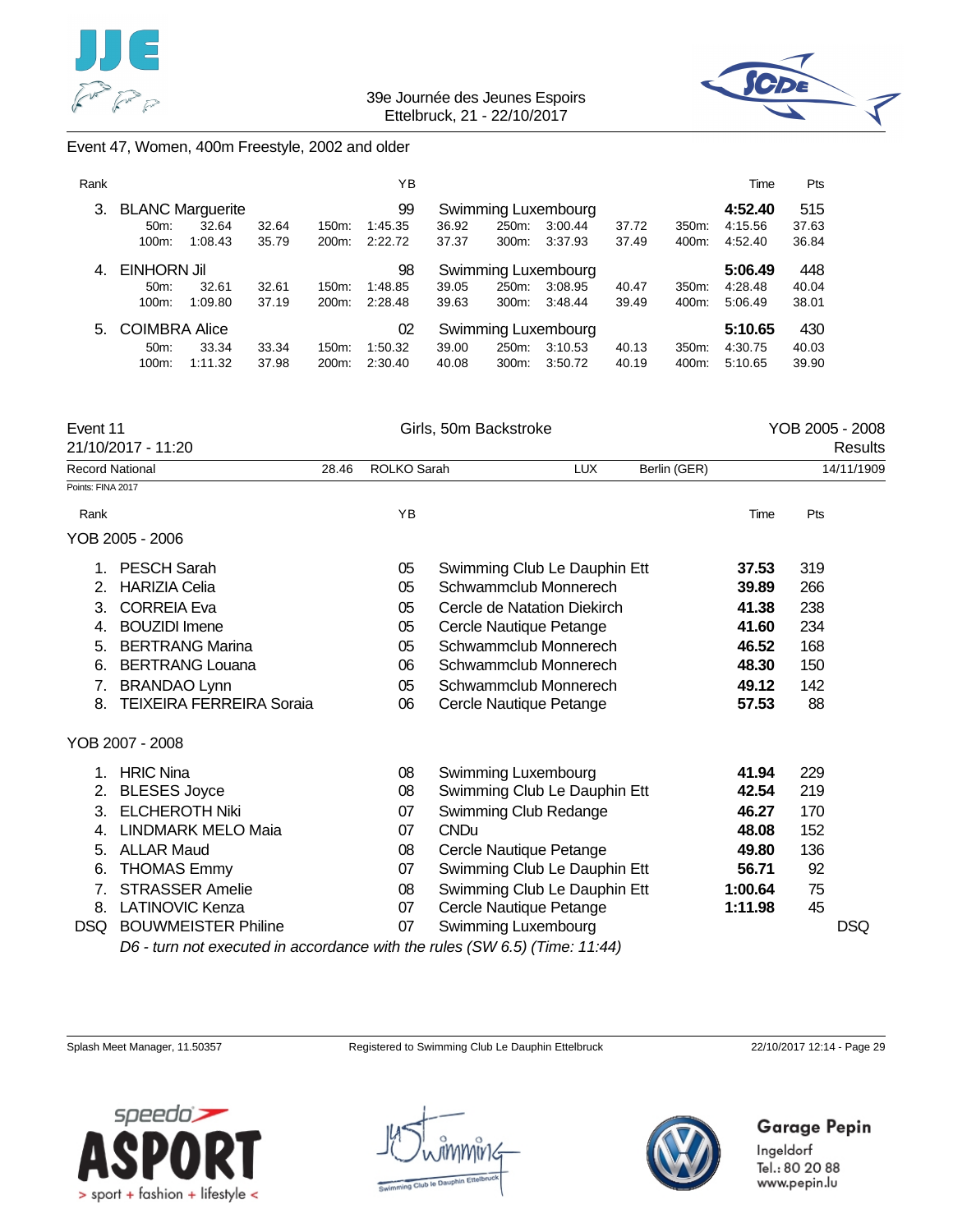



| Event 8              | 21/10/2017 - 10:50     |                    | Girls, 100m Backstroke                                                                                     |                          |                         |                 | YOB 2005 - 2008<br><b>Results</b> |
|----------------------|------------------------|--------------------|------------------------------------------------------------------------------------------------------------|--------------------------|-------------------------|-----------------|-----------------------------------|
|                      |                        |                    |                                                                                                            |                          |                         |                 |                                   |
| MP25M9               |                        | 1:26.82            | <b>GALES Dana</b>                                                                                          | <b>LUX</b>               | Dudelange               |                 | 17/12/2000                        |
| MP25M 10<br>MP25M 11 |                        | 1:19.06<br>1:11.02 | <b>GALES Dana</b><br>VAN DEN BOSSCHE Eline                                                                 | <b>LUX</b><br><b>LUX</b> | Dudelange<br>Luxembourg |                 | 23/12/2001<br>04/12/2010          |
| MP25M 12             |                        | 1:07.18            | VAN DEN BOSSCHE Eline                                                                                      | <b>LUX</b>               | Oberecorn               |                 | 03/12/2011                        |
|                      | <b>Record National</b> | 1:00.98            | ROLKO Sarah                                                                                                | <b>LUX</b>               | Berlin (GER)            |                 | 15/11/2009                        |
| Points: FINA 2017    |                        |                    |                                                                                                            |                          |                         |                 |                                   |
| Rank                 |                        | YB                 |                                                                                                            | Time                     | Pts                     | 50 <sub>m</sub> | 100m                              |
|                      | YOB 2005 - 2006        |                    |                                                                                                            |                          |                         |                 |                                   |
| 1.                   | <b>JOMINET Lou</b>     | 05                 | Swimming Luxembourg                                                                                        | 1:14.28                  | 406                     | 36.07           | 38.21                             |
| 2.                   | <b>BAUSTERT Magali</b> | 05                 | Swimming Luxembourg                                                                                        | 1:16.11                  | 377                     | 36.48           | 39.63                             |
| 3.                   | PETERS Lena            | 05                 | <b>CNDu</b>                                                                                                | 1:17.89                  | 352                     | 38.27           | 39.62                             |
| 4.                   | <b>HRIC Laura</b>      | 05                 | Swimming Luxembourg                                                                                        | 1:18.87                  | 339                     | 37.92           | 40.95                             |
| 5.                   | <b>CARNEIRO</b> Sofia  | 06                 | Swimming Luxembourg                                                                                        | 1:21.83                  | 304                     | 40.33           | 41.50                             |
| 6.                   | SOFFIO Mara            | 06                 | Schwammclub Monnerech                                                                                      | 1:25.63                  | 265                     | 42.00           | 43.63                             |
| 7.                   | <b>LEONARD Lis</b>     | 05                 | Swimming Luxembourg                                                                                        | 1:26.17                  | 260                     | 41.67           | 44.50                             |
| 8.                   | <b>NOTHUM Gwen</b>     | 06                 | Swimming Club Redange                                                                                      | 1:26.75                  | 255                     | 42.01           | 44.74                             |
|                      | 9. CORREIA Eva         | 05                 | Cercle de Natation Diekirch                                                                                | 1:26.95                  | 253                     | 41.76           | 45.19                             |
| 10.                  | <b>DEVISCOUR Sarah</b> | 05                 | Cercle Nautique Echternach                                                                                 | 1:28.81                  | 237                     | 41.28           | 47.53                             |
|                      | 11. OLINGER Tina       | 06                 | Cercle de Natation Wiltz                                                                                   | 1:32.30                  | 211                     | 44.62           | 47.68                             |
| 12.                  | <b>BERTRANG Marina</b> | 05                 | Schwammclub Monnerech                                                                                      | 1:36.69                  | 184                     | 47.74           | 48.95                             |
| 13.                  | <b>BERTRANG Louana</b> | 06                 | Schwammclub Monnerech                                                                                      | 1:37.77                  | 178                     | 48.19           | 49.58                             |
| DSQ                  | <b>BOUZIDI</b> Imene   | 05                 | Cercle Nautique Petange                                                                                    |                          |                         | <b>DSQ</b>      |                                   |
|                      |                        |                    | D6 - turn not executed in accordance with the rules (SW 6.5) (Time: 11:17)                                 |                          |                         |                 |                                   |
|                      | YOB 2007 - 2008        |                    |                                                                                                            |                          |                         |                 |                                   |
| 1.                   | <b>HAN Mengjia</b>     | 07                 | Swimming Luxembourg                                                                                        | 1:23.42                  | 287                     | 40.77           | 42.65                             |
| 2.                   | <b>REINESCH Leeloo</b> | 07                 | Schwammclub Monnerech                                                                                      | 1:24.37                  | 277                     | 41.67           | 42.70                             |
| 3.                   | <b>HRIC Nina</b>       | 08                 | Swimming Luxembourg                                                                                        | 1:29.39                  | 233                     | 43.27           | 46.12                             |
| 4.                   | <b>KROMBACH Linda</b>  | 07                 | Swimming Luxembourg                                                                                        | 1:29.47                  | 232                     | 44.68           | 44.79                             |
| 5.                   | <b>FABIANI Eden</b>    | 07                 | Schwammclub Monnerech                                                                                      | 1:31.36                  | 218                     | 44.97           | 46.39                             |
| 6.                   | <b>KOENIG Aurelie</b>  | 07                 | Swimming Club Redange                                                                                      | 1:32.96                  | 207                     | 44.85           | 48.11                             |
| 7.                   | <b>BLESES Joyce</b>    | 08                 | Swimming Club Le Dauphin Ett                                                                               | 1:33.36                  | 204                     | 45.85           | 47.51                             |
| 8.                   | <b>BARBEY Sarah</b>    | 07                 | Swimming Club Le Dauphin Ett                                                                               | 1:34.87                  | 195                     | 44.84           | 50.03                             |
| 9.                   | <b>ELCHEROTH Niki</b>  | 07                 | Swimming Club Redange                                                                                      | 1:37.04                  | 182                     | 48.09           | 48.95                             |
|                      | 10. CALMES Liz         | 08                 | Schwammclub Monnerech                                                                                      | 1:51.57                  | 119                     | 53.66           | 57.91                             |
| 11.                  | <b>MARTUCCI Sofia</b>  | 08                 | Schwammclub Deifferdang                                                                                    | 1:52.04                  | 118                     | 54.89           | 57.15                             |
|                      | 12. THINNES Lena       | 07                 | Schwammclub Monnerech                                                                                      | 1:58.09                  | 101                     | 56.25           | 1:01.84                           |
|                      | DSQ ALBERS Emely       | 08                 | Swimming Club Le Dauphin Ett                                                                               |                          |                         | <b>DSQ</b>      |                                   |
|                      |                        |                    | D3 - swimmer did not stay upon his back throughout the race except when executing the turn (SW 6.3) (Time: |                          |                         |                 |                                   |

*11:09)*

Splash Meet Manager, 11.50357 Registered to Swimming Club Le Dauphin Ettelbruck 22/10/2017 12:14 - Page 30





## Garage Pepin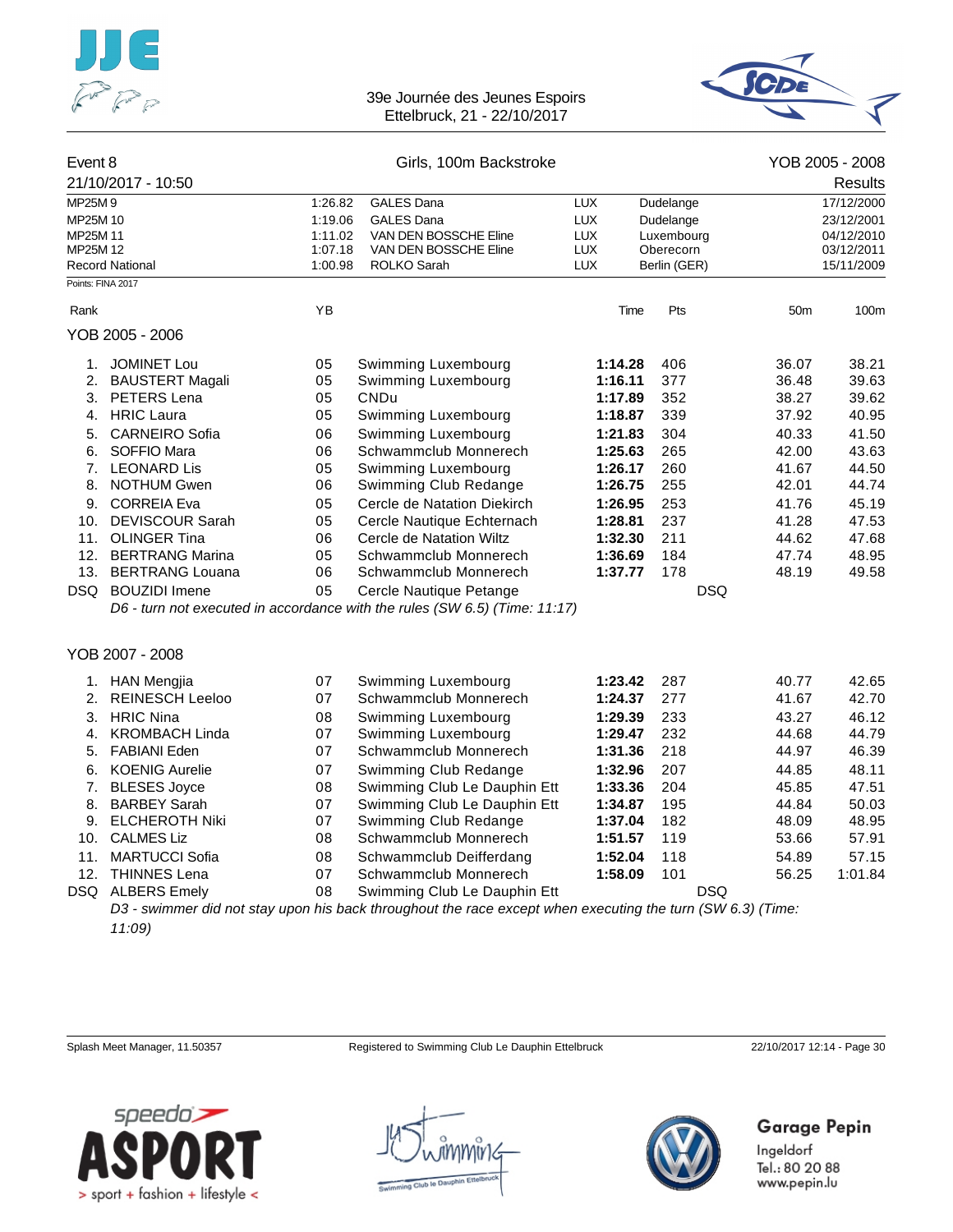



| Event 29 |                                             |         | Women, 100m Backstroke                                                                                            |            | 2004 and older |                 |            |
|----------|---------------------------------------------|---------|-------------------------------------------------------------------------------------------------------------------|------------|----------------|-----------------|------------|
|          | 21/10/2017 - 16:40                          |         |                                                                                                                   |            |                |                 | Results    |
| MP25M 13 |                                             | 1:04.66 | <b>MEYNEN Julie</b>                                                                                               | <b>LUX</b> | Luxembourg     |                 | 04/12/2010 |
| MP25M 14 |                                             | 1:03.96 | ROLKO Sarah                                                                                                       | <b>LUX</b> | Dortmund (GER) |                 | 06/12/2008 |
| MP25M 15 |                                             | 1:00.98 | ROLKO Sarah                                                                                                       | <b>LUX</b> | Berlin (GER)   |                 | 15/11/2009 |
| MP25M 16 |                                             | 1:02.00 | ROLKO Sarah                                                                                                       | <b>LUX</b> | Dubai (UAE)    |                 | 15/12/2010 |
| MP25M 17 |                                             | 1:01.97 | ROLKO Sarah<br><b>LUX</b><br><b>LUX</b>                                                                           |            | Luxembourg     |                 | 27/11/2011 |
| MP25M 18 |                                             | 1:01.27 | ROLKO Sarah                                                                                                       |            | Bonnevoie      |                 | 01/12/2012 |
|          | <b>Record National</b><br>Points: FINA 2017 | 1:00.98 | <b>ROLKO Sarah</b>                                                                                                | <b>LUX</b> | Berlin (GER)   |                 | 15/11/2009 |
|          |                                             |         |                                                                                                                   |            |                |                 |            |
| Rank     |                                             | ΥB      |                                                                                                                   |            | Pts<br>Time    | 50 <sub>m</sub> | 100m       |
|          | YOB 2003 - 2004                             |         |                                                                                                                   |            |                |                 |            |
|          | 1. FARRELL Anna Elizabeth                   | 04      | Schwammclub Monnerech                                                                                             | 1:12.38    | 439            | 35.11           | 37.27      |
| 2.       | <b>BROICH Louisa</b>                        | 03      | Cercle de Natation Diekirch                                                                                       | 1:14.23    | 407            | 35.79           | 38.44      |
| 3.       | <b>REDING Alyssa</b>                        | 04      | Swimming Club Le Dauphin Ett                                                                                      | 1:14.57    | 401            | 36.03           | 38.54      |
| 4.       | <b>KETTENMEYER Ly</b>                       | 04      | Swimming Club Le Dauphin Ett                                                                                      | 1:16.56    | 371            | 37.98           | 38.58      |
| 5.       | <b>GLODT Chiara</b>                         | 04      | Swimming Club Redange                                                                                             | 1:20.48    | 319            | 39.45           | 41.03      |
| 6.       | <b>ELCHEROTH Milly</b>                      | 03      | Swimming Club Redange                                                                                             | 1:21.68    | 305            | 40.22           | 41.46      |
| 7.       | PEDROSA ANTONIO Monica                      | 03      | Cercle de Natation Diekirch                                                                                       | 1:23.66    | 284            | 41.17           | 42.49      |
| 8.       | <b>BIVER Marie</b>                          | 03      | Swimming Luxembourg                                                                                               | 1:24.41    | 277            | 41.18           | 43.23      |
| 9.       | JEITZ-WAMPACH Mia                           | 04      | Cercle Nautique Echternach                                                                                        | 1:27.25    | 250            | 42.79           | 44.46      |
| 10.      | <b>WINKEL Nadine</b>                        | 04      | Schwammclub Deifferdang                                                                                           | 1:34.65    | 196            | 46.50           | 48.15      |
|          | 2002 and older                              |         |                                                                                                                   |            |                |                 |            |
| 1.       | <b>BANKY Jacqueline</b>                     | 96      | Swimming Luxembourg                                                                                               | 1:03.31    | 656            | 30.10           | 33.21      |
| 2.       | <b>FABER Maiti</b>                          | 01      | Swimming Club Le Dauphin Ett                                                                                      | 1:07.39    | 544            | 32.82           | 34.57      |
| 3.       | <b>RIKKERT Helene</b>                       | 00      | Swimming Luxembourg                                                                                               | 1:11.34    | 458            | 34.27           | 37.07      |
| 4.       | <b>WIRTH Mandy</b>                          | 00      | Cercle Nautique Petange                                                                                           | 1:13.04    | 427            | 34.63           | 38.41      |
| 5.       | <b>BROICH Lea-Sophie</b>                    | 00      | Cercle de Natation Diekirch                                                                                       | 1:15.84    | 382            | 36.65           | 39.19      |
| 6.       | <b>FETZ Melanie</b>                         | 01      | Cercle Nautique Echternach                                                                                        | 1:16.29    | 375            | 36.67           | 39.62      |
| 7.       | <b>TER HEEGDE Chantal</b>                   | 99      | Cercle Nautique Echternach                                                                                        | 1:16.90    | 366            | 37.26           | 39.64      |
| 8.       | <b>WEYRICH Laura</b>                        | 01      | Swimming Club Le Dauphin Ett                                                                                      | 1:20.36    | 321            | 38.74           | 41.62      |
| 9.       | <b>AMORIM GONCALVES Silvia</b>              | 98      | Cercle de Natation Wiltz                                                                                          | 1:25.77    | 264            | 41.76           | 44.01      |
|          | 10. RASTEIRO AMORIM Ines                    | 01      | Cercle de Natation Wiltz                                                                                          | 1:34.81    | 195            | 46.65           | 48.16      |
|          | DSQ BLANC Marguerite                        |         | Swimming Luxembourg                                                                                               |            |                | <b>DSQ</b>      |            |
|          |                                             | 99      | DO, topo of both foot did not tough the end upling the toughned in case of using a boolestic leaders of the start |            |                |                 |            |

*D2 - toes of both feet did not touch the end wall or the touchpad in case of using a backstroke ledge at the start (SW 6.1) (Time: 17:06)*

Splash Meet Manager, 11.50357 Registered to Swimming Club Le Dauphin Ettelbruck 22/10/2017 12:14 - Page 31





## Garage Pepin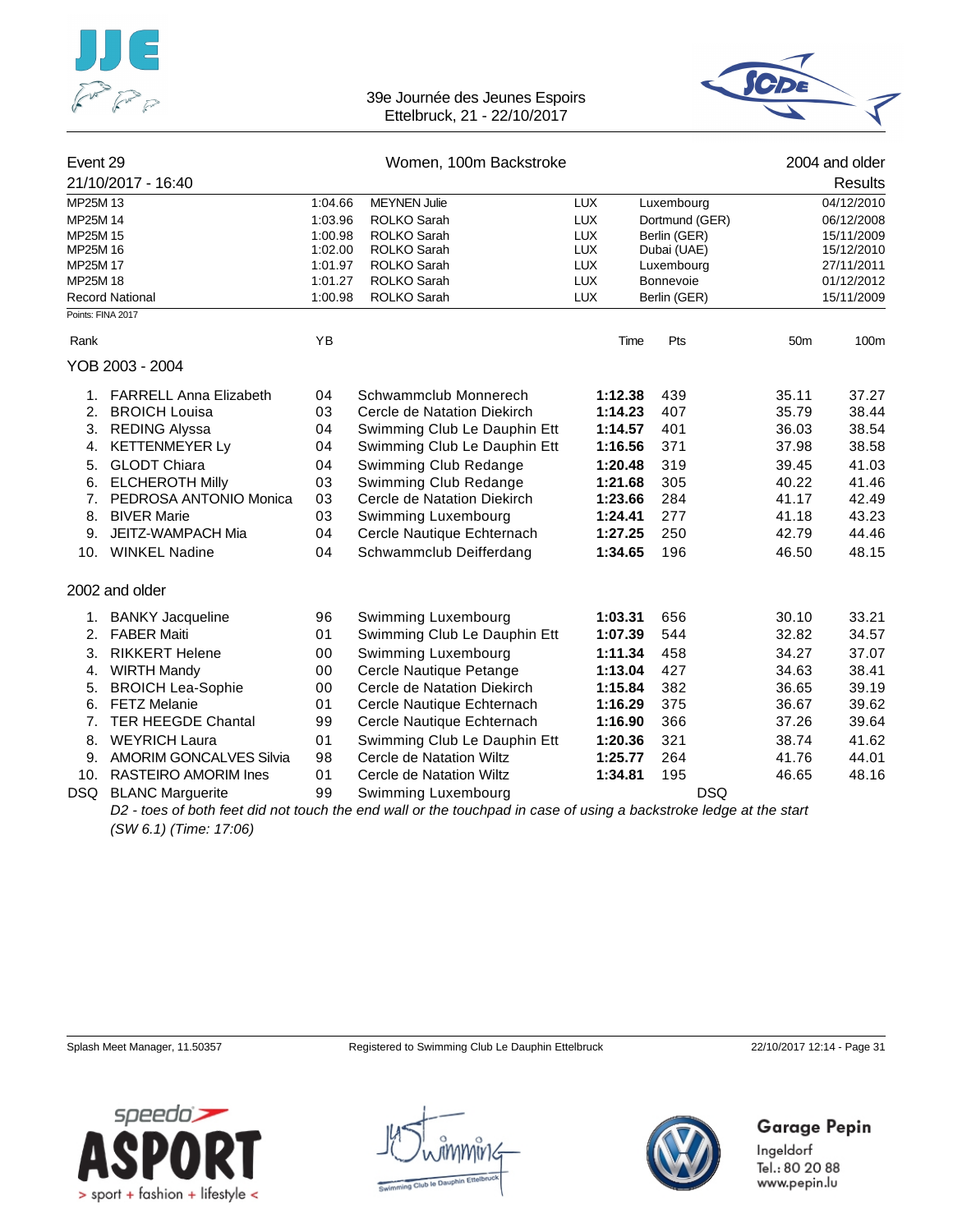



| Event 45               |                       |    | Women, 200m Backstroke        |                                         |             |            |                 |       |                  | 2004 and older |
|------------------------|-----------------------|----|-------------------------------|-----------------------------------------|-------------|------------|-----------------|-------|------------------|----------------|
|                        | 22/10/2017 - 11:10    |    |                               |                                         |             |            |                 |       |                  | Results        |
| MP25M 13               |                       |    | 2:20.27                       | VAN DEN BOSSCHE Eline                   |             | <b>LUX</b> | Gent (BEL)      |       |                  | 10/11/2012     |
| MP25M 14               |                       |    | 2:20.14                       | V.D.BOSSCHE Eline                       |             | <b>LUX</b> | Gent (BEL)      |       |                  | 10/11/2013     |
| MP25M 15               |                       |    | 2:12.08                       | <b>ROLKO Sarah</b>                      |             | <b>LUX</b> | Istanbul (TUR)  |       |                  | 13/12/2009     |
| MP25M 16               |                       |    | 2:12.79<br><b>ROLKO Sarah</b> |                                         |             | <b>LUX</b> | Eindhoven (NED) |       |                  | 28/11/2010     |
| MP25M 17               |                       |    | 2:14.27                       | <b>GALES Dana</b>                       |             | <b>LUX</b> | Rijeka (SLO)    |       |                  | 14/12/2008     |
| MP25M 17               |                       |    | 2:14.27                       | ROLKO Sarah                             |             | <b>LUX</b> | Sczcecin (POL)  |       |                  | 11/12/2011     |
| MP25M 18               |                       |    | 2:11.31                       | <b>ROLKO Sarah</b>                      |             | <b>LUX</b> | Chartres (FRA)  |       |                  | 25/11/2012     |
| <b>Record National</b> |                       |    | 2:11.31                       | ROLKO Sarah                             |             | <b>LUX</b> | Chartres (FRA)  |       |                  | 25/11/2012     |
|                        | Points: FINA 2017     |    |                               |                                         |             |            |                 |       |                  |                |
| Rank                   |                       | YB |                               |                                         | Time        | Pts        | 50 <sub>m</sub> | 100m  | 150 <sub>m</sub> | 200m           |
|                        | YOB 2003 - 2004       |    |                               |                                         |             |            |                 |       |                  |                |
|                        | 1. BROICH Louisa      | 03 |                               | Cercle de Natation Diekirch 2:45.48 374 |             |            | 37.28           | 41.78 | 43.93            | 42.49          |
| 2.                     | <b>GLODT Chiara</b>   | 04 |                               | Swimming Club Redange                   | 2:46.01 370 |            | 38.51           | 41.68 | 42.90            | 42.92          |
|                        | 3. ELCHEROTH Milly    | 03 |                               | Swimming Club Redange 2:53.89 322       |             |            | 40.76           | 44.19 | 44.57            | 44.37          |
|                        | 4. JEITZ-WAMPACH Mia  | 04 |                               | Cercle Nautique Echternach 3:04.14 271  |             |            | 42.59           | 48.25 | 48.98            | 44.32          |
|                        | 2002 and older        |    |                               |                                         |             |            |                 |       |                  |                |
|                        | 1. FABER Maiti        | 01 |                               | Swimming Club Le Dauphin 2:25.58 549    |             |            | 35.37           | 38.60 | 36.43            | 35.18          |
| 2.                     | <b>RIKKERT Helene</b> | 00 |                               | Swimming Luxembourg                     | 2:33.48 468 |            | 35.81           | 38.64 | 39.57            | 39.46          |
| 3.                     | <b>WIRTH Mandy</b>    | 00 |                               | Cercle Nautique Petange                 | 2:37.64 432 |            | 35.87           | 40.11 | 40.99            | 40.67          |
|                        | 4. TER HEEGDE Chantal | 99 |                               | Cercle Nautique Echternach 2:43.50 387  |             |            | 39.61           | 41.63 | 42.32            | 39.94          |
|                        | 5. TER HEEGDE Lisa    | 02 |                               | Cercle Nautique Echternach 2:50.74 340  |             |            | 40.57           | 43.30 | 44.05            | 42.82          |
|                        |                       |    |                               |                                         |             |            |                 |       |                  |                |
|                        |                       |    |                               |                                         |             |            |                 |       |                  |                |

| Event 6<br>21/10/2017 - 10:40    | Girls, 50m Breaststroke |                     |                              |            | YOB 2005 - 2008<br>Results |       |            |
|----------------------------------|-------------------------|---------------------|------------------------------|------------|----------------------------|-------|------------|
| <b>Record National</b>           | 31.95                   | <b>MEYNEN Julie</b> |                              | <b>LUX</b> | Dudelange                  |       | 12/12/2015 |
| Points: FINA 2017                |                         |                     |                              |            |                            |       |            |
| Rank                             |                         | ΥB                  |                              |            |                            | Time  | Pts        |
| YOB 2005 - 2006                  |                         |                     |                              |            |                            |       |            |
| PESCH Sarah                      |                         | 05                  | Swimming Club Le Dauphin Ett |            |                            | 40.39 | 356        |
| <b>PETERS Lena</b><br>2.         |                         | 05                  | <b>CNDu</b>                  |            |                            | 41.49 | 328        |
| <b>BORDONARO Madeleine</b><br>3. |                         | 06                  | Cercle Nautique Petange      |            |                            | 43.43 | 286        |
| <b>LURKIN Mathilde</b><br>4.     |                         | 06                  | Swimming Luxembourg          |            |                            | 44.38 | 268        |
| <b>BAYANAA Michele</b><br>5.     |                         | 06                  | Swimming Luxembourg          |            |                            | 45.37 | 251        |
| <b>BOKOVA Marta</b><br>6.        |                         | 06                  | Swimming Luxembourg          |            |                            | 51.45 | 172        |
| <b>BRANDAO Lynn</b>              |                         | 05                  | Schwammclub Monnerech        |            |                            | 52.03 | 166        |

Splash Meet Manager, 11.50357 Registered to Swimming Club Le Dauphin Ettelbruck 22/10/2017 12:14 - Page 32



nmir1c



## Garage Pepin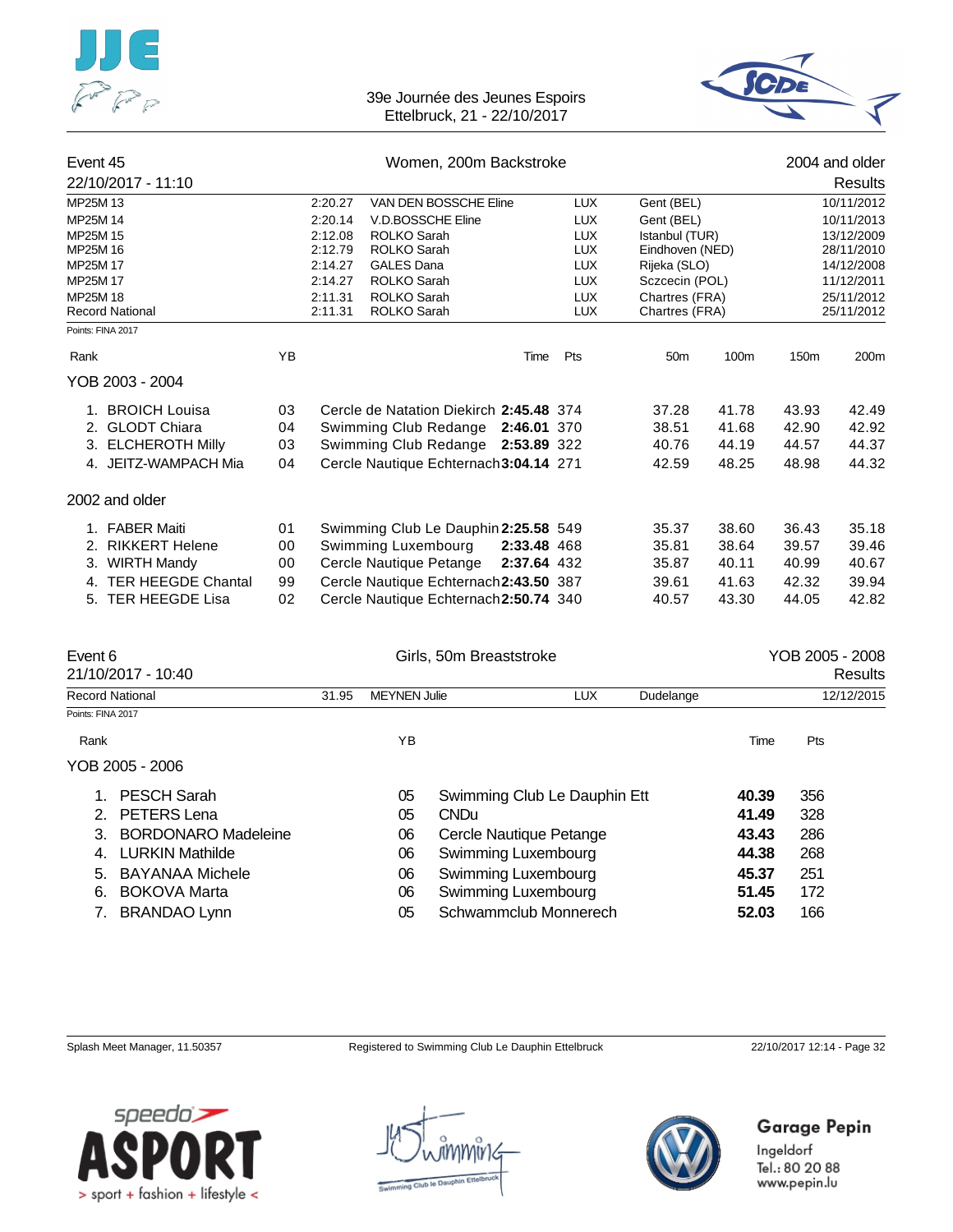



## Event 6, Girls, 50m Breaststroke

#### YOB 2007 - 2008

|     | <b>HAN Mengjia</b>         | 07 | Swimming Luxembourg          | 42.83   | 299 |
|-----|----------------------------|----|------------------------------|---------|-----|
| 2.  | <b>THILL Gina</b>          | 07 | Schwammclub Monnerech        | 46.91   | 227 |
| 3.  | <b>FABIANI Eden</b>        | 07 | Schwammclub Monnerech        | 47.84   | 214 |
| 4.  | <b>PHILIPPART Lina</b>     | 07 | Schwammclub Monnerech        | 48.15   | 210 |
|     | 5. JOMINET Sam             | 07 | Swimming Luxembourg          | 49.83   | 189 |
| 6.  | <b>CALMES Liz</b>          | 08 | Schwammclub Monnerech        | 49.92   | 188 |
|     | <b>BOUWMEISTER Philine</b> | 07 | Swimming Luxembourg          | 51.81   | 168 |
| 8.  | <b>CONTER Anja</b>         | 07 | Swimming Club Redange        | 52.13   | 165 |
| 9.  | <b>THINNES Lena</b>        | 07 | Schwammclub Monnerech        | 52.96   | 158 |
| 10. | <b>STRASSER Amelie</b>     | 08 | Swimming Club Le Dauphin Ett | 58.29   | 118 |
| 11. | <b>MARTUCCI Sofia</b>      | 08 | Schwammclub Deifferdang      | 59.53   | 111 |
|     | 12. THOMAS Emmy            | 07 | Swimming Club Le Dauphin Ett | 1:04.11 | 89  |

| Event 3<br>21/10/2017 - 10:20 |         | Girls, 100m Breaststroke  |     |            |            |  |  |
|-------------------------------|---------|---------------------------|-----|------------|------------|--|--|
| MP25M 9                       | 1:34.80 | <b>REUTER Christine</b>   | LUX | Luxembourg | 08/12/1985 |  |  |
| MP25M 10                      | 1:28.10 | <b>REUTER Christiane</b>  | LUX | Echternach | 28/12/1986 |  |  |
| MP25M 11                      | 1:21.28 | <b>KOSALKA Caroline</b>   | LUX | Dudelange  | 21/12/2003 |  |  |
| MP25M 12                      | 1:17.72 | <b>MAILLIET Christine</b> | LUX | Dudelange  | 13/11/1999 |  |  |
| <b>Record National</b>        | 1:11.14 | <b>WALTZING Aurélie</b>   | LUX | Bonn (GER) | 27/11/2010 |  |  |

| Rank       |                                                                 | YB |                              | Time    | Pts | 50 <sub>m</sub> | 100m  |
|------------|-----------------------------------------------------------------|----|------------------------------|---------|-----|-----------------|-------|
|            | YOB 2005 - 2006                                                 |    |                              |         |     |                 |       |
|            | <b>ALBERS Neele</b>                                             | 05 | Swimming Club Le Dauphin Ett | 1:22.00 | 439 | 39.69           | 42.31 |
| 2.         | <b>LEONARD Lis</b>                                              | 05 | Swimming Luxembourg          | 1:24.61 | 400 | 40.32           | 44.29 |
| 3.         | <b>JOMINET Lou</b>                                              | 05 | Swimming Luxembourg          | 1:25.47 | 388 | 39.98           | 45.49 |
| 4.         | <b>HRIC Laura</b>                                               | 05 | Swimming Luxembourg          | 1:29.60 | 337 | 41.77           | 47.83 |
| 5.         | <b>BAUSTERT Magali</b>                                          | 05 | Swimming Luxembourg          | 1:30.44 | 327 | 42.37           | 48.07 |
| 6.         | <b>CARNEIRO Sofia</b>                                           | 06 | Swimming Luxembourg          | 1:31.25 | 319 | 43.08           | 48.17 |
|            | <b>KROMBACH Mara</b>                                            | 05 | Swimming Luxembourg          | 1:33.06 | 300 | 42.44           | 50.62 |
| 8.         | <b>LURKIN Mathilde</b>                                          | 06 | Swimming Luxembourg          | 1:35.03 | 282 | 44.67           | 50.36 |
| 9.         | <b>BAYANAA Michele</b>                                          | 06 | Swimming Luxembourg          | 1:35.80 | 275 | 44.94           | 50.86 |
| 10.        | <b>HARIZIA Celia</b>                                            | 05 | Schwammclub Monnerech        | 1:37.04 | 265 | 46.88           | 50.16 |
| 11.        | <b>DEVISCOUR Sarah</b>                                          | 05 | Cercle Nautique Echternach   | 1:40.23 | 240 | 47.79           | 52.44 |
| <b>DSQ</b> | <b>BOKOVA Marta</b>                                             | 06 | Swimming Luxembourg          |         |     | <b>DSQ</b>      |       |
|            | G2 - Starting before the starting signal (SW 4.4) (Time: 10:27) |    |                              |         |     |                 |       |
|            |                                                                 |    |                              |         |     |                 |       |
|            | YOB 2007 - 2008                                                 |    |                              |         |     |                 |       |

| 1. HAN Mengjia    | 07 Swimming Luxembourg | <b>1:30.69</b> 325 | 43.12 | 47.57 |
|-------------------|------------------------|--------------------|-------|-------|
| 2. KROMBACH Linda | 07 Swimming Luxembourg | <b>1:35.09</b> 282 | 44.71 | 50.38 |

Splash Meet Manager, 11.50357 Registered to Swimming Club Le Dauphin Ettelbruck 22/10/2017 12:14 - Page 33





## Garage Pepin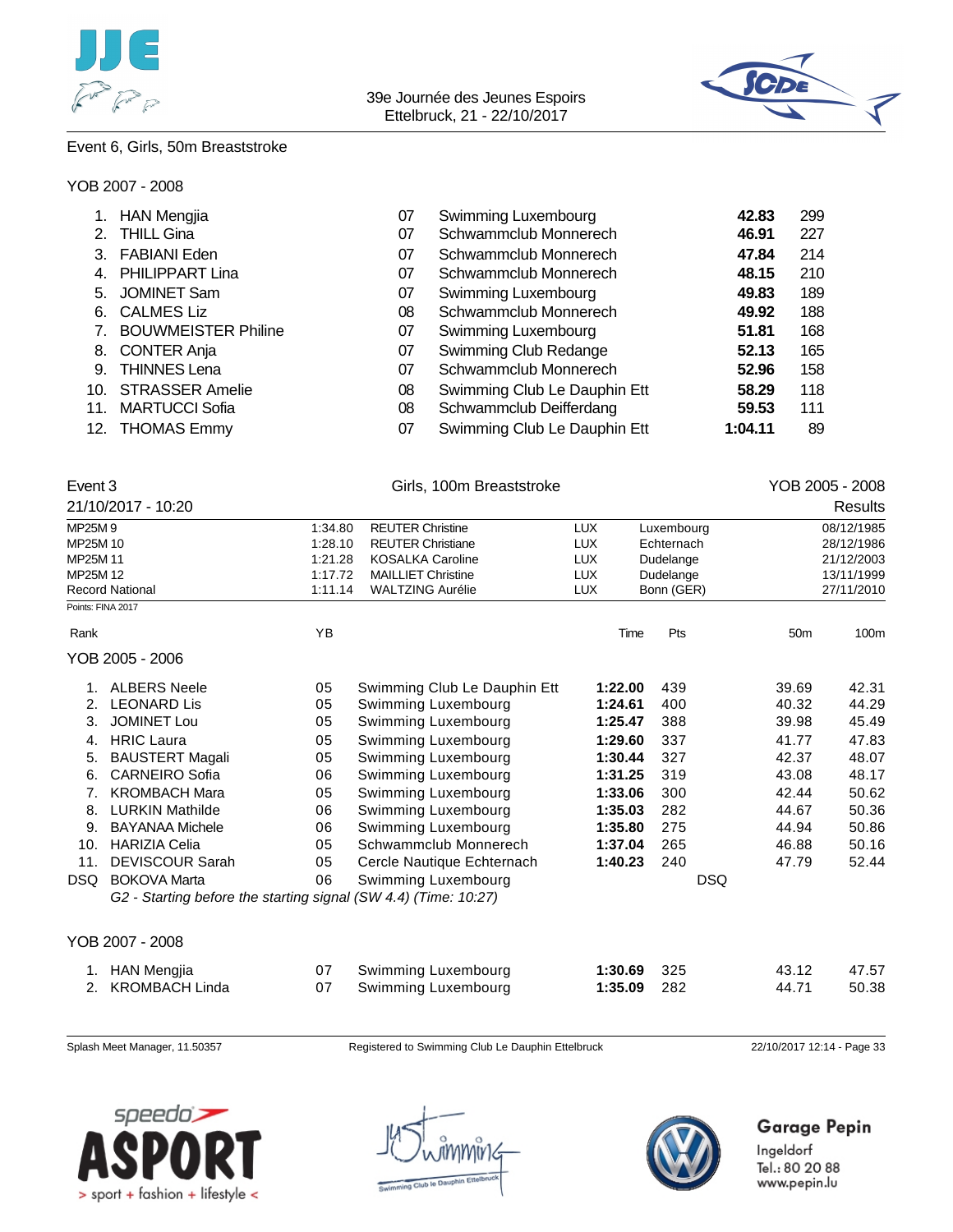



| Event 39             |                                             |                    | Women, 100m Breaststroke                                                                                             |                   | 2004 and older |            |                 |                          |
|----------------------|---------------------------------------------|--------------------|----------------------------------------------------------------------------------------------------------------------|-------------------|----------------|------------|-----------------|--------------------------|
|                      | 22/10/2017 - 10:20                          |                    |                                                                                                                      |                   |                |            |                 | <b>Results</b>           |
| MP25M 13             |                                             | 1:16.90            | VAN DEN BOSSCHE Manon                                                                                                | <b>LUX</b>        | Luxembourg     |            |                 | 05/12/2010               |
| MP25M 14             |                                             | 1:14.71            | EINHORN Jil                                                                                                          | <b>LUX</b>        | Bonnevoie      |            |                 | 02/12/2012               |
| MP25M 15             |                                             | 1:12.74            | EINHORN Jil                                                                                                          | <b>LUX</b>        | Ettelbruck     |            |                 | 14/04/2013               |
| MP25M 16             |                                             | 1:11.63            | <b>WALTZING Aurélie</b>                                                                                              | <b>LUX</b>        | Dudelange      |            |                 | 22/11/2009               |
| MP25M 17             |                                             | 1:11.14            | <b>WALTZING Aurélie</b>                                                                                              | <b>LUX</b>        | Bonn (GER)     |            |                 | 27/11/2010               |
| MP25M 18             |                                             | 1:13.90            | <b>ARENDT Nancy</b>                                                                                                  | <b>LUX</b>        | Bonn (GER)     |            |                 | 04/04/1987               |
|                      | <b>Record National</b><br>Points: FINA 2017 | 1:11.14            | <b>WALTZING Aurélie</b>                                                                                              | <b>LUX</b>        | Bonn (GER)     |            |                 | 27/11/2010               |
| Rank                 |                                             | YB                 |                                                                                                                      |                   | Pts<br>Time    |            | 50 <sub>m</sub> | 100m                     |
|                      | YOB 2003 - 2004                             |                    |                                                                                                                      |                   |                |            |                 |                          |
|                      | 1. PEDROSA ANTONIO Monica                   | 03                 | Cercle de Natation Diekirch                                                                                          |                   | 1:21.83<br>442 |            | 39.39           | 42.44                    |
| 2.                   | MILLER Laura                                | 04                 | Cercle Nautique Petange                                                                                              |                   | 1:24.14<br>407 |            | 40.18           | 43.96                    |
|                      | 3. HAAG Nora                                | 04                 | Swimming Club Redange                                                                                                |                   | 1:24.32<br>404 |            | 40.39           | 43.93                    |
| 4.                   | <b>RIKKERT Elvire</b>                       | 03                 | Swimming Luxembourg                                                                                                  |                   | 290<br>1:34.16 |            | 44.63           | 49.53                    |
|                      | 5. WINKEL Nadine                            | 04                 | Schwammclub Deifferdang                                                                                              |                   | 1:44.82<br>210 |            | 49.71           | 55.11                    |
|                      | DSQ DUBOS Flavie                            | 03                 | Cercle de Natation Diekirch                                                                                          |                   |                | <b>DSQ</b> |                 |                          |
|                      |                                             |                    | B14 - id not touch the wall with both hands simultaneously and separated at the turn / finish (SW 7.6) (Time: 10:23) |                   |                |            |                 |                          |
|                      |                                             |                    |                                                                                                                      |                   |                |            |                 |                          |
|                      | 2002 and older                              |                    |                                                                                                                      |                   |                |            |                 |                          |
| 1.                   | <b>EINHORN Jil</b>                          | 98                 | Swimming Luxembourg                                                                                                  |                   | 1:17.24<br>526 |            | 36.24           | 41.00                    |
| 2.                   | RIKKERT Helene                              | 00                 | Swimming Luxembourg                                                                                                  |                   | 1:19.31<br>486 |            | 36.93           | 42.38                    |
| 3.                   | GLODT Kelly                                 | 02                 | Swimming Club Redange                                                                                                |                   | 1:22.84<br>426 |            | 39.13           | 43.71                    |
|                      | 4. NAGY Katalin                             | 02                 | Schwammclub Deifferdang                                                                                              |                   | 1:24.70<br>399 |            | 39.34           | 45.36                    |
|                      | 5. FARRELL Margaret                         | 00                 | <b>CNDu</b>                                                                                                          |                   | 1:27.22<br>365 |            | 40.46           | 46.76                    |
|                      | 6. FETZ Melanie                             | 01                 | Cercle Nautique Echternach                                                                                           |                   | 1:31.26<br>319 |            | 43.01           | 48.25                    |
|                      |                                             |                    |                                                                                                                      |                   |                |            |                 |                          |
| Event 16             |                                             |                    | Girls, 200m Breaststroke                                                                                             |                   |                |            | YOB 2005 - 2008 |                          |
|                      | 21/10/2017 - 11:50                          |                    |                                                                                                                      |                   |                |            |                 | Results                  |
|                      |                                             |                    |                                                                                                                      |                   |                |            |                 |                          |
| MP25M9               |                                             | 3:29.88            | <b>DUSCHENE Christine</b>                                                                                            | <b>LUX</b>        | Dudelange      |            |                 | 18/12/2004               |
| MP25M 10<br>MP25M 11 |                                             | 3:12.54<br>2:52.47 | À ÉTABLIR<br><b>KOSALKA Caroline</b>                                                                                 | LUX<br><b>LUX</b> | Dudelange      |            |                 | 16/12/1999<br>20/12/2003 |
| MP25M 12             |                                             | 2:46.57            | <b>MAILLIET Christine</b>                                                                                            | <b>LUX</b>        | Dudelange      |            |                 | 14/11/1999               |
|                      | <b>Record National</b>                      | 2:31.49            | <b>WALTZING Aurélie</b>                                                                                              | LUX               | Bonn (GER)     |            |                 | 28/11/2010               |
|                      | Points: FINA 2017                           |                    |                                                                                                                      |                   |                |            |                 |                          |
| Rank                 |                                             | YB                 | Time                                                                                                                 | Pts               | 50m            | 100m       | 150m            | 200m                     |
|                      | YOB 2005 - 2006                             |                    |                                                                                                                      |                   |                |            |                 |                          |
|                      | 1. ALBERS Neele                             | 05                 | Swimming Club Le Dauphin 2:55.81 448                                                                                 |                   | 39.97          |            |                 |                          |
|                      | 2. LEONARD Lis                              | 05                 | Swimming Luxembourg                                                                                                  | 3:03.81 392       | 41.02          |            |                 |                          |
|                      | 3. BORDONARO Madeleine                      | 06                 | Cercle Nautique Petange                                                                                              | 3:10.84 350       | 44.34          | 48.11      | 49.74           | 48.65                    |

Splash Meet Manager, 11.50357 Registered to Swimming Club Le Dauphin Ettelbruck 22/10/2017 12:14 - Page 34



nmir1c



## Garage Pepin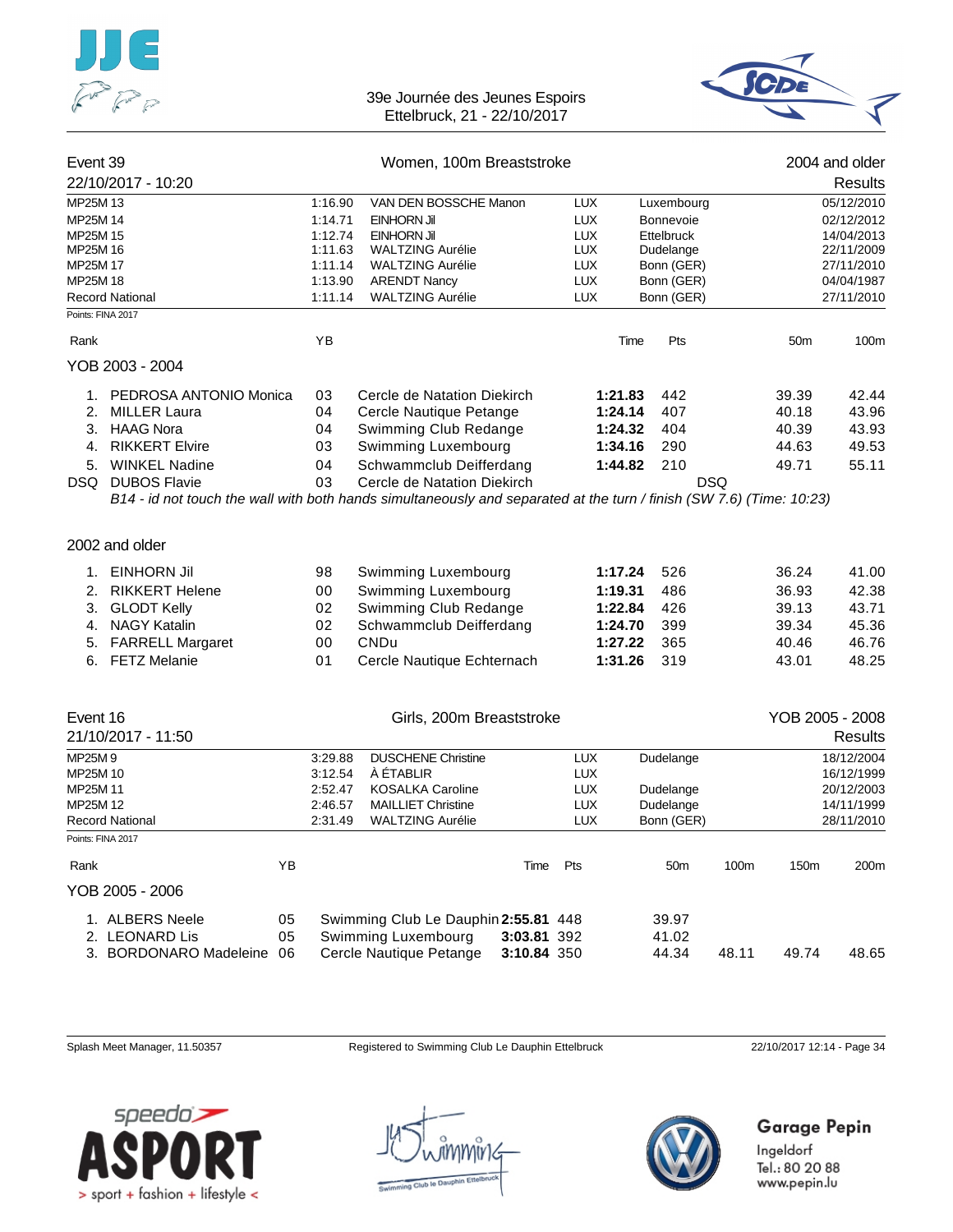



## Event 16, Girls, 200m Breaststroke

|  | YOB 2007 - 2008 |  |
|--|-----------------|--|
|--|-----------------|--|

| 1. THILL Gina     | 07 | Schwammclub Monnerech 3:34.35 247       |  | 47.43   | 54.43   | 56.19 | 56.30 |
|-------------------|----|-----------------------------------------|--|---------|---------|-------|-------|
| 2. CONTER Anja    |    | 07 Swimming Club Redange 3:50.81 198    |  |         |         |       |       |
| 3. KOENIG Aurelie |    | 07 Swimming Club Redange 3:51.77 195    |  |         |         |       |       |
| 4. ALBERS Emely   |    | 08 Swimming Club Le Dauphin 4:24.89 131 |  | 1:00.64 | 1:06.68 |       |       |

|                                                                            | Event 31<br>Women, 200m Breaststroke |                                                                |         |                          |             |            |                 |            |                  | 2004 and older |
|----------------------------------------------------------------------------|--------------------------------------|----------------------------------------------------------------|---------|--------------------------|-------------|------------|-----------------|------------|------------------|----------------|
|                                                                            | 21/10/2017 - 17:00                   |                                                                |         |                          |             |            |                 |            |                  | Results        |
| MP25M 13                                                                   |                                      |                                                                | 2:44.34 | <b>KAPGEN Diane</b>      |             | <b>LUX</b> | Dudelange       |            |                  | 21/12/1997     |
| MP25M 14                                                                   |                                      |                                                                | 2:41.89 | <b>KAPGEN Diane</b>      |             | <b>LUX</b> | Echternach      | 16/05/1998 |                  |                |
| MP25M 15                                                                   |                                      |                                                                | 2:38.75 | <b>KAPGEN Diane</b>      |             | <b>LUX</b> | Dudelange       |            |                  | 19/12/1999     |
| MP25M 16                                                                   |                                      |                                                                | 2:35.81 | <b>WALTZING Aurélie</b>  |             | <b>LUX</b> | Berlin (GER)    | 15/11/2009 |                  |                |
| MP25M 17                                                                   |                                      | <b>WALTZING Aurélie</b><br><b>LUX</b><br>2:31.49<br>Bonn (GER) |         |                          |             |            | 28/11/2010      |            |                  |                |
| <b>LUX</b><br>MP25M 18<br>2:36.44<br><b>WALTZING Aurélie</b><br>Luxembourg |                                      |                                                                |         |                          |             | 26/11/2011 |                 |            |                  |                |
|                                                                            | <b>Record National</b>               |                                                                | 2:31.49 | <b>WALTZING Aurélie</b>  |             | <b>LUX</b> | Bonn (GER)      |            |                  | 28/11/2010     |
|                                                                            | Points: FINA 2017                    |                                                                |         |                          |             |            |                 |            |                  |                |
| Rank                                                                       |                                      | YB                                                             |         |                          | Time        | Pts        | 50 <sub>m</sub> | 100m       | 150 <sub>m</sub> | 200m           |
| YOB 2003 - 2004                                                            |                                      |                                                                |         |                          |             |            |                 |            |                  |                |
|                                                                            | 1. HAAG Nora                         | 04                                                             |         | Swimming Club Redange    | 2:59.03 424 |            | 41.58           | 46.50      | 45.65            | 45.30          |
| 2.                                                                         | <b>MILLER Laura</b>                  | 04                                                             |         | Cercle Nautique Petange  | 3:05.92 379 |            | 42.74           | 48.67      | 48.43            | 46.08          |
| 3.                                                                         | <b>RIKKERT Elvire</b>                | 03                                                             |         | Swimming Luxembourg      | 3:21.68 297 |            | 47.37           | 51.97      | 52.42            | 49.92          |
| 4.                                                                         | PINTO TEIXEIRA Martha                | 04                                                             |         | Cercle de Natation Wiltz | 3:40.69 226 |            | 49.62           | 54.96      | 57.62            | 58.49          |
|                                                                            | 2002 and older                       |                                                                |         |                          |             |            |                 |            |                  |                |
| 1.                                                                         | <b>EINHORN Jil</b>                   | 98                                                             |         | Swimming Luxembourg      | 2:48.18 512 |            | 37.39           | 42.74      | 43.78            | 44.27          |
|                                                                            | 2. RIKKERT Helene                    | 00                                                             |         | Swimming Luxembourg      | 2:53.95 462 |            | 38.63           | 44.01      | 45.40            | 45.91          |
| 3.                                                                         | <b>GLODT Kelly</b>                   | 02                                                             |         | Swimming Club Redange    | 2:57.60 435 |            | 41.04           | 45.02      | 45.42            | 46.12          |
|                                                                            | 4. NAGY Katalin                      | 02                                                             |         | Schwammclub Deifferdang  | 3:08.39 364 |            | 42.79           | 47.86      | 48.85            | 48.89          |
| 5.                                                                         | RASTEIRO AMORIM Ines                 | 01                                                             |         | Cercle de Natation Wiltz | 3:31.90 256 |            | 46.89           | 54.06      | 56.13            | 54.82          |

Splash Meet Manager, 11.50357 Registered to Swimming Club Le Dauphin Ettelbruck 22/10/2017 12:14 - Page 35

Garage Pepin



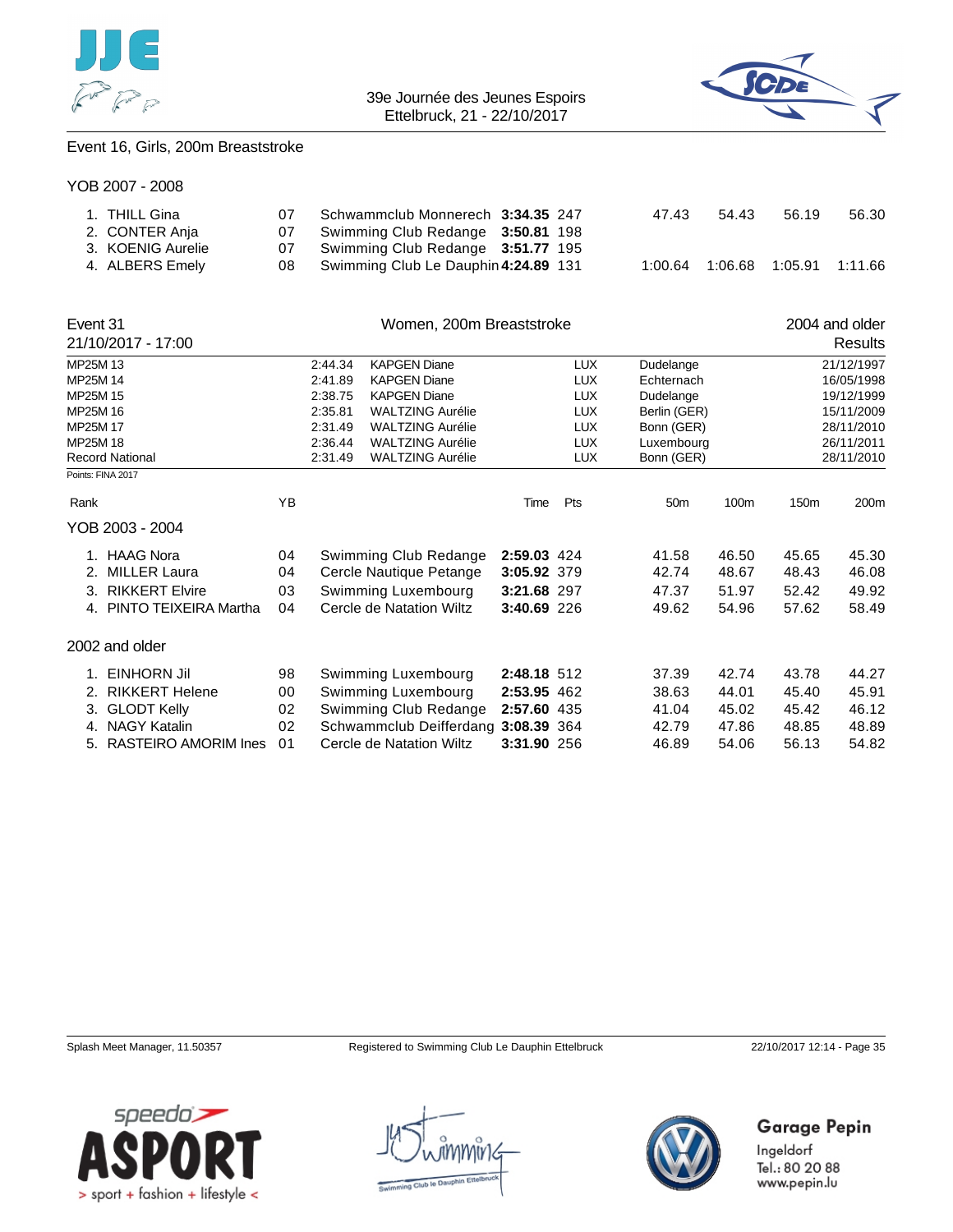



| Event 18<br>21/10/2017 - 13:35        |         |                           | Girls, 50m Butterfly         |            |                 |         | YOB 2005 - 2008<br>Results |                 |  |
|---------------------------------------|---------|---------------------------|------------------------------|------------|-----------------|---------|----------------------------|-----------------|--|
| <b>Record National</b>                | 27.13   | <b>MEYNEN Julie</b>       |                              | <b>LUX</b> | Dudelange       |         |                            | 13/12/2015      |  |
| Points: FINA 2017                     |         |                           |                              |            |                 |         |                            |                 |  |
| Rank                                  |         | YB                        |                              |            |                 |         | Time                       | Pts             |  |
| YOB 2005 - 2006                       |         |                           |                              |            |                 |         |                            |                 |  |
| PETERS Lena<br>1.                     |         | 05                        | <b>CNDu</b>                  |            |                 |         | 32.26                      | 431             |  |
| <b>SOFFIO Mara</b><br>2.              |         | 06                        | Schwammclub Monnerech        |            |                 |         | 37.78                      | 268             |  |
| <b>NOTHUM Gwen</b><br>3.              |         | 06                        | Swimming Club Redange        |            |                 |         | 44.19                      | 167             |  |
| <b>KETTENMEYER Yin</b><br>4.          |         | 06                        | Swimming Club Le Dauphin Ett |            |                 |         | 44.92                      | 159             |  |
| <b>TEIXEIRA FERREIRA Soraia</b><br>5. |         | 06                        | Cercle Nautique Petange      |            |                 | 1:00.38 |                            | 65              |  |
| YOB 2007 - 2008                       |         |                           |                              |            |                 |         |                            |                 |  |
| <b>HAN Mengjia</b><br>1.              |         | 07                        | Swimming Luxembourg          |            |                 |         | 35.89                      | 313             |  |
| <b>REINESCH Leeloo</b><br>2.          |         | 07                        | Schwammclub Monnerech        |            |                 |         | 37.66                      | 271             |  |
| 3. BLESES Joyce                       |         | 08                        | Swimming Club Le Dauphin Ett |            |                 |         | 45.26                      | 156             |  |
| <b>BARBEY Sarah</b><br>4.             |         | 07                        | Swimming Club Le Dauphin Ett |            |                 |         | 46.32                      | 145             |  |
| <b>ALLAR Maud</b><br>5.               |         | 08                        | Cercle Nautique Petange      |            |                 |         | 48.69                      | 125             |  |
| <b>CONTER Anja</b><br>6.              |         | 07                        | Swimming Club Redange        |            |                 |         | 52.26                      | 101             |  |
| <b>LATINOVIC Kenza</b><br>7.          |         | 07                        | Cercle Nautique Petange      |            |                 | 1:10.75 |                            | 40              |  |
|                                       |         |                           |                              |            |                 |         |                            |                 |  |
| Event 13                              |         |                           | Girls, 100m Butterfly        |            |                 |         |                            | YOB 2005 - 2008 |  |
| 21/10/2017 - 11:35                    |         |                           |                              |            |                 |         |                            | Results         |  |
| MP25M9                                | 1:26.54 | À ÉTABLIR                 |                              | <b>LUX</b> |                 |         |                            | 16/12/1999      |  |
| MP25M 10                              | 1:17.05 | À ÉTABLIR                 |                              | <b>LUX</b> |                 |         |                            | 16/12/1999      |  |
| MP25M 11                              | 1:12.61 | NICKELS Kim               |                              | <b>LUX</b> | Dudelange       |         |                            | 22/12/2002      |  |
| MP25M 12                              | 1:08.24 | <b>MAILLIET Christine</b> |                              | <b>LUX</b> | Dudelange       |         |                            | 19/12/1999      |  |
| <b>Record National</b>                | 1:00.90 | <b>MEYNEN Julie</b>       |                              | <b>LUX</b> | Millfield (GBR) |         |                            | 08/12/2013      |  |
| Points: FINA 2017                     |         |                           |                              |            |                 |         |                            |                 |  |
| Rank                                  | ΥB      |                           |                              | Time       | Pts             |         | 50 <sub>m</sub>            | 100m            |  |
| YOB 2005 - 2006                       |         |                           |                              |            |                 |         |                            |                 |  |
| 1. PETERS Lena                        | 05      | <b>CNDu</b>               |                              | 1:12.55    | 426             |         | 33.94                      | 38.61           |  |
| JOMINET Lou<br>2.                     | 05      |                           | Swimming Luxembourg          | 1:14.43    | 394             |         | 35.70                      | 38.73           |  |
| SOFFIO Mara<br>3.                     | 06      |                           | Schwammclub Monnerech        | 1:23.90    | 275             |         | 37.98                      | 45.92           |  |
| <b>KROMBACH Mara</b><br>4.            | 05      |                           | Swimming Luxembourg          | 1:25.81    | 257             |         | 40.24                      | 45.57           |  |
| <b>CARNEIRO Sofia</b><br>5.           | 06      |                           | Swimming Luxembourg          | 1:30.74    | 217             |         | 41.24                      | 49.50           |  |
| <b>BORDONARO Madeleine</b><br>6.      | 06      |                           | Cercle Nautique Petange      | 1:34.88    | 190             |         | 40.13                      | 54.75           |  |
| <b>OLINGER Tina</b><br>7.             | 06      |                           | Cercle de Natation Wiltz     | 1:36.55    | 180             |         | 43.65                      | 52.90           |  |
| 8.<br><b>NOTHUM Gwen</b>              | 06      |                           | Swimming Club Redange        | 1:37.92    | 173             |         | 44.61                      | 53.31           |  |
| <b>DEVISCOUR Sarah</b><br>9.          | 05      |                           | Cercle Nautique Echternach   | 1:41.72    | 154             |         | 44.57                      | 57.15           |  |

Splash Meet Manager, 11.50357 Registered to Swimming Club Le Dauphin Ettelbruck 22/10/2017 12:14 - Page 36





## Garage Pepin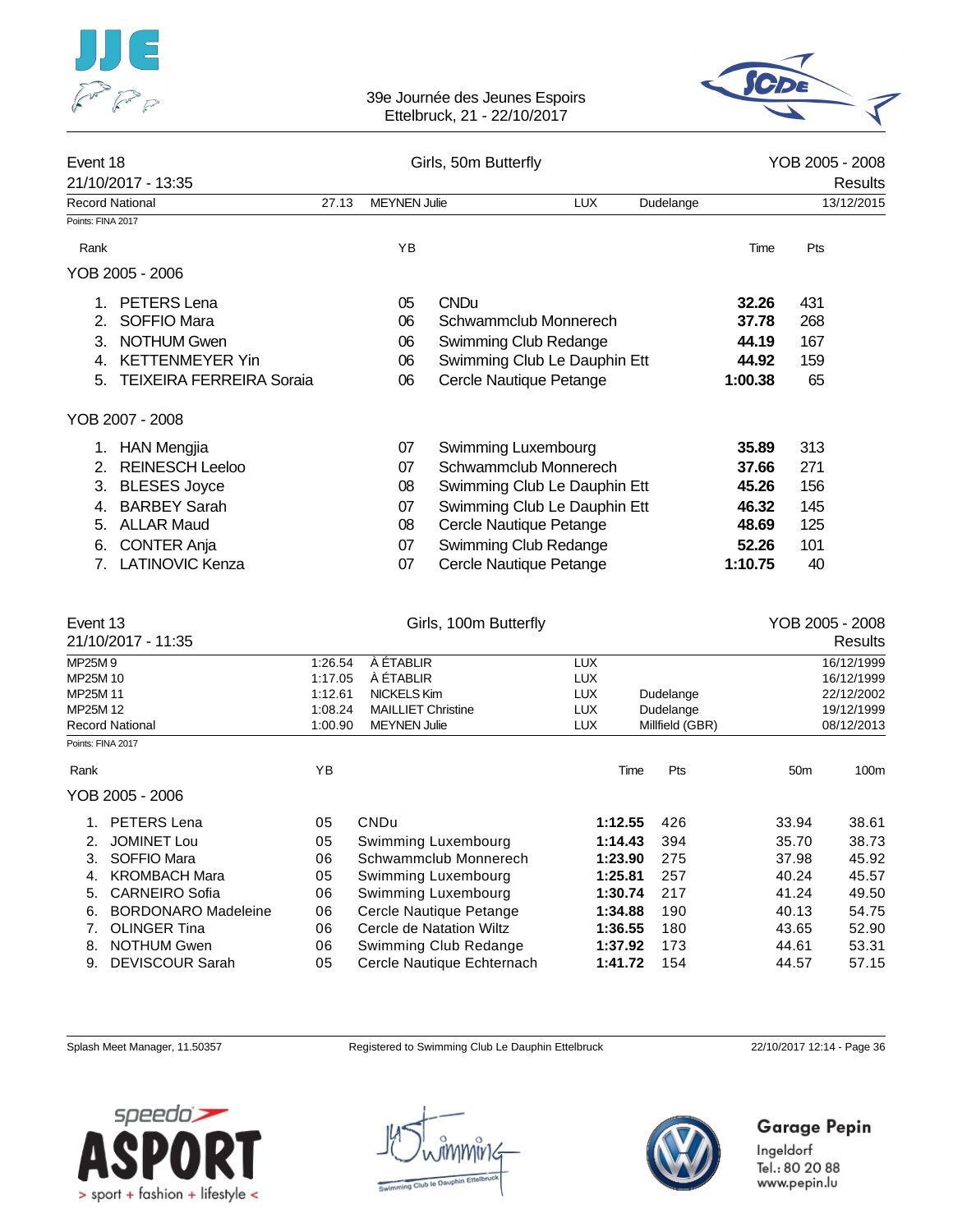



## Event 13, Girls, 100m Butterfly

#### YOB 2007 - 2008

| 1. HAN Mengjia     | Swimming Luxembourg          | $1:22.11$ 294 | 38.27 | 43.84   |
|--------------------|------------------------------|---------------|-------|---------|
| 2. REINESCH Leeloo | Schwammclub Monnerech        | $1:32.46$ 206 | 43.41 | 49.05   |
| 3. PHILIPPART Lina | Schwammclub Monnerech        | 1:36.66 180   | 43.53 | 53.13   |
| 4. BARBEY Sarah    | Swimming Club Le Dauphin Ett | 1:52.10 115   | 50.94 | 1:01.16 |

| Event 33          |                                |                                | Women, 100m Butterfly                                                                                                |                               |                  |                 | 2004 and older |
|-------------------|--------------------------------|--------------------------------|----------------------------------------------------------------------------------------------------------------------|-------------------------------|------------------|-----------------|----------------|
|                   | 21/10/2017 - 17:20             |                                |                                                                                                                      |                               |                  |                 | <b>Results</b> |
| MP25M 13          |                                | 1:06.01                        | <b>NICKELS Kim</b>                                                                                                   | <b>LUX</b>                    | Dudelange        |                 | 19/12/2004     |
| MP25M 14          |                                | 1:02.91                        | <b>NICKELS Kim</b>                                                                                                   | <b>LUX</b>                    | Dudelange        |                 | 18/12/2005     |
| MP25M 15          |                                | 1:03.15                        | <b>MEYNEN JUlie</b>                                                                                                  | <b>LUX</b>                    | Chartres (FRA)   |                 | 24/11/2012     |
| MP25M 16          |                                | 1:00.90<br><b>MEYNEN Julie</b> |                                                                                                                      | <b>LUX</b>                    | Millfield (GBR)  |                 | 08/12/2013     |
| MP25M 17          |                                | 1:02.80<br><b>MEYNEN Julie</b> |                                                                                                                      | <b>LUX</b>                    | <b>Bonnevoie</b> |                 | 13/12/2014     |
| MP25M 18          |                                | 1:01.89                        | <b>MEYNEN Julie</b>                                                                                                  | <b>LUX</b>                    | Dudelange        |                 | 12/12/2015     |
|                   | <b>Record National</b>         | 1:00.90                        | <b>MEYNEN Julie</b>                                                                                                  | <b>LUX</b><br>Millfield (GBR) |                  | 08/12/2013      |                |
| Points: FINA 2017 |                                |                                |                                                                                                                      |                               |                  |                 |                |
| Rank              |                                | YB                             |                                                                                                                      | Time                          | Pts              | 50 <sub>m</sub> | 100m           |
|                   | YOB 2003 - 2004                |                                |                                                                                                                      |                               |                  |                 |                |
|                   | <b>REDING Alyssa</b>           | 04                             | Swimming Club Le Dauphin Ett                                                                                         | 1:12.51                       | 427              | 32.85           | 39.66          |
| 2.                | <b>RIKKERT Elvire</b>          | 03                             | Swimming Luxembourg                                                                                                  | 1:23.67                       | 278              | 40.44           | 43.23          |
| 3.                | PINTO TEIXEIRA Martha          | 04                             | Cercle de Natation Wiltz                                                                                             | 1:40.54                       | 160              | 47.18           | 53.36          |
| 4.                | JEITZ-WAMPACH Mia              | 04                             | Cercle Nautique Echternach                                                                                           | 1:43.79                       | 145              | 48.32           | 55.47          |
|                   | 2002 and older                 |                                |                                                                                                                      |                               |                  |                 |                |
| 1.                | <b>HAMEN SAIEG Yael</b>        | 01                             | Cercle de Natation Diekirch                                                                                          | 1:08.69                       | 502              | 32.06           | 36.63          |
| 2.                | <b>BLANC Marguerite</b>        | 99                             | Swimming Luxembourg                                                                                                  | 1:10.07                       | 473              | 32.52           | 37.55          |
| 3.                | <b>COIMBRA Alice</b>           | 02                             | Swimming Luxembourg                                                                                                  | 1:10.99                       | 455              | 33.15           | 37.84          |
| 4.                | <b>RIKKERT Helene</b>          | 00                             | Swimming Luxembourg                                                                                                  | 1:13.33                       | 413              | 32.63           | 40.70          |
| 5.                | <b>WIRTH Mandy</b>             | 00                             | Cercle Nautique Petange                                                                                              | 1:16.70                       | 360              | 34.78           | 41.92          |
| 6.                | <b>BROICH Lea-Sophie</b>       | 00                             | Cercle de Natation Diekirch                                                                                          | 1:18.35                       | 338              | 35.18           | 43.17          |
| 7.                | <b>GUERARD Anna-Sica</b>       | 01                             | Schwammclub Deifferdang                                                                                              | 1:19.43                       | 324              | 35.63           | 43.80          |
| 8.                | <b>KESEROVIC Marine</b>        | 02                             | CNDu                                                                                                                 | 1:22.45                       | 290              | 37.25           | 45.20          |
| 9.                | <b>FETZ Melanie</b>            | 01                             | Cercle Nautique Echternach                                                                                           | 1:27.27                       | 245              | 39.10           | 48.17          |
| 10.               | <b>AMORIM GONCALVES Silvia</b> | 98                             | Cercle de Natation Wiltz                                                                                             | 1:31.34                       | 213              | 40.77           | 50.57          |
| DSQ               | <b>KALMES Paula</b>            | 00                             | Swimming Luxembourg                                                                                                  |                               |                  | <b>DSQ</b>      |                |
|                   |                                |                                | P5 - did not touch the wall with both hands simultaneously and separated at the turn / finish (SW 8.4) (Time: 17:55) |                               |                  |                 |                |
|                   | <b>DNF</b> FABER Maiti         | 01                             | Swimming Club Le Dauphin Ett                                                                                         |                               |                  | <b>DSQ</b>      |                |

*G11 - did not finish the distance (SW 10.2) (Time: 17:55)*

Splash Meet Manager, 11.50357 Registered to Swimming Club Le Dauphin Ettelbruck 22/10/2017 12:14 - Page 37





## Garage Pepin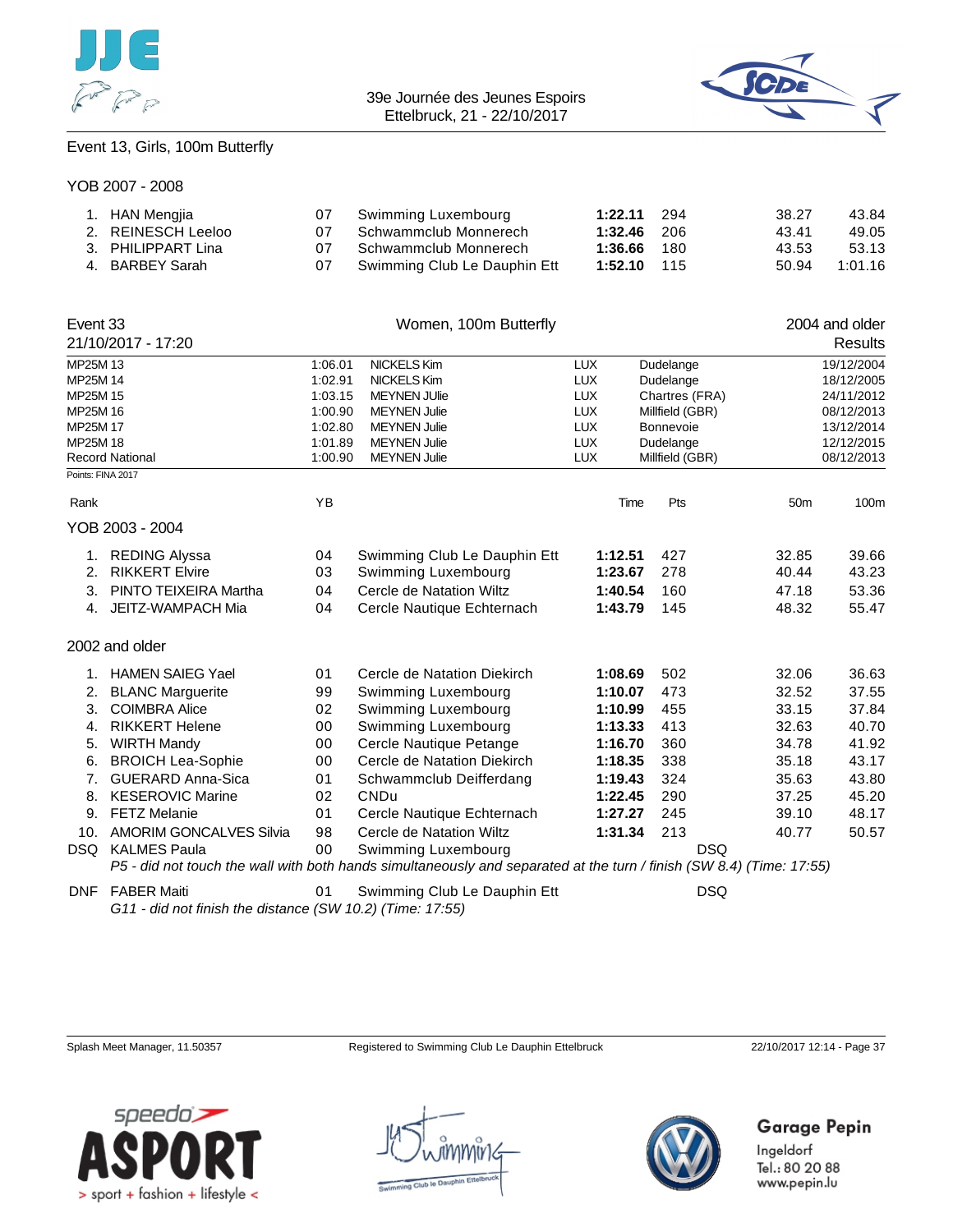



| Event 41<br>Women, 200m Butterfly |                        |    |                    |                                                  |             |                          |                                | 2004 and older        |                 |                          |
|-----------------------------------|------------------------|----|--------------------|--------------------------------------------------|-------------|--------------------------|--------------------------------|-----------------------|-----------------|--------------------------|
|                                   | 22/10/2017 - 10:35     |    |                    |                                                  |             |                          |                                |                       |                 | <b>Results</b>           |
| MP25M 13                          |                        |    | 2:26.42            | <b>NICKELS Kim</b>                               |             | LUX                      | Dudelange                      |                       |                 | 18/12/2004               |
| MP25M 14                          |                        |    | 2:25.49            | <b>NICKELS Kim</b>                               |             | <b>LUX</b>               | Dudelange                      |                       | 17/12/2005      |                          |
| MP25M 15                          |                        |    | 2:22.97            | <b>OLIVIER Monique</b>                           |             | <b>LUX</b>               |                                | Aix la Chapelle (GER) |                 | 12/10/2013               |
| MP25M 16                          |                        |    | 2:17.97            | <b>OLIVIER Monique</b>                           |             | <b>LUX</b>               |                                | Aix la Chapelle (GER) |                 | 18/10/2014               |
| MP25M 17<br>MP25M 18              |                        |    | 2:15.58<br>2:20.01 | <b>OLIVIER Monique</b><br><b>OLIVIER Monique</b> |             | <b>LUX</b><br><b>LUX</b> | Dudelange<br><b>Ettelbruck</b> |                       |                 | 13/12/2015<br>13/04/2016 |
|                                   | <b>Record National</b> |    | 2:15.58            | <b>OLIVIER Monique</b>                           |             | <b>LUX</b>               | Dudelange                      |                       | 13/12/2015      |                          |
|                                   | Points: FINA 2017      |    |                    |                                                  |             |                          |                                |                       |                 |                          |
| Rank                              |                        | YB |                    |                                                  | Time        | Pts                      | 50 <sub>m</sub>                | 100m                  | 150m            | 200m                     |
|                                   | 2002 and older         |    |                    |                                                  |             |                          |                                |                       |                 |                          |
|                                   | 1. COIMBRA Alice       | 02 |                    | Swimming Luxembourg                              | 2:41.21 408 |                          | 35.58                          | 40.73                 | 42.07           | 42.83                    |
|                                   | 2. WIRTH Mandy         | 00 |                    | Cercle Nautique Petange                          | 2:50.08 347 |                          | 35.67                          | 42.43                 | 45.21           | 46.77                    |
|                                   | 3. KESEROVIC Marine    | 02 | <b>CNDu</b>        |                                                  | 3:04.00 274 |                          | 40.18                          | 47.37                 | 48.85           | 47.60                    |
| Event 43                          |                        |    |                    | Women, 100m Medley                               |             |                          |                                |                       |                 | 2004 and older           |
|                                   | 22/10/2017 - 10:45     |    |                    |                                                  |             |                          |                                |                       |                 | Results                  |
| MP25M 13                          |                        |    | 1:07.52            | VAN DEN BOSSCHE Manon                            |             | <b>LUX</b>               | Luxembourg                     |                       |                 | 04/12/2010               |
| MP25M 14                          |                        |    | 1:07.72            | V.D.BOSSCHE Manon                                |             | <b>LUX</b>               | Bastogne (BEL)                 |                       |                 | 01/04/2011               |
| MP25M 15                          |                        |    | 1:05.26            | <b>MEYNEN Julie</b>                              |             | <b>LUX</b>               | Bonnevoie                      |                       |                 | 01/12/2012               |
| MP25M 16<br>MP25M 17              |                        |    | 1:04.89<br>1:03.76 | ROLKO Sarah<br><b>MEYNEN Julie</b>               |             | <b>LUX</b><br><b>LUX</b> | Eindhoven (NED)                |                       |                 | 26/11/2010<br>04/12/2014 |
| MP25M 18                          |                        |    | 1:02.13            | <b>MEYNEN Julie</b>                              |             | <b>LUX</b>               | Doha (QAT)<br>Dudelange        |                       |                 | 12/12/2015               |
|                                   | <b>Record National</b> |    | 1:02.13            | <b>MEYNEN JUlie</b>                              |             | <b>LUX</b>               | Dudelange                      |                       |                 | 12/12/2015               |
|                                   | Points: FINA 2017      |    |                    |                                                  |             |                          |                                |                       |                 |                          |
| Rank                              |                        |    | YB                 |                                                  |             |                          | Time<br>Pts                    |                       | 50 <sub>m</sub> | 100m                     |
|                                   | YOB 2003 - 2004        |    |                    |                                                  |             |                          |                                |                       |                 |                          |
| 1.                                | <b>REDING Alyssa</b>   |    | 04                 | Swimming Club Le Dauphin Ett                     |             | 1:15.40                  | 424                            |                       | 34.24           | 41.16                    |
| 2.                                | <b>HAAG Nora</b>       |    | 04                 | Swimming Club Redange                            |             | 1:16.65                  | 404                            |                       | 36.14           | 40.51                    |
| 3.                                | <b>BROICH Louisa</b>   |    | 03                 | Cercle de Natation Diekirch                      |             | 1:16.83                  | 401                            |                       | 34.58           | 42.25                    |
| 4.                                | <b>KETTENMEYER Ly</b>  |    | 04                 | Swimming Club Le Dauphin Ett                     |             | 1:17.45                  | 391                            |                       | 35.62           | 41.83                    |
| 5.                                | <b>CALMES Lara</b>     |    | 04                 | Schwammclub Monnerech                            |             | 1:20.53                  | 348                            |                       | 38.61           | 41.92                    |
| 6.                                | <b>RIKKERT Elvire</b>  |    | 03                 | Swimming Luxembourg                              |             | 1:21.60                  | 334                            |                       | 37.65           | 43.95                    |
| 7.                                | <b>MILLER Laura</b>    |    | 04                 | Cercle Nautique Petange                          |             | 1:24.41                  | 302                            |                       | 40.42           | 43.99                    |
| 8.                                | JEITZ-WAMPACH Mia      |    | 04                 | Cercle Nautique Echternach                       |             | 1:31.36                  | 238                            |                       | 43.25           | 48.11                    |

9. PINTO TEIXEIRA Martha 04 Cercle de Natation Wiltz **1:33.01** 226 44.84 48.17 10. WINKEL Nadine 04 Schwammclub Deifferdang **1:33.88** 219 45.61 48.27

Splash Meet Manager, 11.50357 Registered to Swimming Club Le Dauphin Ettelbruck 22/10/2017 12:14 - Page 38





## **Garage Pepin**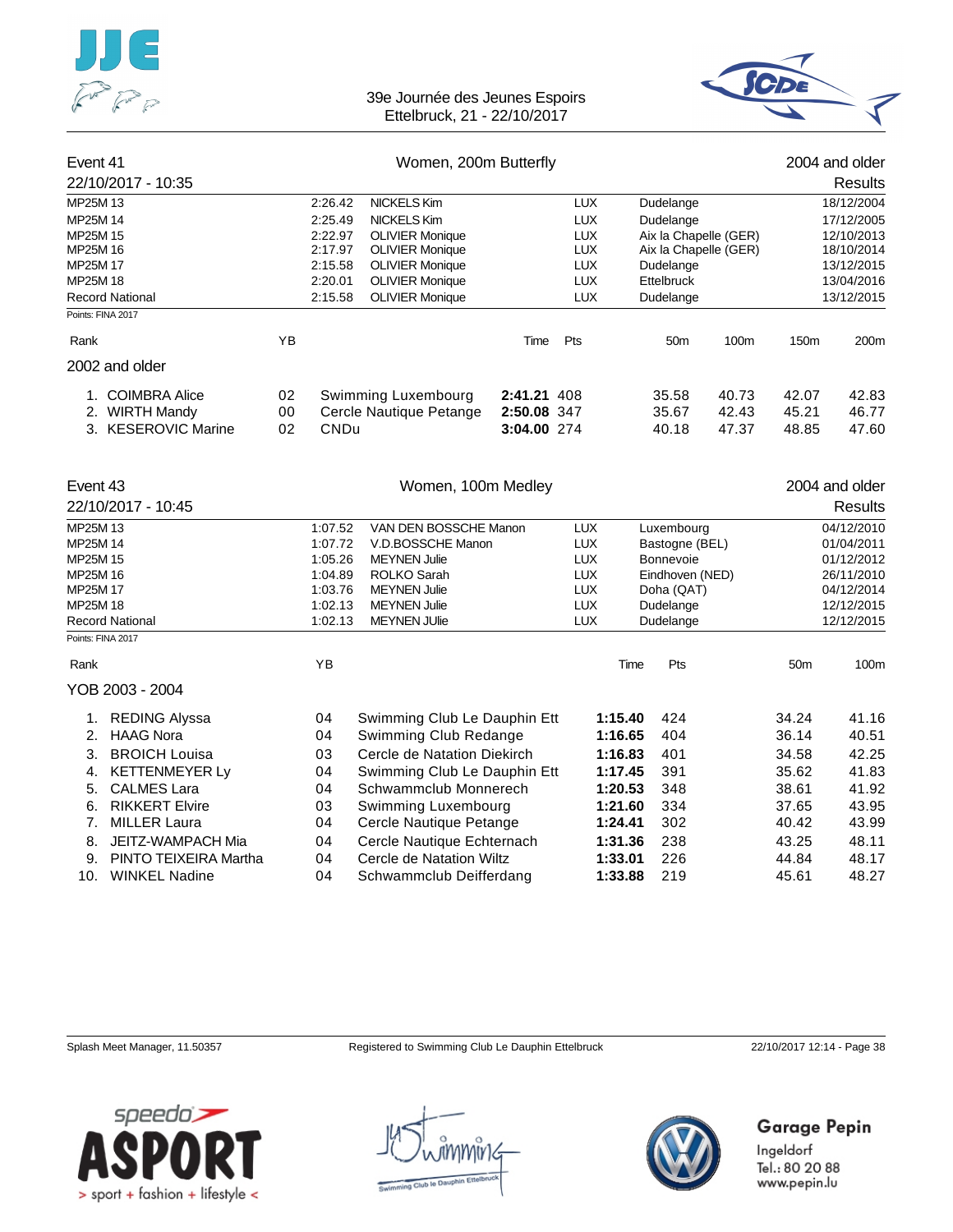



## Event 43, Women, 100m Medley

#### 2002 and older

|     | <b>BANKY Jacqueline</b>        | 96 | Swimming Luxembourg          | 1:05.04 | 661 | 29.11 | 35.93 |
|-----|--------------------------------|----|------------------------------|---------|-----|-------|-------|
| 2.  | <b>FABER Maiti</b>             | 01 | Swimming Club Le Dauphin Ett | 1:08.38 | 569 | 31.22 | 37.16 |
| 3.  | <b>HAMEN SAIEG Yael</b>        | 01 | Cercle de Natation Diekirch  | 1:09.65 | 538 | 32.64 | 37.01 |
|     | <b>RIKKERT Helene</b>          | 00 | Swimming Luxembourg          | 1:11.67 | 494 | 32.61 | 39.06 |
| 5.  | <b>GLODT Kelly</b>             | 02 | Swimming Club Redange        | 1:13.96 | 449 | 34.70 | 39.26 |
| 6.  | <b>NAGY Katalin</b>            | 02 | Schwammclub Deifferdang      | 1:16.26 | 410 | 36.35 | 39.91 |
| 7.  | <b>GUERARD Anna-Sica</b>       | 01 | Schwammclub Deifferdang      | 1:16.50 | 406 | 35.02 | 41.48 |
| 8.  | <b>BROICH Lea-Sophie</b>       | 00 | Cercle de Natation Diekirch  | 1:17.04 | 398 | 34.58 | 42.46 |
| 9.  | <b>FETZ Melanie</b>            | 01 | Cercle Nautique Echternach   | 1:19.93 | 356 | 37.38 | 42.55 |
| 10. | <b>FARRELL Margaret</b>        | 00 | <b>CNDu</b>                  | 1:20.00 | 355 | 37.39 | 42.61 |
| 11. | <b>TER HEEGDE Chantal</b>      | 99 | Cercle Nautique Echternach   | 1:20.68 | 346 | 35.95 | 44.73 |
| 12. | <b>KALMES Paula</b>            | 00 | Swimming Luxembourg          | 1:21.26 | 339 | 37.72 | 43.54 |
| 13. | <b>WEYRICH Laura</b>           | 01 | Swimming Club Le Dauphin Ett | 1:22.19 | 327 | 36.49 | 45.70 |
| 14. | <b>TER HEEGDE Lisa</b>         | 02 | Cercle Nautique Echternach   | 1:22.81 | 320 | 38.20 | 44.61 |
| 15. | <b>KESEROVIC Marine</b>        | 02 | <b>CNDu</b>                  | 1:23.30 | 314 | 39.57 | 43.73 |
| 16. | YOSHIDA Tomoyo                 | 02 | <b>CNDu</b>                  | 1:25.64 | 289 | 38.31 | 47.33 |
| 17. | <b>AMORIM GONCALVES Silvia</b> | 98 | Cercle de Natation Wiltz     | 1:26.81 | 278 | 39.46 | 47.35 |
|     | 18. RASTEIRO AMORIM Ines       | 01 | Cercle de Natation Wiltz     | 1:32.70 | 228 | 44.80 | 47.90 |
|     |                                |    |                              |         |     |       |       |

| Event 27 |                           |    | Women, 200m Medley |                                      |             |            |                       |                  | 2004 and older   |            |
|----------|---------------------------|----|--------------------|--------------------------------------|-------------|------------|-----------------------|------------------|------------------|------------|
|          | 21/10/2017 - 16:20        |    |                    |                                      |             |            |                       |                  |                  | Results    |
| MP25M 13 |                           |    | 2:24.55            | VAN DEN BOSSCHE Manon                |             | <b>LUX</b> | Luxembourg            |                  | 04/12/2010       |            |
| MP25M 14 |                           |    | 2:25.56            | <b>SCHNEIDERS Catherine</b>          |             | <b>LUX</b> | Dudelange             |                  |                  | 20/12/2002 |
| MP25M 15 |                           |    | 2:20.62            | ROLKO Sarah                          |             | <b>LUX</b> | Dudelange             |                  |                  | 21/11/2009 |
| MP25M 16 |                           |    | 2:21.46            | <b>OLIVIER Monique</b>               |             | <b>LUX</b> | Aix la Chapelle (GER) |                  |                  | 19/10/2014 |
| MP25M 17 |                           |    | 2:16.63            | <b>OLIVIER Monique</b>               |             | <b>LUX</b> | Angers (FRA)          |                  |                  | 19/11/2015 |
| MP25M 18 |                           |    | 2:19.60            | <b>OLIVIER Monique</b>               |             | <b>LUX</b> | Stavanger (NOR)       |                  |                  | 04/11/2016 |
|          | <b>Record National</b>    |    | 2:16.63            | <b>OLIVIER Monique</b>               |             | <b>LUX</b> | Angers (FRA)          |                  | 19/11/2015       |            |
|          | Points: FINA 2017         |    |                    |                                      |             |            |                       |                  |                  |            |
| Rank     |                           | YB |                    |                                      | Time        | Pts        | 50 <sub>m</sub>       | 100 <sub>m</sub> | 150 <sub>m</sub> | 200m       |
|          | YOB 2003 - 2004           |    |                    |                                      |             |            |                       |                  |                  |            |
|          | 1. HAAG Nora              | 04 |                    | Swimming Club Redange                | 2:47.20 387 |            | 35.77                 | 44.23            | 46.82            | 40.38      |
| 2.       | <b>CALMES Lara</b>        | 04 |                    | Schwammclub Monnerech                | 2:55.80 333 |            | 40.66                 | 45.82            | 48.74            | 40.58      |
|          | 3. BIVER Marie            | 03 |                    | Swimming Luxembourg                  | 3:03.38 293 |            | 42.55                 | 45.99            | 52.83            | 42.01      |
|          | 2002 and older            |    |                    |                                      |             |            |                       |                  |                  |            |
|          | 1. KETTENMEYER-REULANI78. |    |                    | Swimming Club Le Dauphin 2:35.63 480 |             |            | 34.75                 | 38.70            | 46.25            | 35.93      |
|          | 2. GLODT Kelly            | 02 |                    | Swimming Club Redange                | 2:39.96 442 |            | 35.19                 | 40.87            | 45.88            | 38.02      |
| 3.       | <b>COIMBRA Alice</b>      | 02 |                    | Swimming Luxembourg                  | 2:43.66 412 |            | 33.44                 | 42.90            | 50.08            | 37.24      |

Splash Meet Manager, 11.50357 Registered to Swimming Club Le Dauphin Ettelbruck 22/10/2017 12:14 - Page 39





## Garage Pepin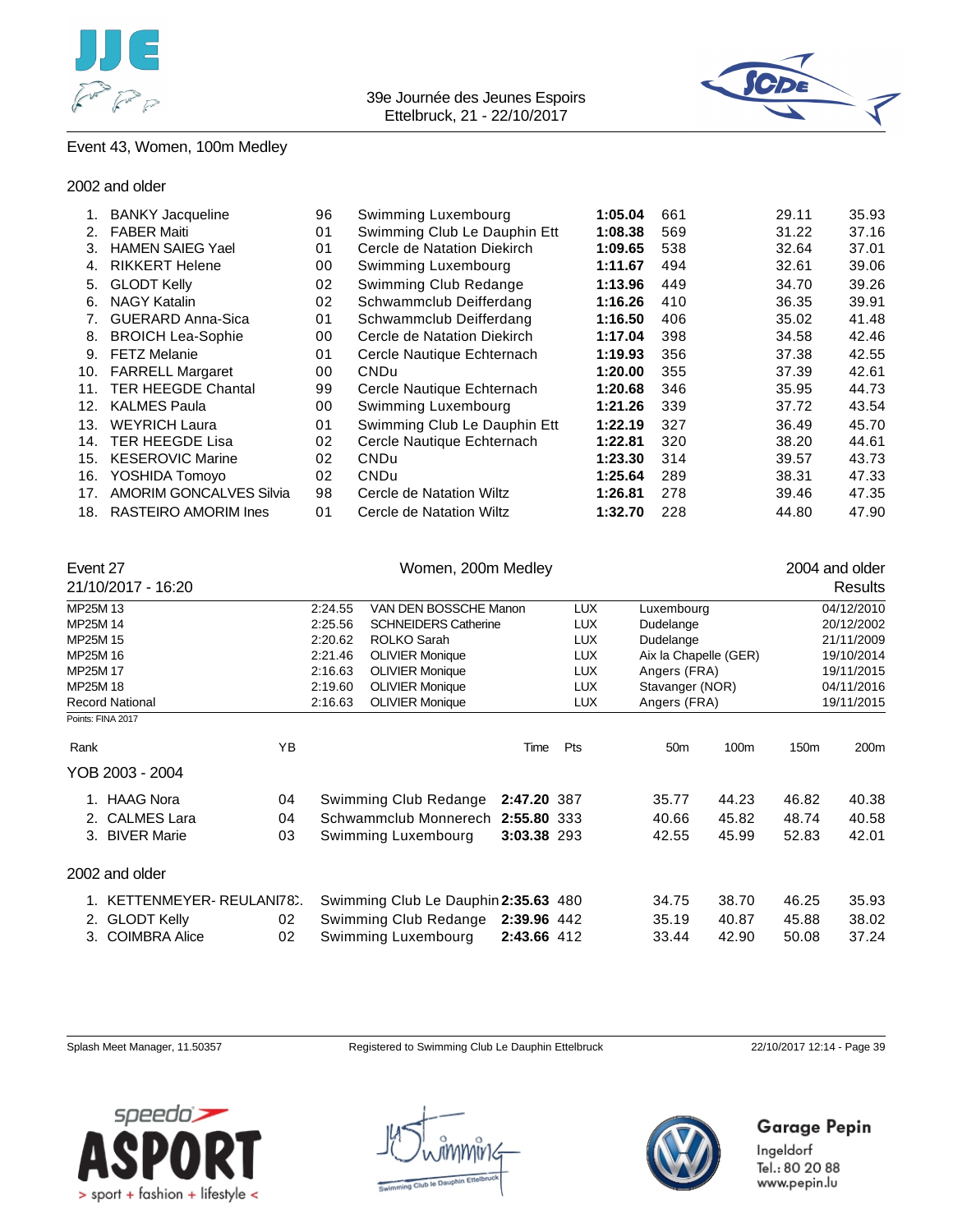



| Event 35               |                                    |       |                    |                                       | Women, 400m Medley          |       |                              |       |                                 |         |       | 2004 and older           |
|------------------------|------------------------------------|-------|--------------------|---------------------------------------|-----------------------------|-------|------------------------------|-------|---------------------------------|---------|-------|--------------------------|
|                        | 21/10/2017 - 17:40                 |       |                    |                                       |                             |       |                              |       |                                 |         |       | Results                  |
| MP25M 13               |                                    |       | 5:10.52            |                                       | VAN DEN BOSSCHE Eline       |       | <b>LUX</b>                   |       | Luxembourg                      |         |       | 02/12/2012               |
| MP25M 14               |                                    |       | 5:04.07            |                                       | <b>SCHNEIDERS Catherine</b> |       | <b>LUX</b>                   |       | Dudelange                       |         |       | 22/12/2002               |
| MP25M 15               |                                    |       | 4:54.09            | <b>OLIVIER Monique</b>                |                             |       | <b>LUX</b><br><b>LUX</b>     |       | Bonnevoie                       |         |       | 01/12/2013               |
| MP25M 16<br>MP25M 17   |                                    |       | 4:58.63<br>4:48.36 | ROLKO Sarah<br><b>OLIVIER Monique</b> |                             |       | <b>LUX</b>                   |       | Dudelange (UAE)<br>Angers (FRA) |         |       | 13/03/2010<br>22/11/2015 |
| MP25M 18               |                                    |       | 5:05.00            | ROLKO Sarah                           |                             |       | <b>LUX</b>                   |       | Luxembourg                      |         |       | 07/10/2012               |
| <b>Record National</b> |                                    |       | 4:48.36            | <b>OLIVIER Monique</b>                |                             |       | <b>LUX</b>                   |       | Angers (FRA)                    |         |       | 22/11/2015               |
| Points: FINA 2017      |                                    |       |                    |                                       |                             |       |                              |       |                                 |         |       |                          |
| Rank                   |                                    |       |                    | YB                                    |                             |       |                              |       |                                 | Time    | Pts   |                          |
|                        | YOB 2003 - 2004                    |       |                    |                                       |                             |       |                              |       |                                 |         |       |                          |
|                        | 1. KETTENMEYER Ly                  |       |                    | 04                                    |                             |       | Swimming Club Le Dauphin Ett |       |                                 | 5:46.45 | 420   |                          |
|                        | 50m:<br>38.15                      | 38.15 | 150m:              | 2:05.49                               | 44.04                       | 250m: | 3:38.59                      | 50.15 | 350m:                           | 5:07.44 | 39.14 |                          |
|                        | 100m:<br>1:21.45                   | 43.30 | 200m:              | 2:48.44                               | 42.95                       | 300m: | 4:28.30                      | 49.71 | 400m:                           | 5:46.45 | 39.01 |                          |
|                        | 2002 and older                     |       |                    |                                       |                             |       |                              |       |                                 |         |       |                          |
|                        | 1. KETTENMEYER-REULAND Carole      |       |                    | 78                                    |                             |       | Swimming Club Le Dauphin Ett |       |                                 | 5:35.53 | 462   |                          |
|                        | 36.34<br>50 <sub>m</sub> :         | 36.34 | 150m:              | 2:01.33                               | 42.80                       | 250m: | 3:32.56                      | 49.22 | 350m:                           | 5:01.45 | 38.92 |                          |
|                        | 100m:<br>1:18.53                   | 42.19 | 200m:              | 2:43.34                               | 42.01                       | 300m: | 4:22.53                      | 49.97 | 400m:                           | 5:35.53 | 34.08 |                          |
|                        |                                    |       |                    |                                       |                             |       |                              |       |                                 |         |       |                          |
| Event 5                |                                    |       |                    |                                       | 50m Freestyle               |       |                              |       |                                 |         |       | 2009 and younger         |
|                        | 21/10/2017 - 10:35                 |       |                    |                                       |                             |       |                              |       |                                 |         |       | Results                  |
| Points: FINA 2017      |                                    |       |                    |                                       |                             |       |                              |       |                                 |         |       |                          |
| Rank                   |                                    |       |                    | ΥB                                    |                             |       |                              |       |                                 | Time    | Pts   |                          |
|                        | YOB 2009 - 2010                    |       |                    |                                       |                             |       |                              |       |                                 |         |       |                          |
| 1.                     | <b>MOSTAFA Nour</b>                |       |                    | 09                                    |                             |       | Schwammclub Monnerech        |       |                                 | 40.16   | 193   |                          |
| 2.                     | PHILIPPART Enny                    |       |                    | 09                                    |                             |       | Schwammclub Monnerech        |       |                                 | 44.99   | 137   |                          |
| 3.                     | <b>REINESCH Inaki</b>              |       |                    | 09                                    |                             |       | Schwammclub Deifferdang      |       |                                 | 49.29   | 69    |                          |
| 4.                     | <b>BATISTA NASCIMENTO Leonardo</b> |       |                    | 09                                    |                             |       | Schwammclub Deifferdang      |       |                                 | 50.57   | 64    |                          |
| 5.                     | <b>TROIA REVERTE Giacomo</b>       |       |                    | 09                                    |                             |       | Swimming Club Le Dauphin Ett |       |                                 | 55.06   | 49    |                          |
| 6.                     | <b>BONNAVE Laurick</b>             |       |                    | 09                                    | <b>CNDu</b>                 |       |                              |       |                                 | 56.17   | 46    |                          |
| 7.                     | <b>BRITZ Lea</b>                   |       |                    | 09                                    |                             |       | Swimming Club Le Dauphin Ett |       |                                 | 57.74   | 65    |                          |
|                        |                                    |       |                    |                                       |                             |       |                              |       |                                 |         |       |                          |
| 8.                     | <b>DONDELINGER Eila</b>            |       |                    | 10                                    |                             |       | Swimming Club Le Dauphin Ett |       |                                 | 1:06.10 | 43    |                          |
| 9.                     | <b>THILL Lilly-Jana</b>            |       |                    | 09                                    | <b>CNDu</b>                 |       |                              |       |                                 | 1:07.01 | 41    |                          |
| 10.                    | <b>KRAUS Mathis</b>                |       |                    | 10                                    |                             |       | Swimming Club Le Dauphin Ett |       |                                 | 1:10.05 | 24    |                          |
|                        | 11. FALTZ Aleksandar               |       |                    | 09                                    |                             |       | Swimming Club Le Dauphin Ett |       |                                 | 1:12.48 | 21    |                          |

Splash Meet Manager, 11.50357 Registered to Swimming Club Le Dauphin Ettelbruck 22/10/2017 12:14 - Page 40



nmir1c



## Garage Pepin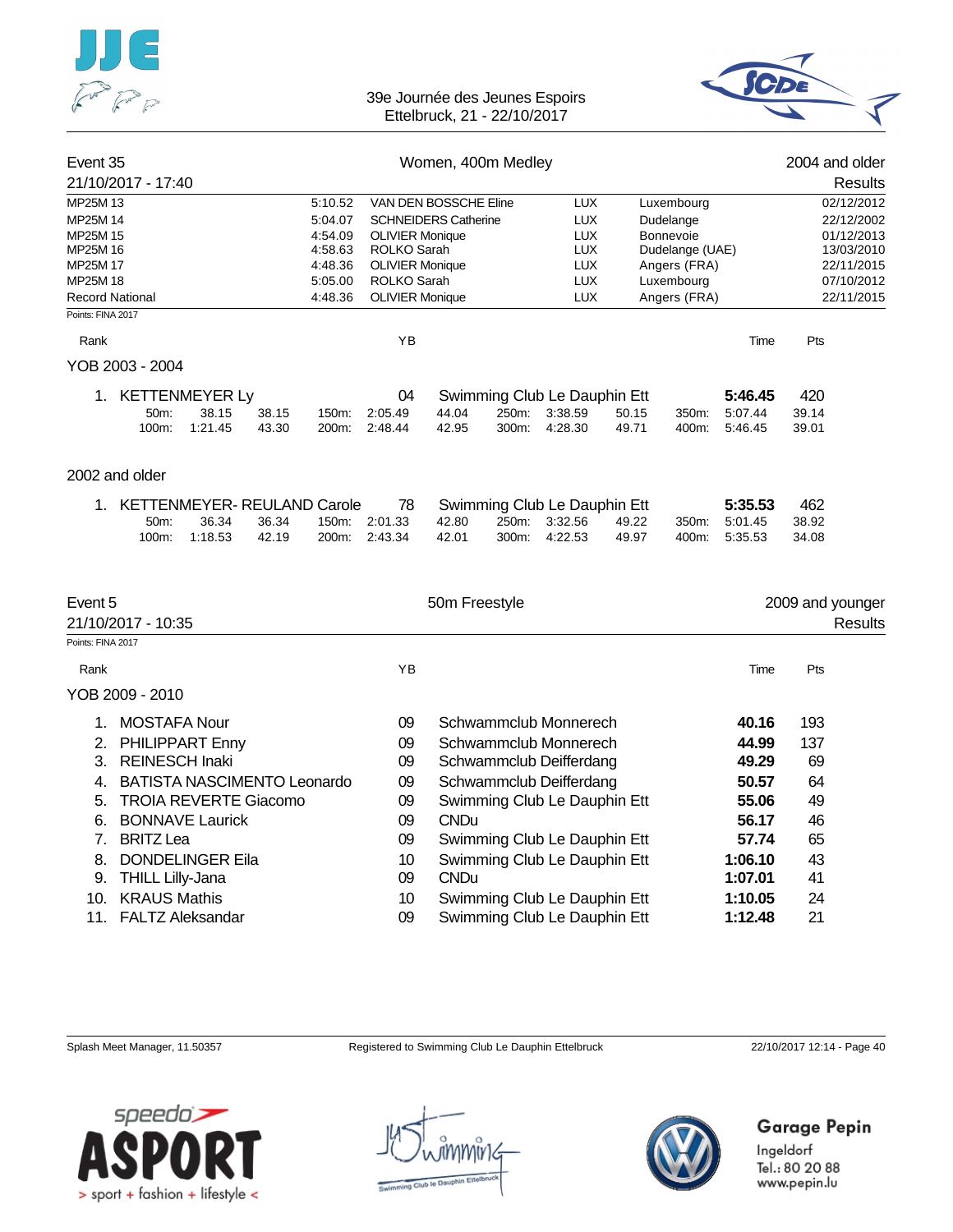



| Event 22          | 21/10/2017 - 14:15                                                                                                         |    |    | 100m Freestyle               |         |     |         |                 | 2009 and younger<br>Results |
|-------------------|----------------------------------------------------------------------------------------------------------------------------|----|----|------------------------------|---------|-----|---------|-----------------|-----------------------------|
| Points: FINA 2017 |                                                                                                                            |    |    |                              |         |     |         |                 |                             |
| Rank              |                                                                                                                            | YB |    |                              | Time    | Pts |         | 50 <sub>m</sub> | 100m                        |
|                   | YOB 2009 - 2010                                                                                                            |    |    |                              |         |     |         |                 |                             |
|                   | 1. MOSTAFA Nour                                                                                                            | 09 |    | Schwammclub Monnerech        | 1:31.46 | 172 |         | 42.58           | 48.88                       |
| Event 15          | 21/10/2017 - 11:45                                                                                                         |    |    | 50m Backstroke               |         |     |         |                 | 2009 and younger<br>Results |
| Points: FINA 2017 |                                                                                                                            |    |    |                              |         |     |         |                 |                             |
| Rank              |                                                                                                                            |    | YB |                              |         |     | Time    | Pts             |                             |
|                   | YOB 2009 - 2010                                                                                                            |    |    |                              |         |     |         |                 |                             |
|                   | 1. PHILIPPART Enny                                                                                                         |    | 09 | Schwammclub Monnerech        |         |     | 56.40   | 94              |                             |
| 2.                | <b>BRITZ Lea</b>                                                                                                           |    | 09 | Swimming Club Le Dauphin Ett |         |     | 1:00.01 | 78              |                             |
| 3 <sub>l</sub>    | <b>REINESCH Inaki</b>                                                                                                      |    | 09 | Schwammclub Deifferdang      |         |     | 1:03.15 | 43              |                             |
|                   | 4. FALTZ Aleksandar                                                                                                        |    | 09 | Swimming Club Le Dauphin Ett |         |     | 1:05.36 | 39              |                             |
| 5.                | <b>BATISTA NASCIMENTO Leonardo</b>                                                                                         |    | 09 | Schwammclub Deifferdang      |         |     | 1:05.51 | 39              |                             |
| 6.                | <b>BONNAVE Laurick</b>                                                                                                     |    | 09 | <b>CNDu</b>                  |         |     | 1:08.77 | 33              |                             |
| 7.                | <b>THILL Lilly-Jana</b>                                                                                                    |    | 09 | <b>CNDu</b>                  |         |     | 1:10.16 | 48              |                             |
| 8.                | <b>CANDASAMY Mythili</b>                                                                                                   |    | 09 | Swimming Club Le Dauphin Ett |         |     | 1:12.09 | 45              |                             |
| 9.                | <b>KRAUS Mathis</b>                                                                                                        |    | 10 | Swimming Club Le Dauphin Ett |         |     | 1:25.36 | 17              |                             |
| 10.               | <b>JANS Milly</b>                                                                                                          |    | 10 | Swimming Club Le Dauphin Ett |         |     | 1:30.05 | 23              |                             |
| <b>DSQ</b>        | <b>MOSTAFA Nour</b>                                                                                                        |    | 09 | Schwammclub Monnerech        |         |     |         |                 | <b>DSQ</b>                  |
|                   | D6 - turn not executed in accordance with the rules (SW 6.5) (Time: 12:14)                                                 |    |    |                              |         |     |         |                 |                             |
|                   | <b>DSQ DONDELINGER Eila</b>                                                                                                |    | 10 | Swimming Club Le Dauphin Ett |         |     |         |                 | <b>DSQ</b>                  |
|                   | G2 - Starting before the starting signal (SW 4.4) (Time: 12:15)                                                            |    |    |                              |         |     |         |                 |                             |
| DSQ.              | <b>TROIA REVERTE Giacomo</b><br>D8 - upon the finish the swimmer did not touch the wall on the back (SW 6.6) (Time: 12:14) |    | 09 | Swimming Club Le Dauphin Ett |         |     |         |                 | <b>DSQ</b>                  |

Splash Meet Manager, 11.50357 Registered to Swimming Club Le Dauphin Ettelbruck 22/10/2017 12:14 - Page 41

Garage Pepin